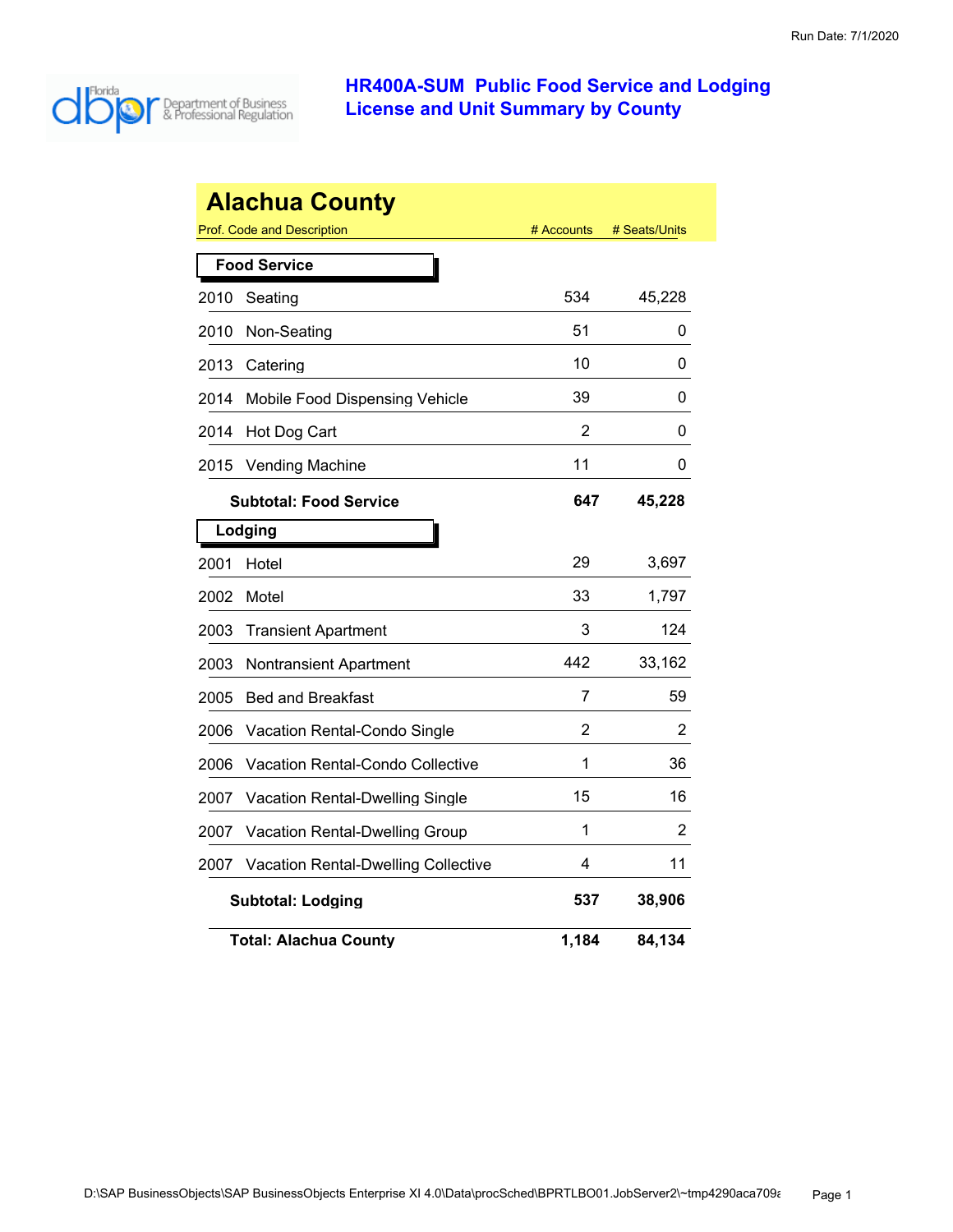

|      | <b>Baker County</b><br>Prof. Code and Description | # Accounts | # Seats/Units |
|------|---------------------------------------------------|------------|---------------|
|      | <b>Food Service</b>                               |            |               |
| 2010 | Seating                                           | 34         | 2,605         |
| 2010 | Non-Seating                                       | 2          | 0             |
| 2014 | Mobile Food Dispensing Vehicle                    | 6          | 0             |
|      | 2015 Vending Machine                              | 2          | O             |
|      | <b>Subtotal: Food Service</b>                     | 44         | 2,605         |
|      | Lodging                                           |            |               |
| 2002 | Motel                                             | 3          | 142           |
| 2003 | Nontransient Apartment                            | 3          | 132           |
|      | <b>Subtotal: Lodging</b>                          | 6          | 274           |
|      | <b>Total: Baker County</b>                        | 50         | 2,879         |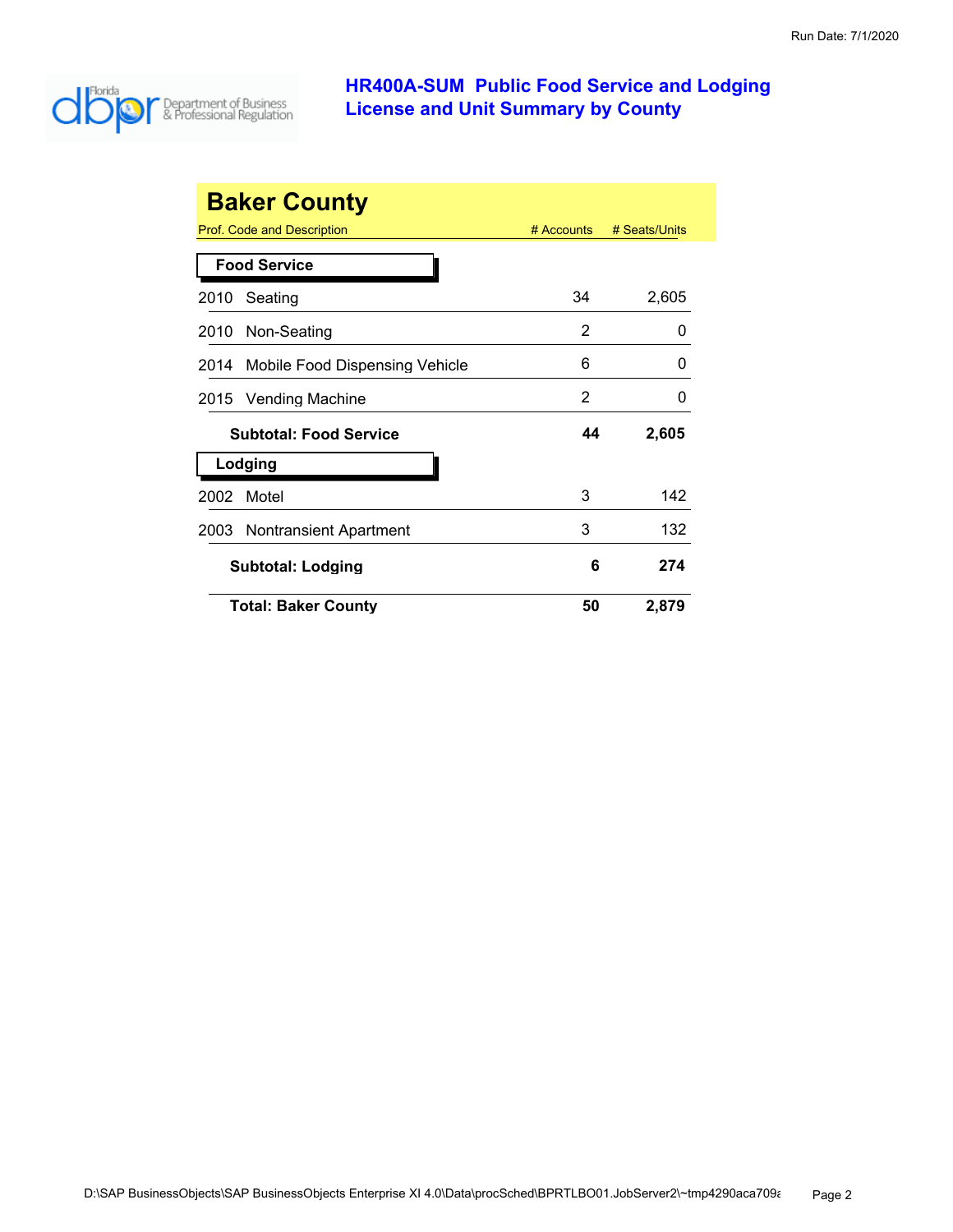

|      | <b>Bay County</b><br>Prof. Code and Description | # Accounts | # Seats/Units |
|------|-------------------------------------------------|------------|---------------|
|      | <b>Food Service</b>                             |            |               |
| 2010 | Seating                                         | 543        | 55,645        |
| 2010 | Non-Seating                                     | 54         | 0             |
| 2013 | Catering                                        | 9          | 0             |
| 2014 | Mobile Food Dispensing Vehicle                  | 56         | 0             |
| 2014 | Hot Dog Cart                                    | 3          | 0             |
|      | <b>Subtotal: Food Service</b>                   | 665        | 55,645        |
|      | Lodging                                         |            |               |
| 2001 | Hotel                                           | 25         | 2,789         |
| 2002 | Motel                                           | 88         | 4,840         |
| 2003 | <b>Transient Apartment</b>                      | 2          | 24            |
| 2003 | <b>Nontransient Apartment</b>                   | 165        | 9,952         |
| 2006 | Vacation Rental-Condo Single                    | 306        | 733           |
| 2006 | Vacation Rental-Condo Group                     | 77         | 4,748         |
| 2006 | Vacation Rental-Condo Collective                | 166        | 2,994         |
| 2007 | <b>Vacation Rental-Dwelling Single</b>          | 127        | 205           |
| 2007 | Vacation Rental-Dwelling Group                  | 3          | 14            |
| 2007 | <b>Vacation Rental-Dwelling Collective</b>      | 55         | 674           |
| 2022 | Timeshare Project-Timeshare Proj Group          | 3          | 152           |
|      | <b>Subtotal: Lodging</b>                        | 1,017      | 27,125        |
|      | <b>Total: Bay County</b>                        | 1,682      | 82,770        |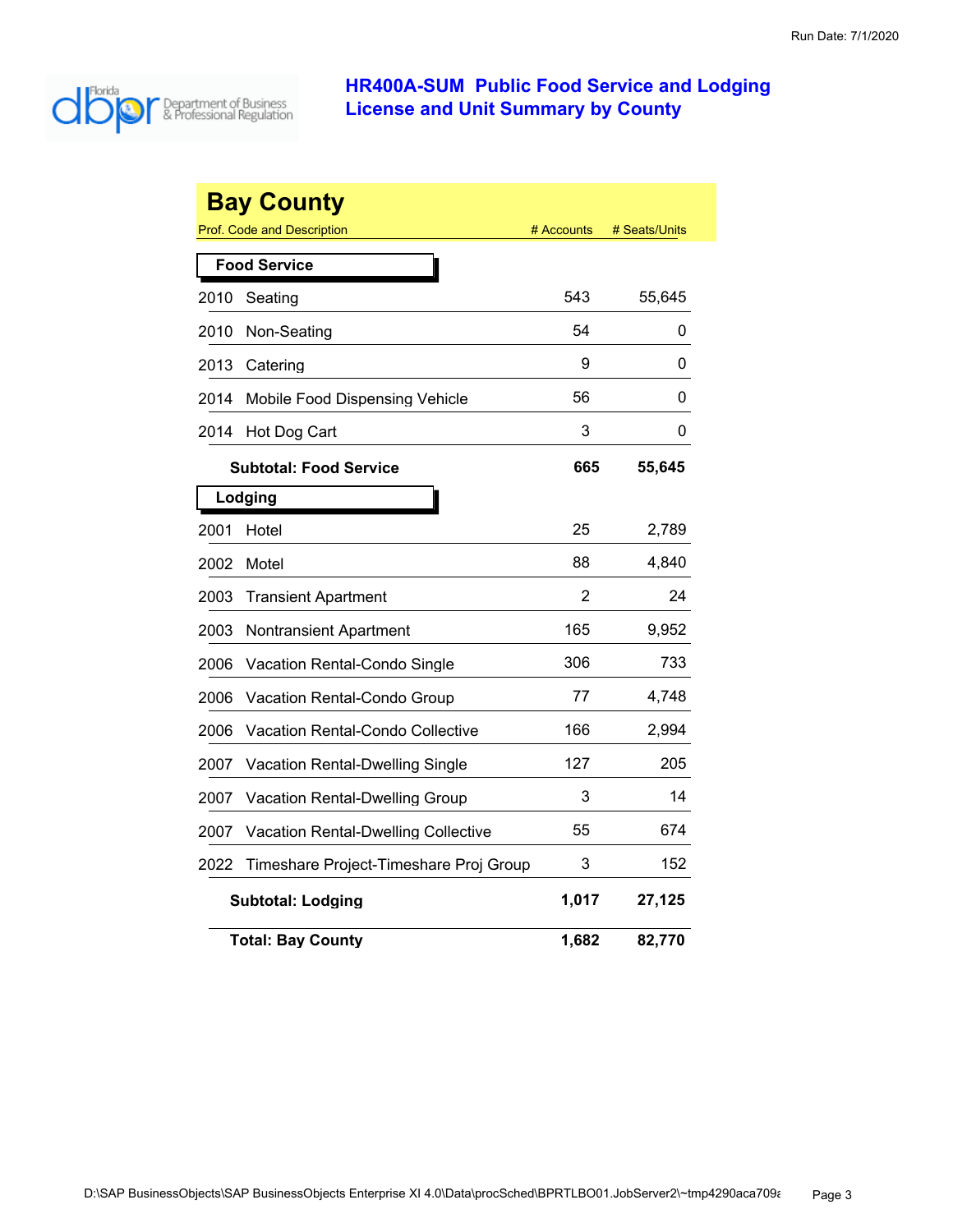

| <b>Bradford County</b> |                                |            |               |
|------------------------|--------------------------------|------------|---------------|
|                        | Prof. Code and Description     | # Accounts | # Seats/Units |
|                        | <b>Food Service</b>            |            |               |
| 2010                   | Seating                        | 38         | 2,905         |
| 2010                   | Non-Seating                    | 2          | O             |
| 2013                   | Catering                       | 1          | O             |
| 2014                   | Mobile Food Dispensing Vehicle | 6          | 0             |
|                        | <b>Subtotal: Food Service</b>  | 47         | 2,905         |
|                        | Lodging                        |            |               |
| 2001                   | Hotel                          | 1          | 29            |
| 2002                   | Motel                          | 9          | 329           |
| 2003                   | <b>Transient Apartment</b>     | 2          | 10            |
| 2003                   | <b>Nontransient Apartment</b>  | 12         | 485           |
| 2005                   | <b>Bed and Breakfast</b>       | 1          | 7             |
| 2006                   | Vacation Rental-Condo Single   | 1          | 1             |
|                        | <b>Subtotal: Lodging</b>       |            | 861           |
|                        | <b>Total: Bradford County</b>  | 73         | 3,766         |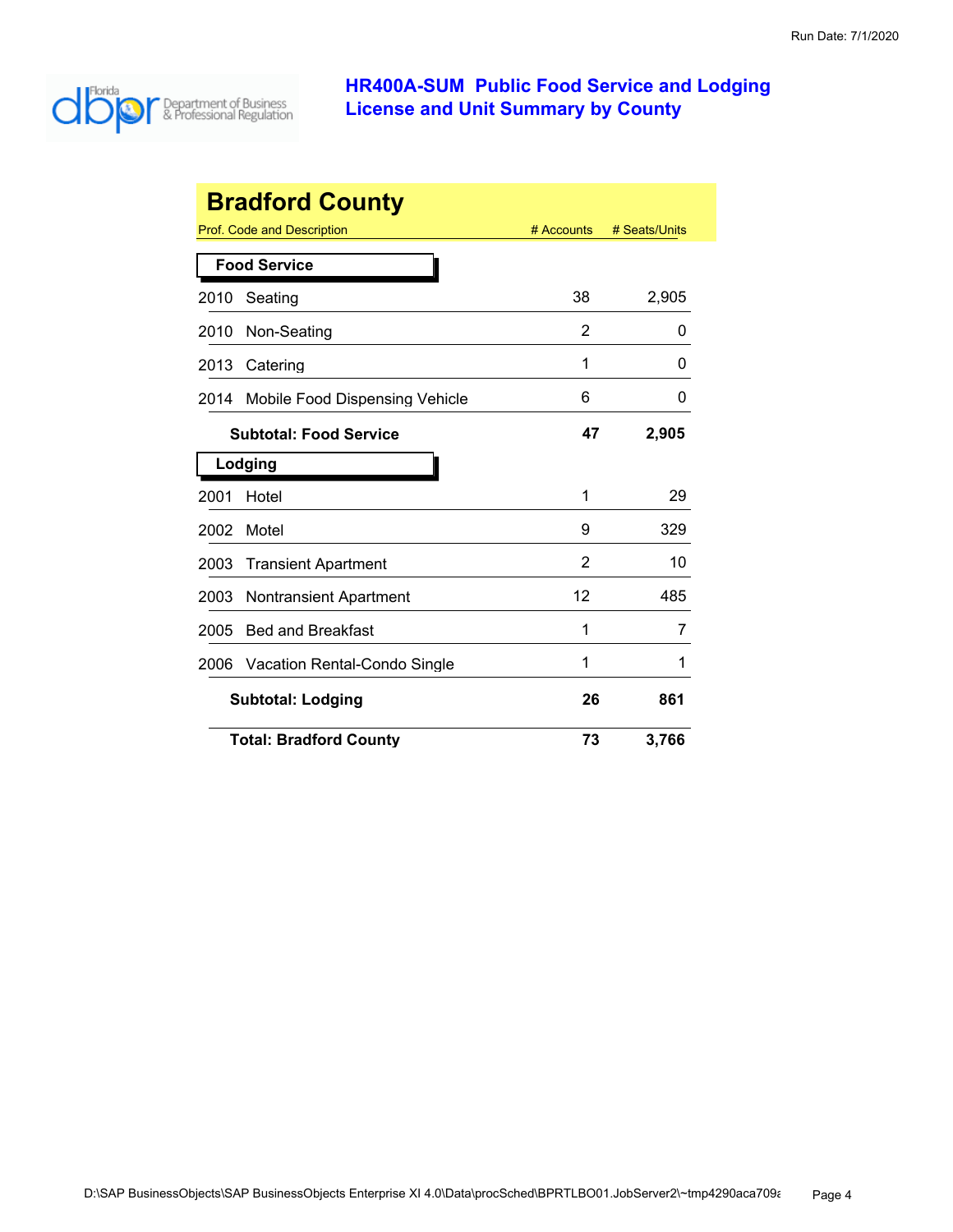

|      | <b>Brevard County</b>                      |            |               |
|------|--------------------------------------------|------------|---------------|
|      | Prof. Code and Description                 | # Accounts | # Seats/Units |
|      | <b>Food Service</b>                        |            |               |
| 2010 | Seating                                    | 1,203      | 112,410       |
| 2010 | Non-Seating                                | 111        | 0             |
| 2013 | Catering                                   | 20         | 0             |
| 2014 | Mobile Food Dispensing Vehicle             | 93         | 0             |
| 2014 | Hot Dog Cart                               | 10         | 0             |
| 2015 | <b>Vending Machine</b>                     | 20         | 0             |
|      | <b>Subtotal: Food Service</b>              | 1,457      | 112,410       |
|      | Lodging                                    |            |               |
| 2001 | Hotel                                      | 42         | 4,848         |
| 2002 | Motel                                      | 72         | 5,114         |
| 2003 | <b>Transient Apartment</b>                 | 32         | 331           |
| 2003 | <b>Nontransient Apartment</b>              | 420        | 26,138        |
| 2005 | <b>Bed and Breakfast</b>                   | 7          | 47            |
| 2006 | Vacation Rental-Condo Single               | 165        | 298           |
| 2006 | Vacation Rental-Condo Group                | 31         | 1,012         |
| 2006 | <b>Vacation Rental-Condo Collective</b>    | 28         | 509           |
| 2007 | <b>Vacation Rental-Dwelling Single</b>     | 194        | 238           |
| 2007 | <b>Vacation Rental-Dwelling Group</b>      | 17         | 128           |
| 2007 | <b>Vacation Rental-Dwelling Collective</b> | 25         | 85            |
| 2022 | Timeshare Project-Timeshare Proj Group     | 2          | 197           |
|      | <b>Subtotal: Lodging</b>                   | 1,035      | 38,945        |
|      | <b>Total: Brevard County</b>               | 2,492      | 151,355       |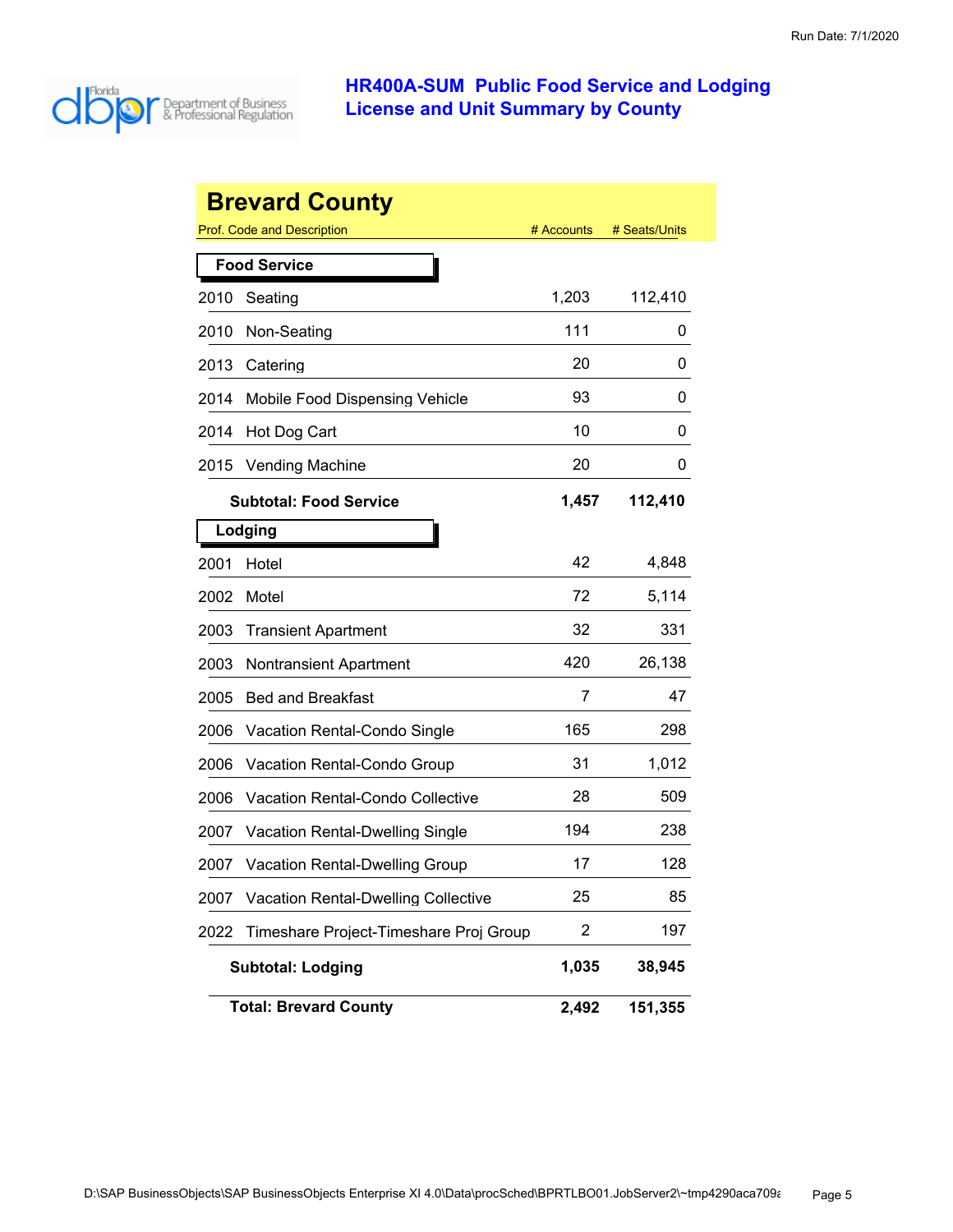

|      | <b>Broward County</b>                      |                |               |
|------|--------------------------------------------|----------------|---------------|
|      | Prof. Code and Description                 | # Accounts     | # Seats/Units |
|      | <b>Food Service</b>                        |                |               |
| 2010 | Seating                                    | 3,961          | 360,841       |
| 2010 | Non-Seating                                | 573            | 0             |
| 2012 | Theme Park Food Cart                       | 1              | 7             |
| 2013 | Catering                                   | 140            | 0             |
| 2014 | Mobile Food Dispensing Vehicle             | 236            | 0             |
| 2014 | Hot Dog Cart                               | 27             | 0             |
| 2015 | <b>Vending Machine</b>                     | 29             | O             |
|      | <b>Subtotal: Food Service</b>              | 4,967          | 360,848       |
|      | Lodging                                    |                |               |
| 2001 | Hotel                                      | 176            | 27,442        |
| 2002 | Motel                                      | 235            | 7,000         |
| 2003 | <b>Transient Apartment</b>                 | 212            | 3,183         |
| 2003 | <b>Nontransient Apartment</b>              | 2,604          | 119,370       |
| 2005 | <b>Bed and Breakfast</b>                   | 10             | 46            |
| 2006 | Vacation Rental-Condo Single               | 296            | 1,517         |
| 2006 | Vacation Rental-Condo Group                | 82             | 3,824         |
| 2006 | Vacation Rental-Condo Collective           | 34             | 327           |
| 2007 | <b>Vacation Rental-Dwelling Single</b>     | 1,462          | 2,065         |
| 2007 | <b>Vacation Rental-Dwelling Group</b>      | 73             | 505           |
| 2007 | <b>Vacation Rental-Dwelling Collective</b> | 194            | 1,165         |
| 2007 | <b>Vacation Rental-Dwelling</b>            | 4              | 11            |
| 2022 | Timeshare Project-Timeshare Proj Single    | $\overline{2}$ | 93            |
|      | <b>Subtotal: Lodging</b>                   | 5,384          | 166,548       |
|      | <b>Total: Broward County</b>               | 10,351         | 527,396       |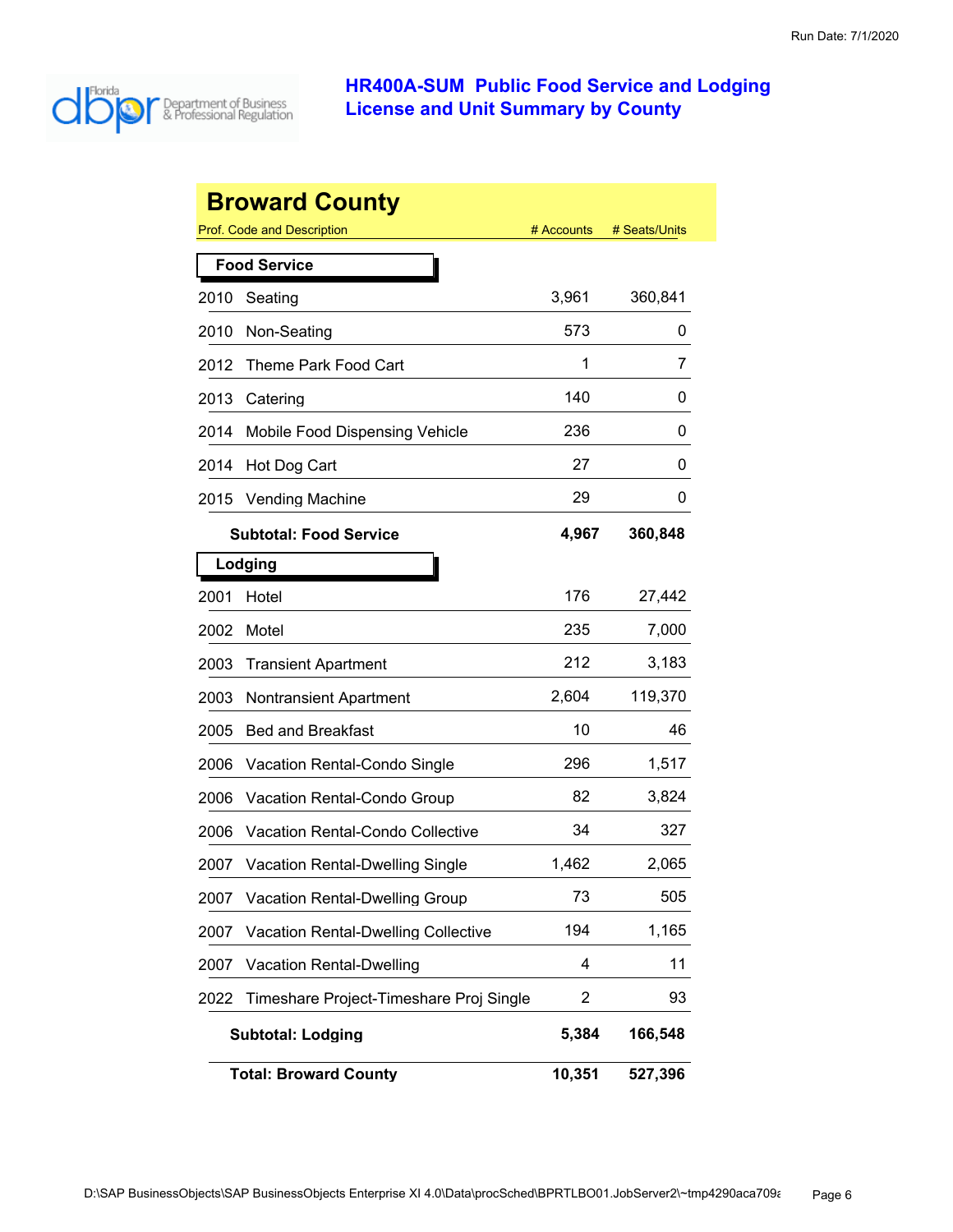

| <b>Calhoun County</b>               |              |               |
|-------------------------------------|--------------|---------------|
| Prof. Code and Description          | $#$ Accounts | # Seats/Units |
| <b>Food Service</b>                 |              |               |
| Seating<br>2010                     | 16           | 1,124         |
| 2014 Mobile Food Dispensing Vehicle | 5            |               |
| <b>Subtotal: Food Service</b>       | 21           | 1,124         |
| Lodging                             |              |               |
| Motel<br>2002                       | 1            | 16            |
| Nontransient Apartment<br>2003      | 4            | 102           |
| Subtotal: Lodging                   | 5            | 118           |
| <b>Total: Calhoun County</b>        | 26           | 1,242         |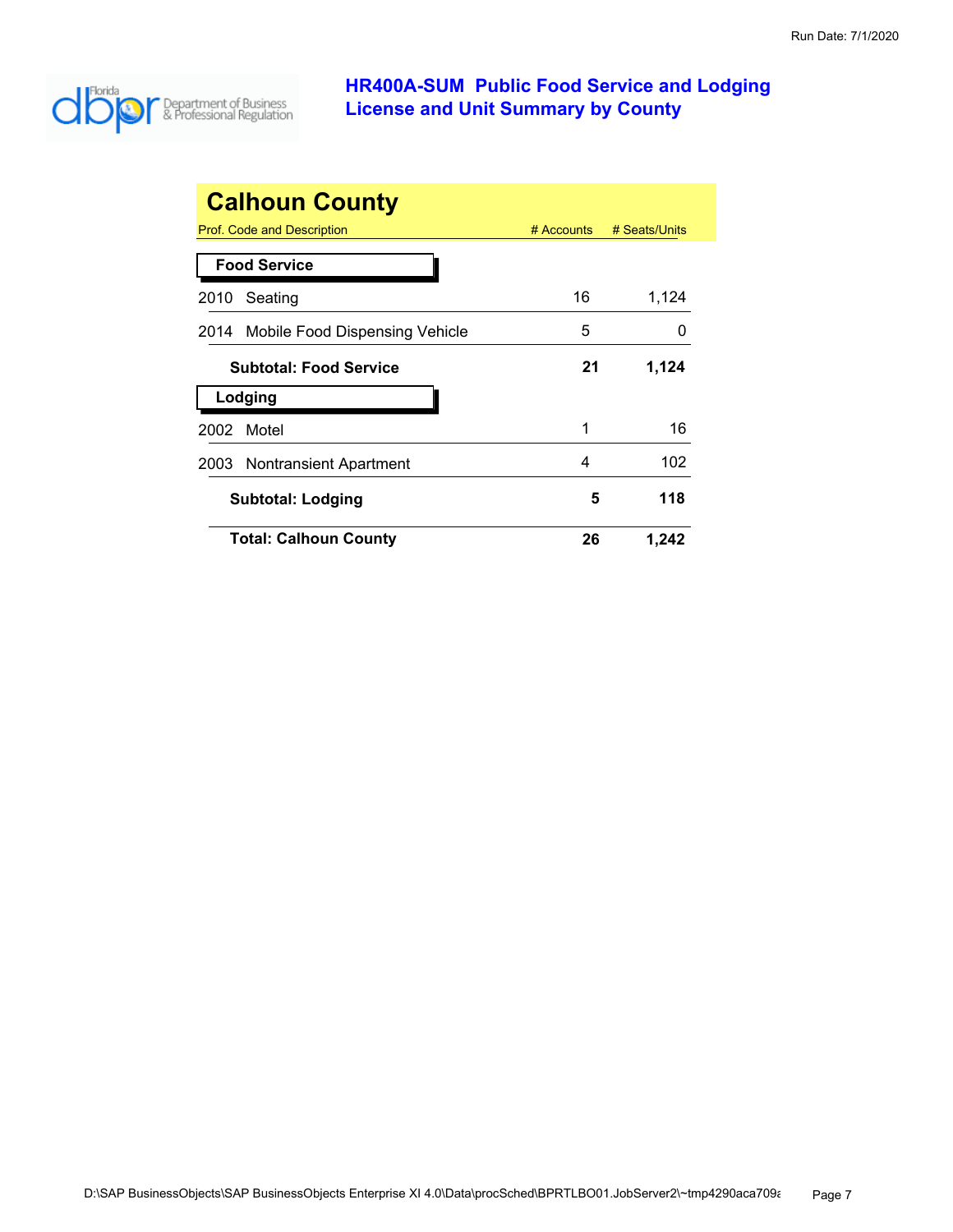

|      | <b>Charlotte County</b>                    |            |               |
|------|--------------------------------------------|------------|---------------|
|      | Prof. Code and Description                 | # Accounts | # Seats/Units |
|      | <b>Food Service</b>                        |            |               |
| 2010 | Seating                                    | 333        | 35,031        |
| 2010 | Non-Seating                                | 29         | 0             |
| 2013 | Catering                                   | 4          | 0             |
| 2014 | Mobile Food Dispensing Vehicle             | 41         | 0             |
| 2014 | Hot Dog Cart                               | 7          | 0             |
| 2015 | <b>Vending Machine</b>                     | 5          | 0             |
|      | <b>Subtotal: Food Service</b>              | 419        | 35,031        |
|      | Lodging                                    |            |               |
| 2001 | Hotel                                      | 12         | 1,155         |
| 2002 | Motel                                      | 17         | 671           |
| 2003 | <b>Transient Apartment</b>                 | 11         | 122           |
| 2003 | Nontransient Apartment                     | 33         | 2.768         |
| 2005 | <b>Bed and Breakfast</b>                   | 1          | 1             |
| 2006 | <b>Vacation Rental-Condo Single</b>        | 95         | 173           |
| 2006 | Vacation Rental-Condo Group                | 18         | 485           |
| 2006 | Vacation Rental-Condo Collective           | 16         | 221           |
| 2007 | Vacation Rental-Dwelling Single            | 307        | 423           |
| 2007 | <b>Vacation Rental-Dwelling Group</b>      | 6          | 38            |
| 2007 | <b>Vacation Rental-Dwelling Collective</b> | 42         | 435           |
|      | <b>Subtotal: Lodging</b>                   | 558        | 6,492         |
|      | <b>Total: Charlotte County</b>             | 977        | 41,523        |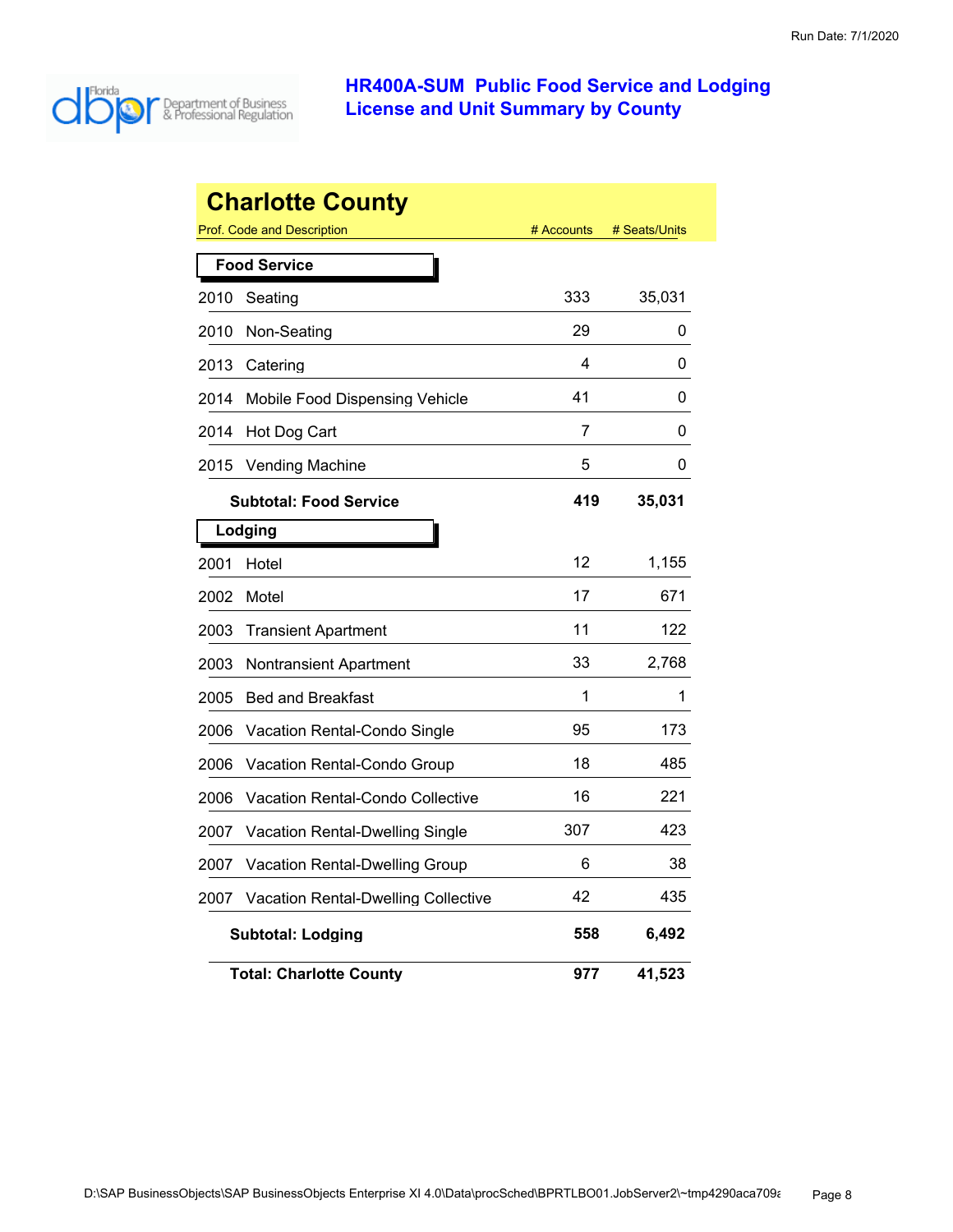

|      | <b>Citrus County</b>                |            |               |
|------|-------------------------------------|------------|---------------|
|      | <b>Prof. Code and Description</b>   | # Accounts | # Seats/Units |
|      | <b>Food Service</b>                 |            |               |
| 2010 | Seating                             | 264        | 21,262        |
| 2010 | Non-Seating                         | 15         | 0             |
| 2013 | Catering                            | 4          | 0             |
| 2014 | Mobile Food Dispensing Vehicle      | 39         | 0             |
| 2014 | Hot Dog Cart                        | 6          | 0             |
| 2015 | <b>Vending Machine</b>              | 1          | 0             |
|      | <b>Subtotal: Food Service</b>       | 329        | 21,262        |
|      | Lodging                             |            |               |
| 2001 | Hotel                               | 4          | 191           |
| 2002 | Motel                               | 20         | 1,026         |
| 2003 | <b>Transient Apartment</b>          | 8          | 80            |
| 2003 | <b>Nontransient Apartment</b>       | 40         | 1,165         |
| 2005 | <b>Bed and Breakfast</b>            | 5          | 21            |
| 2006 | Vacation Rental-Condo Single        | 7          | 7             |
| 2006 | Vacation Rental-Condo Group         | 2          | 11            |
| 2006 | Vacation Rental-Condo Collective    | 2          | 8             |
| 2007 | Vacation Rental-Dwelling Single     | 96         | 113           |
| 2007 | Vacation Rental-Dwelling Group      | 6          | 16            |
| 2007 | Vacation Rental-Dwelling Collective | 16         | 163           |
|      | <b>Subtotal: Lodging</b>            | 206        | 2,801         |
|      | <b>Total: Citrus County</b>         | 535        | 24,063        |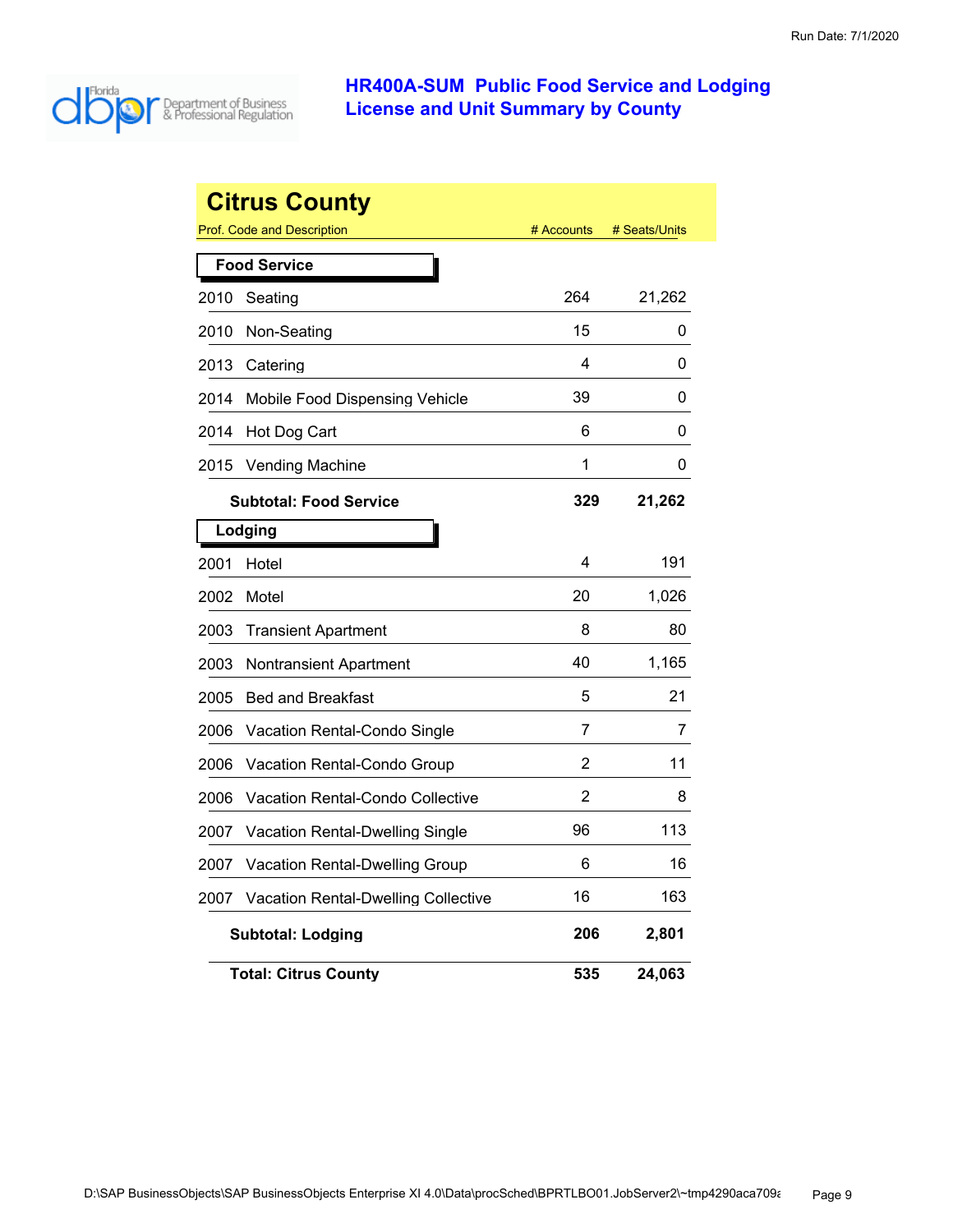

|      | <b>Clay County</b><br>Prof. Code and Description | # Accounts | # Seats/Units |
|------|--------------------------------------------------|------------|---------------|
|      | <b>Food Service</b>                              |            |               |
| 2010 | Seating                                          | 304        | 27,053        |
| 2010 | Non-Seating                                      | 35         | 0             |
| 2013 | Catering                                         | 4          | 0             |
| 2014 | Mobile Food Dispensing Vehicle                   | 23         | 0             |
| 2014 | Hot Dog Cart                                     | 1          | 0             |
| 2015 | <b>Vending Machine</b>                           | 9          | 0             |
|      | <b>Subtotal: Food Service</b>                    | 376        | 27,053        |
|      | Lodging                                          |            |               |
| 2001 | Hotel                                            | 10         | 1,007         |
| 2002 | Motel                                            | 3          | 263           |
| 2003 | <b>Nontransient Apartment</b>                    | 57         | 6,870         |
| 2005 | <b>Bed and Breakfast</b>                         | 4          | 21            |
| 2006 | Vacation Rental-Condo Single                     | 1          | 1             |
| 2007 | Vacation Rental-Dwelling Single                  | 6          | 6             |
| 2007 | <b>Vacation Rental-Dwelling Collective</b>       | 1          | 2             |
|      | <b>Subtotal: Lodging</b>                         | 82         | 8,170         |
|      | <b>Total: Clay County</b>                        | 458        | 35,223        |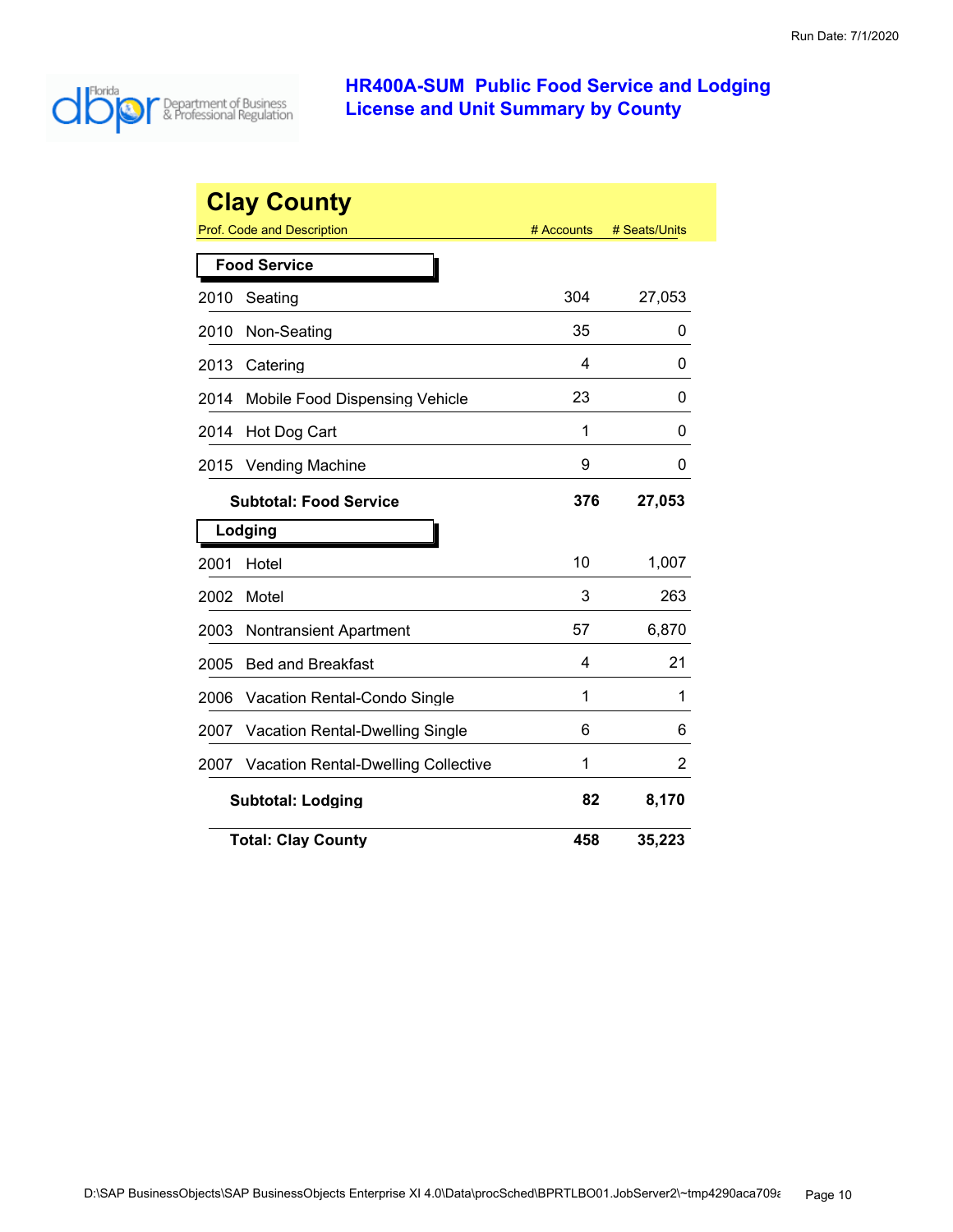

|      | <b>Collier County</b>                  |            |               |
|------|----------------------------------------|------------|---------------|
|      | <b>Prof. Code and Description</b>      | # Accounts | # Seats/Units |
|      | <b>Food Service</b>                    |            |               |
| 2010 | Seating                                | 999        | 115,885       |
| 2010 | Non-Seating                            | 80         | 0             |
| 2013 | Catering                               | 31         | 0             |
| 2014 | Mobile Food Dispensing Vehicle         | 57         | 0             |
| 2014 | Hot Dog Cart                           | 5          | 0             |
| 2015 | <b>Vending Machine</b>                 | 3          | 0             |
|      | <b>Subtotal: Food Service</b>          | 1,175      | 115,885       |
|      | Lodging                                |            |               |
| 2001 | Hotel                                  | 42         | 6,247         |
| 2002 | Motel                                  | 42         | 2,013         |
| 2003 | <b>Transient Apartment</b>             | 4          | 121           |
| 2003 | Nontransient Apartment                 | 116        | 14,768        |
| 2006 | Vacation Rental-Condo Single           | 41         | 45            |
| 2006 | Vacation Rental-Condo Group            | 23         | 1,102         |
| 2006 | Vacation Rental-Condo Collective       | 37         | 744           |
| 2007 | Vacation Rental-Dwelling Single        | 107        | 118           |
| 2007 | Vacation Rental-Dwelling Group         | 2          | 4             |
| 2007 | Vacation Rental-Dwelling Collective    | 47         | 648           |
| 2022 | Timeshare Project-Timeshare Proj Group | 1          | 32            |
|      | <b>Subtotal: Lodging</b>               | 462        | 25,842        |
|      | <b>Total: Collier County</b>           | 1,637      | 141,727       |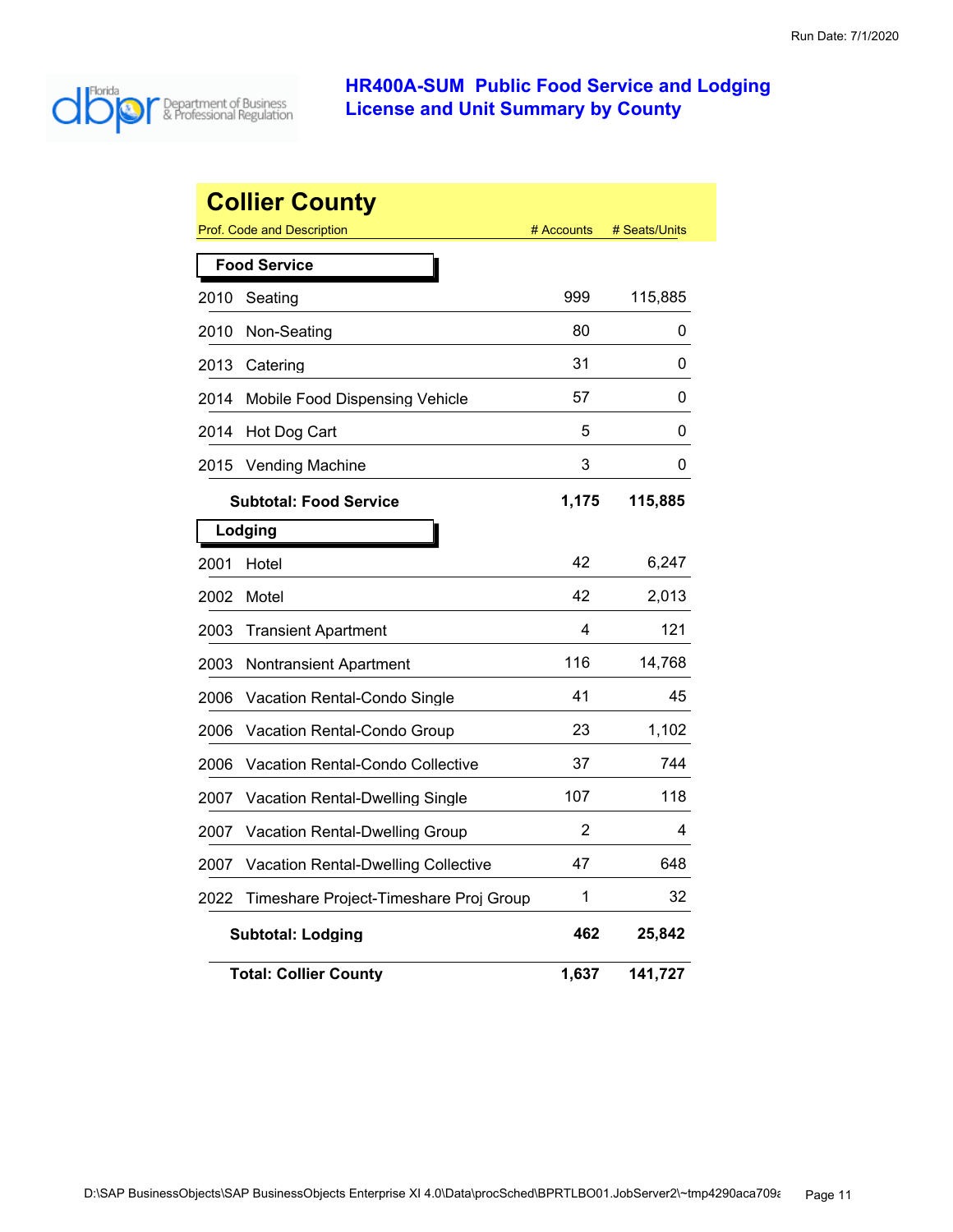

| <b>Columbia County</b> |                                            |            |               |
|------------------------|--------------------------------------------|------------|---------------|
|                        | <b>Prof. Code and Description</b>          | # Accounts | # Seats/Units |
|                        | <b>Food Service</b>                        |            |               |
| 2010                   | Seating                                    | 128        | 10,746        |
| 2010                   | Non-Seating                                | 8          | 0             |
| 2014                   | Mobile Food Dispensing Vehicle             | 20         | 0             |
| 2014                   | Hot Dog Cart                               | 1          | O             |
| 2015                   | <b>Vending Machine</b>                     | 7          | 0             |
|                        | <b>Subtotal: Food Service</b>              | 164        | 10,746        |
|                        | Lodging                                    |            |               |
| 2001                   | Hotel                                      | 8          | 750           |
| 2002                   | Motel                                      | 21         | 1,090         |
| 2003                   | <b>Transient Apartment</b>                 | 2          | 46            |
| 2003                   | <b>Nontransient Apartment</b>              | 53         | 1,773         |
| 2005                   | <b>Bed and Breakfast</b>                   | 1          | 1             |
| 2007                   | <b>Vacation Rental-Dwelling Single</b>     | 1          | 1             |
| 2007                   | <b>Vacation Rental-Dwelling Collective</b> | 1          | 2             |
|                        | <b>Subtotal: Lodging</b>                   | 87         | 3,663         |
|                        | <b>Total: Columbia County</b>              | 251        | 14,409        |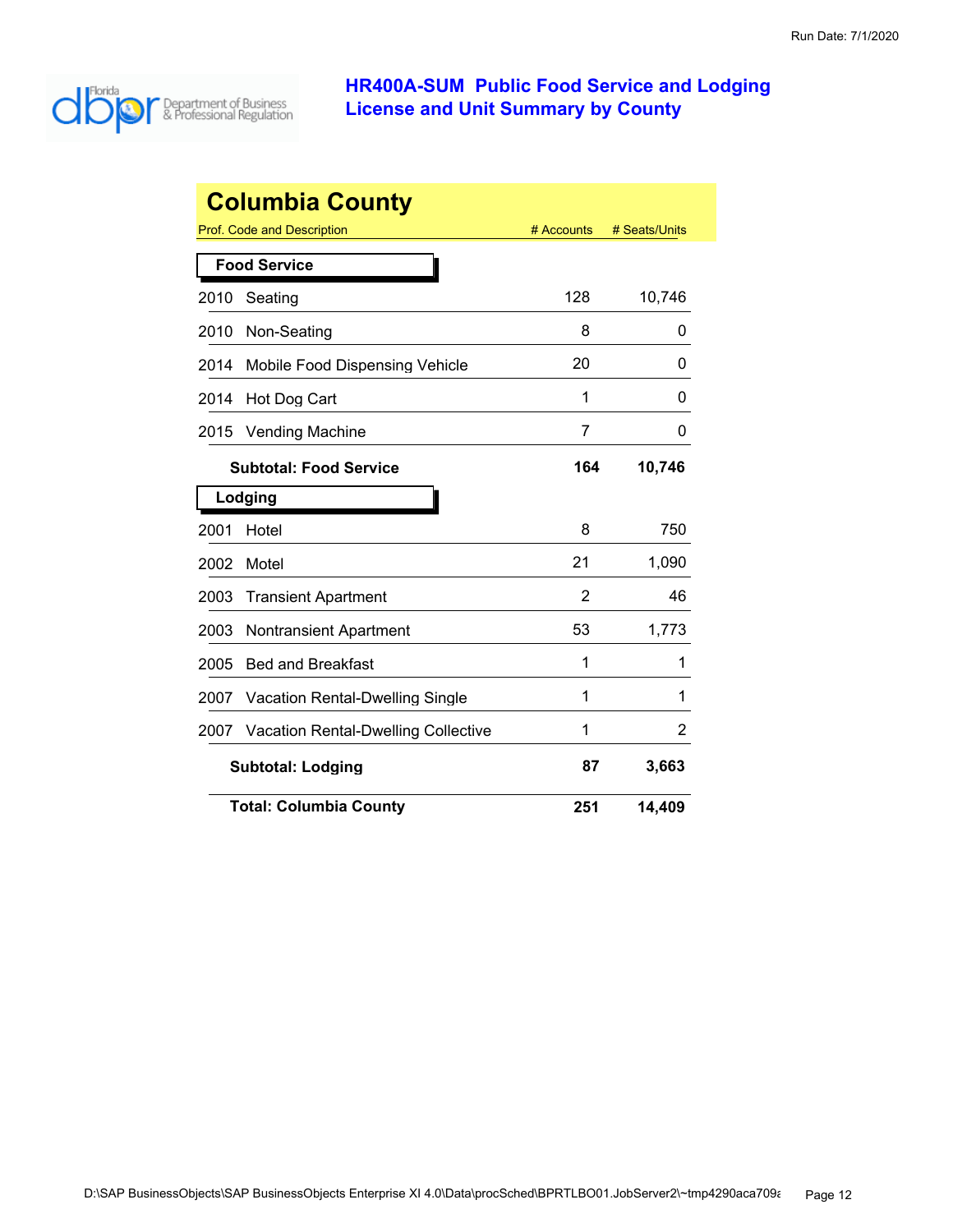

|      | <b>Dade County</b>                         |            |               |
|------|--------------------------------------------|------------|---------------|
|      | <b>Prof. Code and Description</b>          | # Accounts | # Seats/Units |
|      | <b>Food Service</b>                        |            |               |
| 2010 | Seating                                    | 5,628      | 469,695       |
| 2010 | Non-Seating                                | 986        | 0             |
| 2013 | Catering                                   | 247        | 0             |
| 2014 | Mobile Food Dispensing Vehicle             | 1,003      | 0             |
| 2014 | Hot Dog Cart                               | 108        | 0             |
| 2015 | <b>Vending Machine</b>                     | 14         | 0             |
|      | <b>Subtotal: Food Service</b>              | 7,986      | 469,695       |
|      | Lodging                                    |            |               |
| 2001 | Hotel                                      | 449        | 53,628        |
| 2002 | Motel                                      | 121        | 7,202         |
| 2003 | <b>Transient Apartment</b>                 | 115        | 3,284         |
| 2003 | <b>Nontransient Apartment</b>              | 5,506      | 181,855       |
| 2005 | <b>Bed and Breakfast</b>                   | 11         | 39            |
| 2006 | <b>Vacation Rental-Condo Single</b>        | 2,447      | 4,246         |
| 2006 | Vacation Rental-Condo Group                | 235        | 3,272         |
| 2006 | <b>Vacation Rental-Condo Collective</b>    | 142        | 1,310         |
| 2007 | <b>Vacation Rental-Dwelling Single</b>     | 433        | 645           |
| 2007 | <b>Vacation Rental-Dwelling Group</b>      | 33         | 256           |
| 2007 | <b>Vacation Rental-Dwelling Collective</b> | 48         | 278           |
| 2022 | Timeshare Project-Timeshare Proj Single    | 1          | 9             |
|      | <b>Subtotal: Lodging</b>                   | 9,541      | 256,024       |
|      | <b>Total: Dade County</b>                  | 17,527     | 725,719       |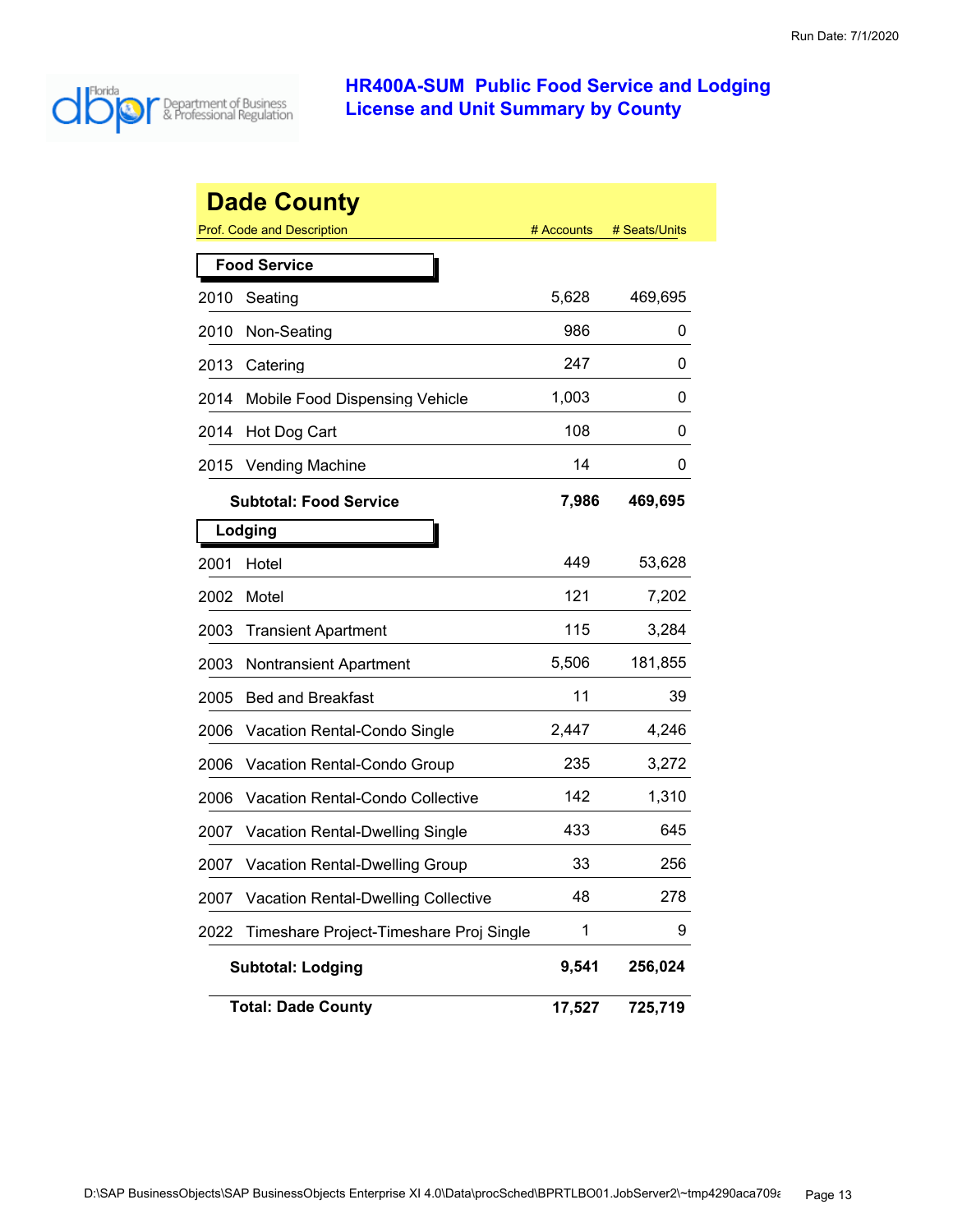

| <b>DeSoto County</b> |                                       |            |               |  |
|----------------------|---------------------------------------|------------|---------------|--|
|                      | Prof. Code and Description            | # Accounts | # Seats/Units |  |
|                      | <b>Food Service</b>                   |            |               |  |
| 2010                 | Seating                               | 35         | 2,713         |  |
| 2010                 | Non-Seating                           | 6          | 0             |  |
| 2014                 | Mobile Food Dispensing Vehicle        | 9          | O             |  |
| 2014                 | Hot Dog Cart                          | 1          | 0             |  |
|                      | <b>Subtotal: Food Service</b>         | 51         | 2,713         |  |
|                      | Lodging                               |            |               |  |
| 2001                 | Hotel                                 | 1          | 63            |  |
| 2002                 | Motel                                 | 3          | 87            |  |
| 2003                 | <b>Transient Apartment</b>            | 1          | 8             |  |
| 2003                 | <b>Nontransient Apartment</b>         | 13         | 572           |  |
| 2005                 | <b>Bed and Breakfast</b>              | 1          | 12            |  |
|                      | 19<br>742<br><b>Subtotal: Lodging</b> |            |               |  |
|                      | <b>Total: DeSoto County</b>           | 70         | 3,455         |  |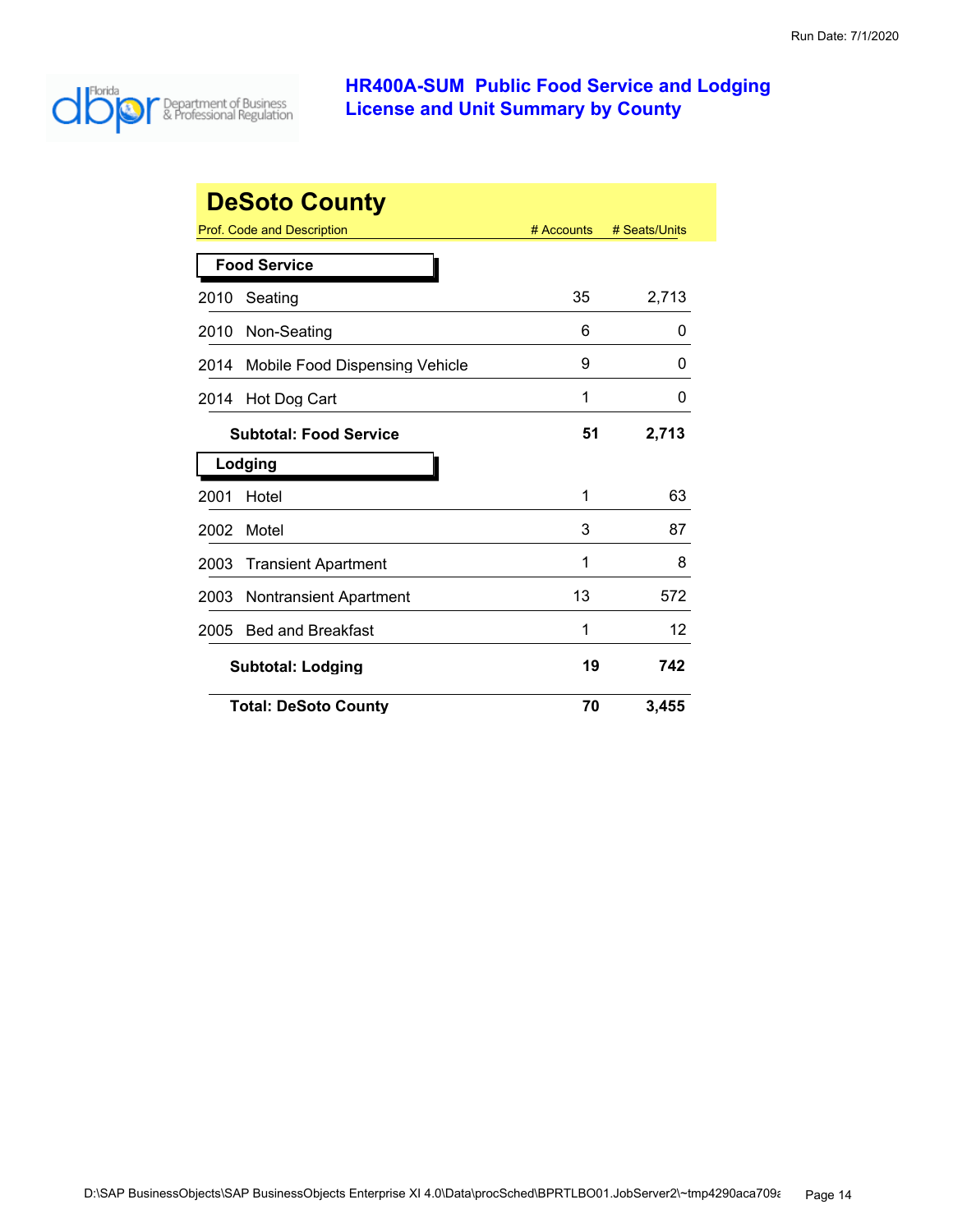

|                               | <b>Dixie County</b>                      |            |               |
|-------------------------------|------------------------------------------|------------|---------------|
|                               | <b>Prof. Code and Description</b>        | # Accounts | # Seats/Units |
|                               | <b>Food Service</b>                      |            |               |
| 2010                          | Seating                                  | 20         | 1,433         |
|                               | 2010 Non-Seating                         | 1          | O             |
| 2014                          | Mobile Food Dispensing Vehicle           | 1          | O             |
| <b>Subtotal: Food Service</b> |                                          | 22         | 1,433         |
|                               | Lodging                                  |            |               |
| 2001                          | Hotel                                    | 1          | 25            |
| 2002                          | Motel                                    | 8          | 122           |
| 2003                          | <b>Nontransient Apartment</b>            | 1          | 32            |
|                               | 2007 Vacation Rental-Dwelling Collective | 2          | 9             |
|                               | <b>Subtotal: Lodging</b>                 | 12         | 188           |
|                               | <b>Total: Dixie County</b>               | 34         | 1,621         |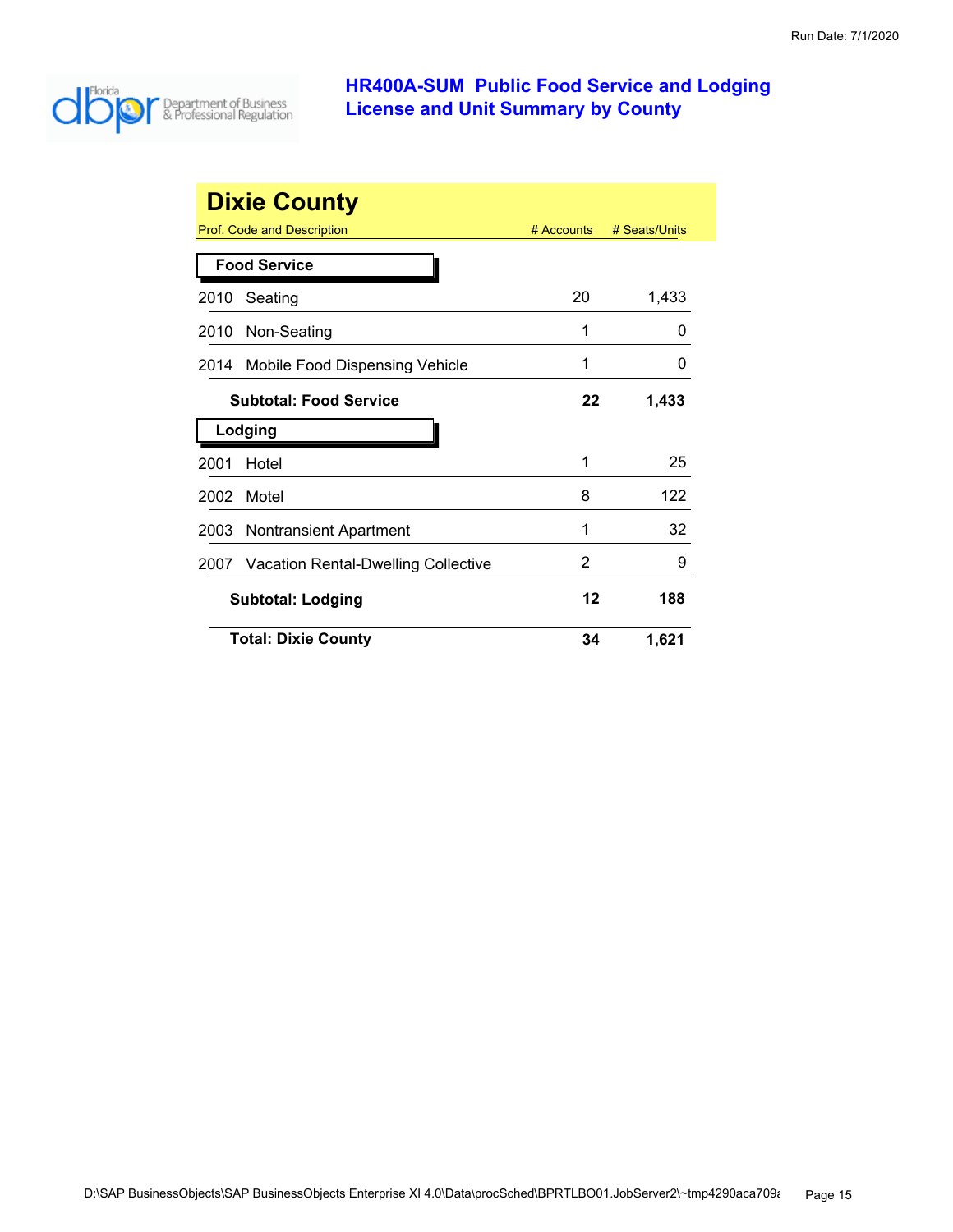

|      | <b>Duval County</b>                        |            |               |
|------|--------------------------------------------|------------|---------------|
|      | <b>Prof. Code and Description</b>          | # Accounts | # Seats/Units |
|      | <b>Food Service</b>                        |            |               |
| 2010 | Seating                                    | 2,056      | 203,988       |
| 2010 | Non-Seating                                | 309        | 0             |
| 2012 | <b>Theme Park Food Cart</b>                | 3          | 3             |
| 2013 | Catering                                   | 57         | 0             |
| 2014 | Mobile Food Dispensing Vehicle             | 314        | 0             |
| 2014 | Hot Dog Cart                               | 37         | 0             |
| 2015 | <b>Vending Machine</b>                     | 42         | 0             |
|      | <b>Subtotal: Food Service</b>              | 2,818      | 203,991       |
|      | Lodging                                    |            |               |
| 2001 | Hotel                                      | 105        | 13,223        |
| 2002 | Motel                                      | 65         | 5,152         |
| 2003 | <b>Transient Apartment</b>                 | 5          | 740           |
| 2003 | <b>Nontransient Apartment</b>              | 691        | 90,053        |
| 2005 | <b>Bed and Breakfast</b>                   | 6          | 21            |
| 2006 | Vacation Rental-Condo Single               | 24         | 26            |
| 2006 | Vacation Rental-Condo Group                | 1          | 2             |
| 2006 | Vacation Rental-Condo Collective           | 5          | 14            |
| 2007 | <b>Vacation Rental-Dwelling Single</b>     | 69         | 73            |
| 2007 | <b>Vacation Rental-Dwelling Group</b>      | 1          | 4             |
| 2007 | <b>Vacation Rental-Dwelling Collective</b> | 14         | 124           |
|      | <b>Subtotal: Lodging</b>                   | 986        | 109,432       |
|      | <b>Total: Duval County</b>                 | 3,804      | 313,423       |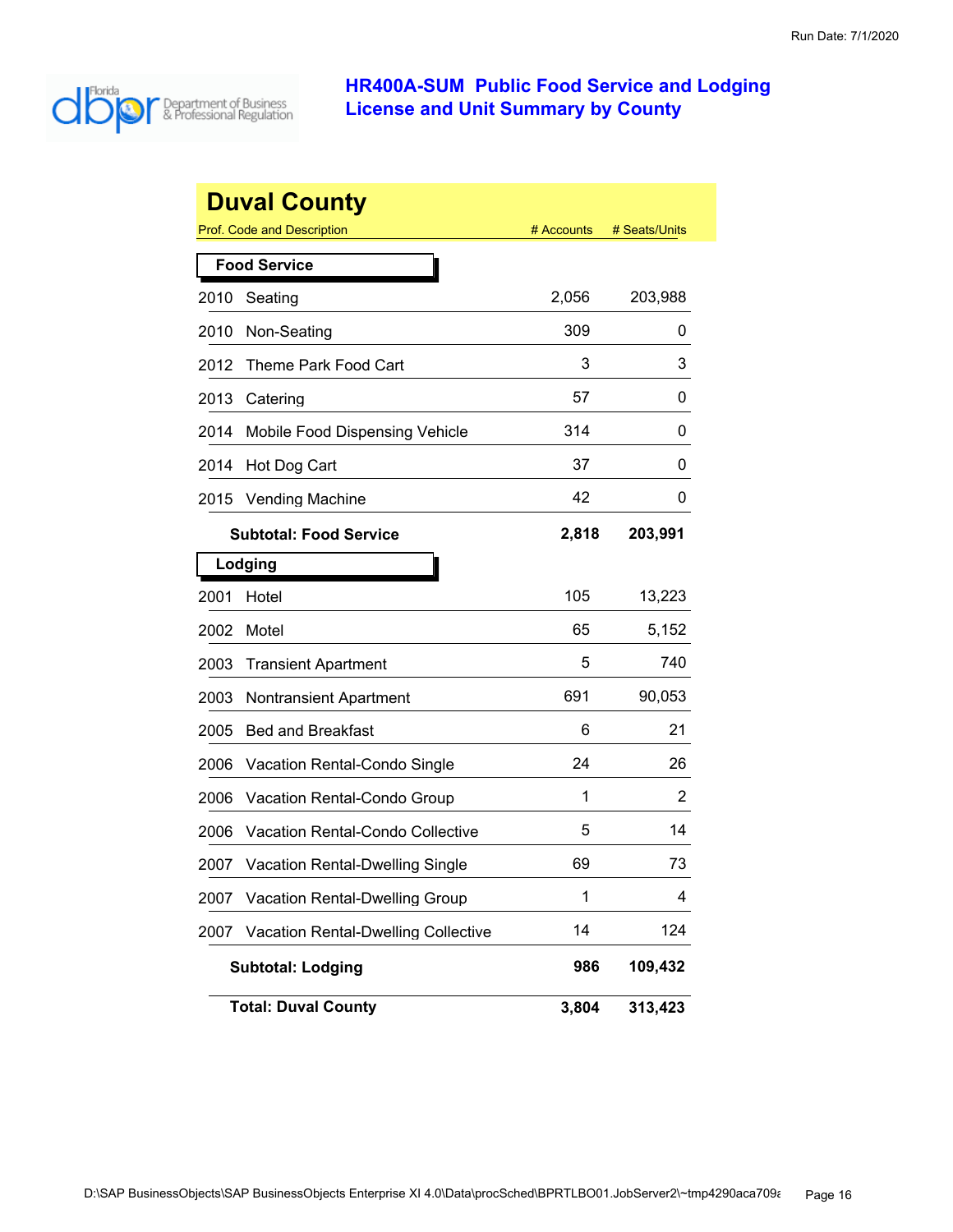

| <b>Escambia County</b> |                                        |                |               |  |
|------------------------|----------------------------------------|----------------|---------------|--|
|                        | Prof. Code and Description             | # Accounts     | # Seats/Units |  |
|                        | <b>Food Service</b>                    |                |               |  |
| 2010                   | Seating                                | 627            | 60,573        |  |
| 2010                   | Non-Seating                            | 60             | 0             |  |
| 2013                   | Catering                               | 8              | 0             |  |
| 2014                   | Mobile Food Dispensing Vehicle         | 99             | 0             |  |
| 2014                   | Hot Dog Cart                           | 13             | 0             |  |
| 2015                   | <b>Vending Machine</b>                 | $\overline{2}$ | 0             |  |
|                        | <b>Subtotal: Food Service</b>          | 809            | 60,573        |  |
|                        | Lodging                                |                |               |  |
| 2001                   | Hotel                                  | 39             | 4,112         |  |
| 2002                   | Motel                                  | 48             | 3,526         |  |
| 2003                   | <b>Transient Apartment</b>             | 3              | 437           |  |
| 2003                   | <b>Nontransient Apartment</b>          | 192            | 16,166        |  |
| 2005                   | <b>Bed and Breakfast</b>               | 2              | 12            |  |
| 2006                   | Vacation Rental-Condo Single           | 34             | 59            |  |
| 2006                   | Vacation Rental-Condo Group            | 14             | 721           |  |
| 2006                   | Vacation Rental-Condo Collective       | 36             | 921           |  |
| 2007                   | <b>Vacation Rental-Dwelling Single</b> | 51             | 58            |  |
| 2007                   | Vacation Rental-Dwelling Collective    | 22             | 242           |  |
|                        | <b>Subtotal: Lodging</b>               | 441            | 26,254        |  |
|                        | <b>Total: Escambia County</b>          | 1,250          | 86,827        |  |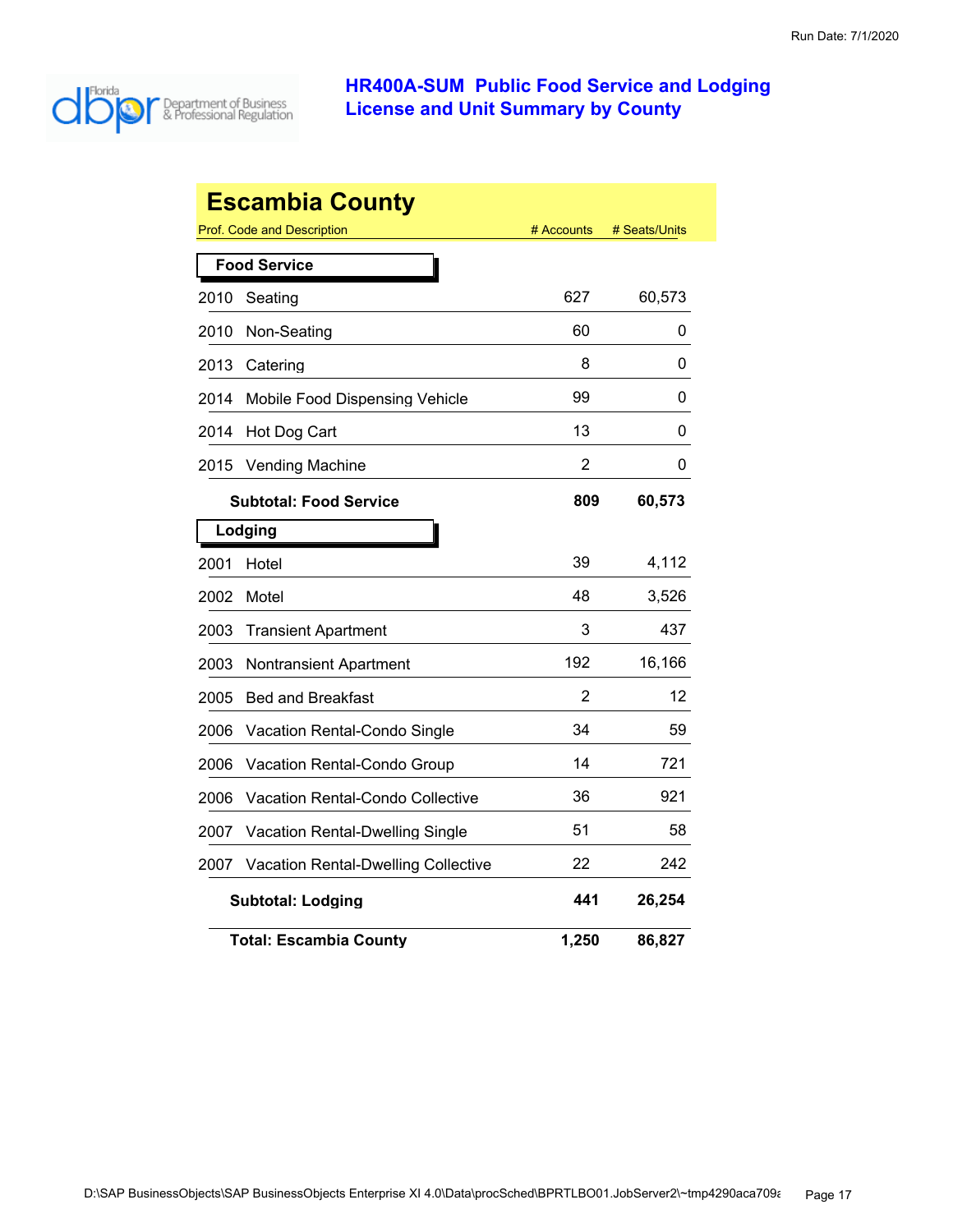

|      | <b>Flagler County</b><br>Prof. Code and Description | # Accounts | # Seats/Units |
|------|-----------------------------------------------------|------------|---------------|
|      | <b>Food Service</b>                                 |            |               |
| 2010 | Seating                                             | 216        | 17,417        |
| 2010 | Non-Seating                                         | 9          | 0             |
| 2013 | Catering                                            | 2          | 0             |
| 2014 | Mobile Food Dispensing Vehicle                      | 10         | 0             |
| 2014 | Hot Dog Cart                                        | 1          | 0             |
| 2015 | <b>Vending Machine</b>                              | 1          | 0             |
|      | <b>Subtotal: Food Service</b>                       | 239        | 17,417        |
|      | Lodging                                             |            |               |
| 2001 | Hotel                                               | 8          | 704           |
| 2002 | Motel                                               | 9          | 230           |
| 2003 | <b>Transient Apartment</b>                          | 5          | 34            |
| 2003 | <b>Nontransient Apartment</b>                       | 17         | 1,250         |
| 2005 | <b>Bed and Breakfast</b>                            | 2          | 13            |
| 2006 | Vacation Rental-Condo Single                        | 117        | 122           |
| 2006 | Vacation Rental-Condo Group                         | 7          | 148           |
| 2006 | Vacation Rental-Condo Collective                    | 16         | 447           |
| 2007 | Vacation Rental-Dwelling Single                     | 128        | 138           |
| 2007 | Vacation Rental-Dwelling Group                      | 3          | 12            |
| 2007 | <b>Vacation Rental-Dwelling Collective</b>          | 25         | 168           |
|      | <b>Subtotal: Lodging</b>                            | 337        | 3,266         |
|      | <b>Total: Flagler County</b>                        | 576        | 20,683        |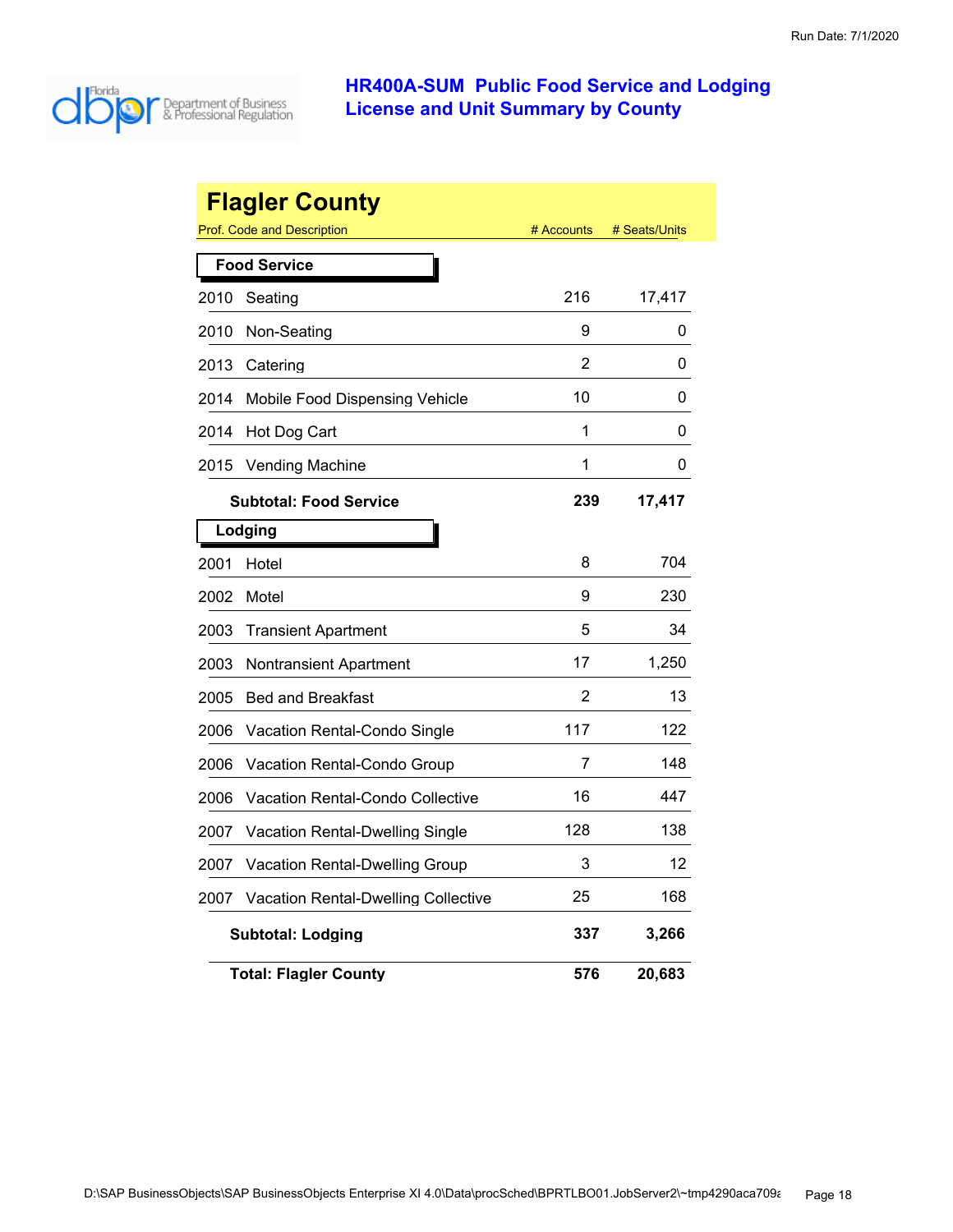

|      | <b>Franklin County</b>                     |                |               |
|------|--------------------------------------------|----------------|---------------|
|      | <b>Prof. Code and Description</b>          | # Accounts     | # Seats/Units |
|      | <b>Food Service</b>                        |                |               |
| 2010 | Seating                                    | 45             | 3,221         |
| 2010 | Non-Seating                                | 2              | 0             |
| 2014 | Mobile Food Dispensing Vehicle             | 6              | 0             |
| 2014 | Hot Dog Cart                               | 4              | 0             |
|      | <b>Subtotal: Food Service</b>              | 57             | 3,221         |
|      | Lodging                                    |                |               |
| 2001 | Hotel                                      | 3              | 94            |
| 2002 | Motel                                      | 8              | 299           |
| 2003 | <b>Transient Apartment</b>                 | $\overline{2}$ | 25            |
| 2003 | <b>Nontransient Apartment</b>              | 5              | 129           |
| 2005 | <b>Bed and Breakfast</b>                   | 4              | 32            |
| 2006 | Vacation Rental-Condo Single               | 20             | 20            |
| 2006 | <b>Vacation Rental-Condo Collective</b>    | 3              | 76            |
| 2007 | <b>Vacation Rental-Dwelling Single</b>     | 79             | 90            |
| 2007 | <b>Vacation Rental-Dwelling Group</b>      | 1              | 5             |
| 2007 | <b>Vacation Rental-Dwelling Collective</b> | 17             | 626           |
|      | <b>Subtotal: Lodging</b>                   | 142            | 1,396         |
|      | <b>Total: Franklin County</b>              | 199            | 4,617         |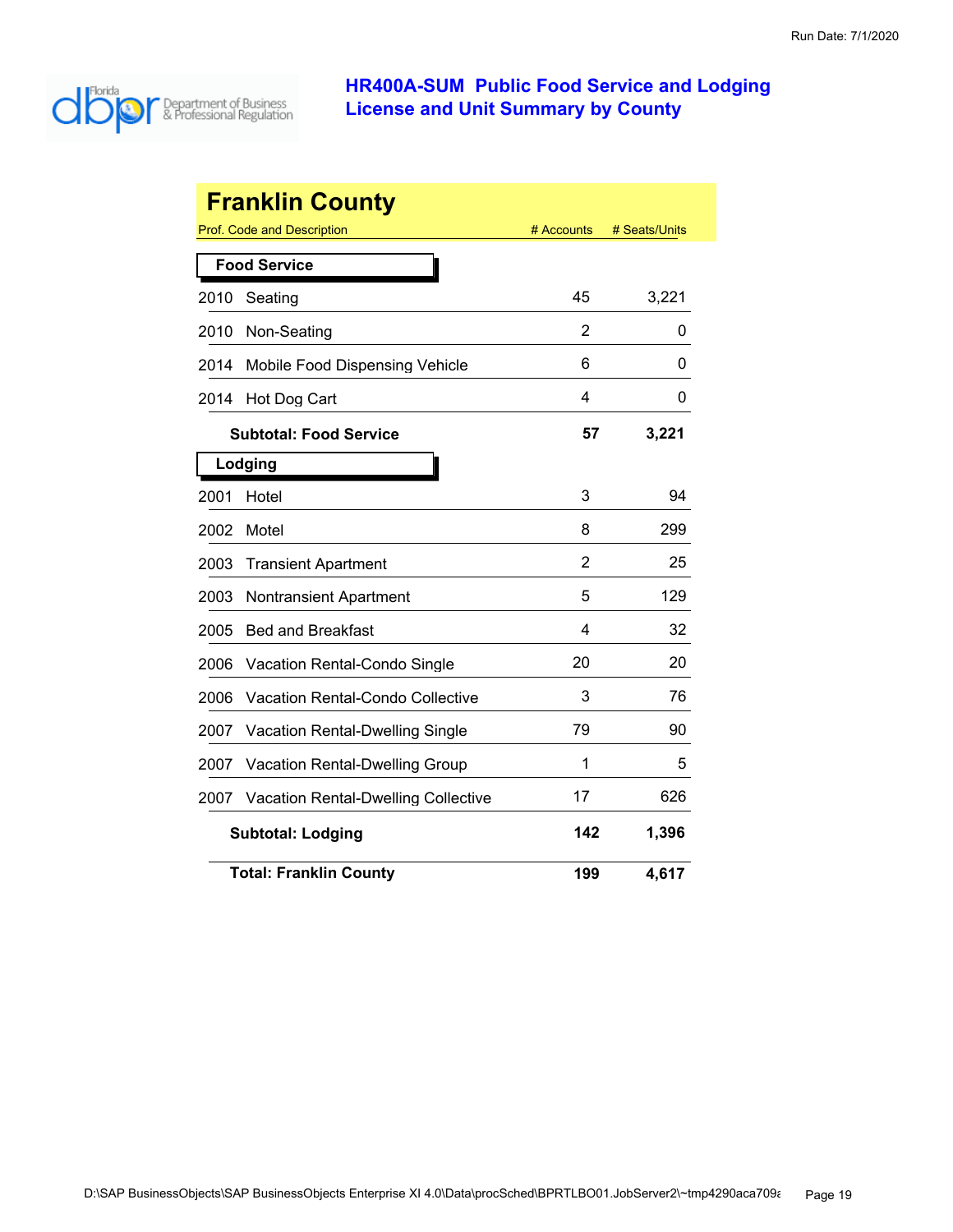

| <b>Gadsden County</b>                          |  |            |               |  |
|------------------------------------------------|--|------------|---------------|--|
| Prof. Code and Description                     |  | # Accounts | # Seats/Units |  |
| <b>Food Service</b>                            |  |            |               |  |
| Seating<br>2010                                |  | 58         | 3,430         |  |
| Non-Seating<br>2010                            |  | 4          | O             |  |
| Mobile Food Dispensing Vehicle<br>2014         |  | 30         | O             |  |
| <b>Subtotal: Food Service</b>                  |  | 92         | 3,430         |  |
| Lodging                                        |  |            |               |  |
| 2001<br>Hotel                                  |  | 4          | 236           |  |
| Motel<br>2002                                  |  | 9          | 172           |  |
| 2003<br><b>Transient Apartment</b>             |  | 1          | 60            |  |
| 2003<br><b>Nontransient Apartment</b>          |  | 16         | 958           |  |
| <b>Bed and Breakfast</b><br>2005               |  | 2          | 15            |  |
| <b>Vacation Rental-Dwelling Single</b><br>2007 |  | 1          | 1             |  |
| <b>Vacation Rental-Dwelling Group</b><br>2007  |  | 2          | 8             |  |
| <b>Subtotal: Lodging</b>                       |  | 35         | 1,450         |  |
| <b>Total: Gadsden County</b>                   |  | 127        | 4,880         |  |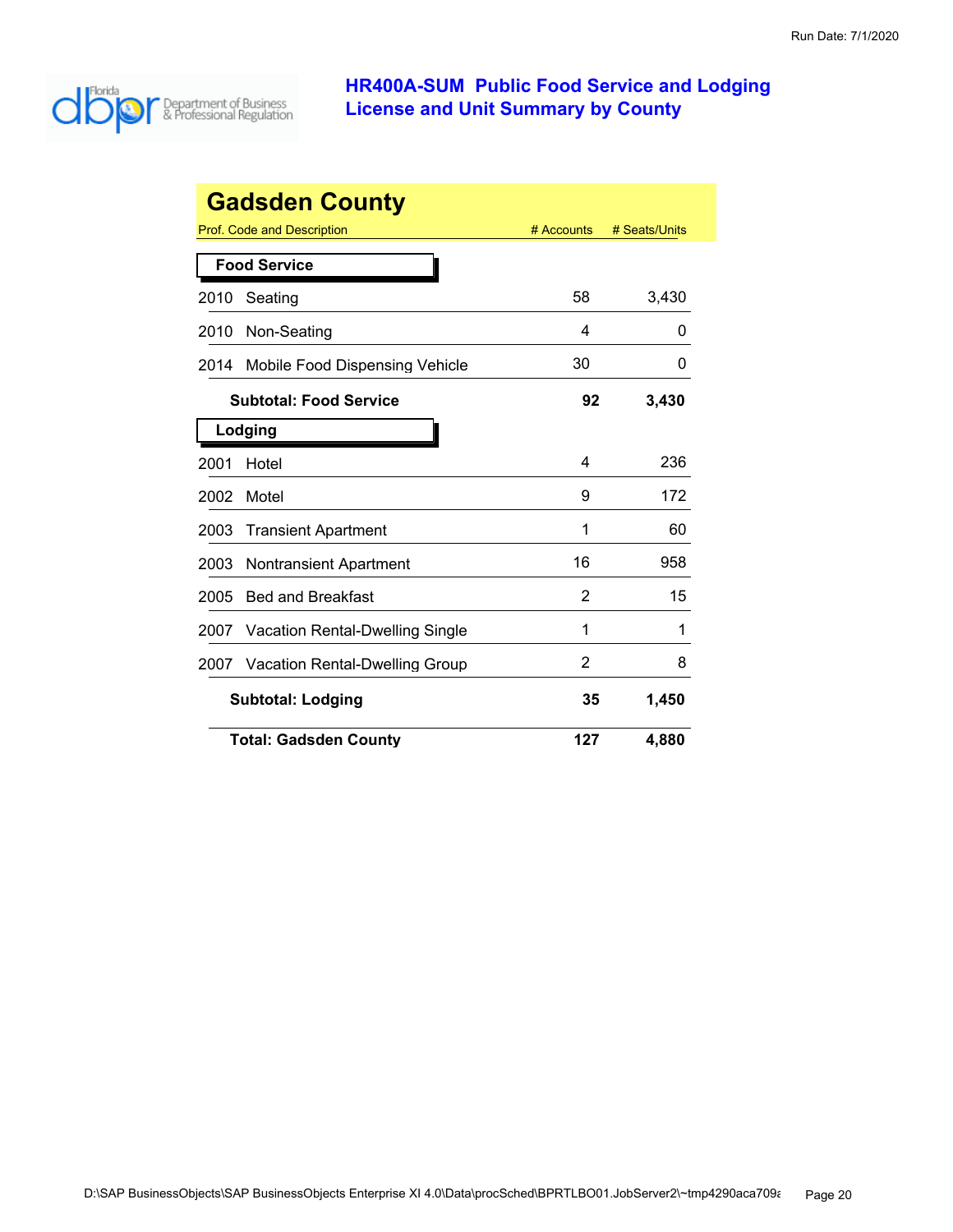

|      | <b>Gilchrist County</b>        |            |               |
|------|--------------------------------|------------|---------------|
|      | Prof. Code and Description     | # Accounts | # Seats/Units |
|      | <b>Food Service</b>            |            |               |
| 2010 | Seating                        | 15         | 1,075         |
| 2014 | Mobile Food Dispensing Vehicle | 2          |               |
|      | <b>Subtotal: Food Service</b>  | 17         | 1,075         |
|      | Lodging                        |            |               |
| 2002 | Motel                          | 2          | 52            |
| 2003 | <b>Transient Apartment</b>     | 1          | 1             |
| 2003 | Nontransient Apartment         | 3          | 66            |
| 2005 | <b>Bed and Breakfast</b>       | 1          | 11            |
|      | <b>Subtotal: Lodging</b>       | 7          | 130           |
|      | <b>Total: Gilchrist County</b> | 24         | 1,205         |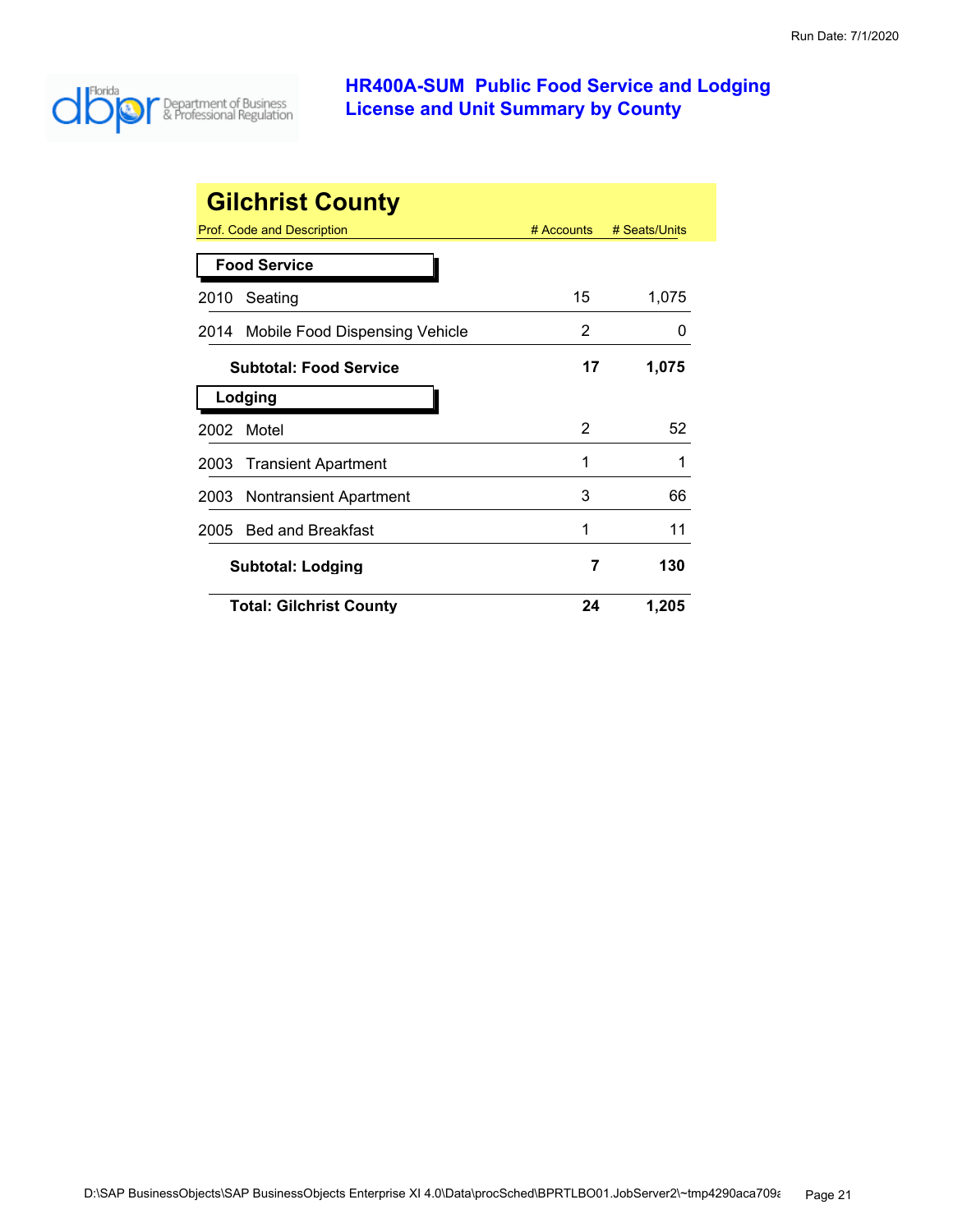

|      | <b>Glades County</b>           |              |               |
|------|--------------------------------|--------------|---------------|
|      | Prof. Code and Description     | $#$ Accounts | # Seats/Units |
|      | <b>Food Service</b>            |              |               |
| 2010 | Seating                        | 12           | 635           |
| 2010 | Non-Seating                    | 1            | 0             |
| 2013 | Catering                       | 1            | O             |
| 2014 | Mobile Food Dispensing Vehicle | 1            | ი             |
|      | <b>Subtotal: Food Service</b>  | 15           | 635           |
|      | Lodging                        |              |               |
| 2002 | Motel                          | 8            | 99            |
| 2003 | <b>Transient Apartment</b>     | 2            | 22            |
| 2003 | <b>Nontransient Apartment</b>  | 2            | 78            |
|      | <b>Subtotal: Lodging</b>       | 12           | 199           |
|      | <b>Total: Glades County</b>    | 27           | 834           |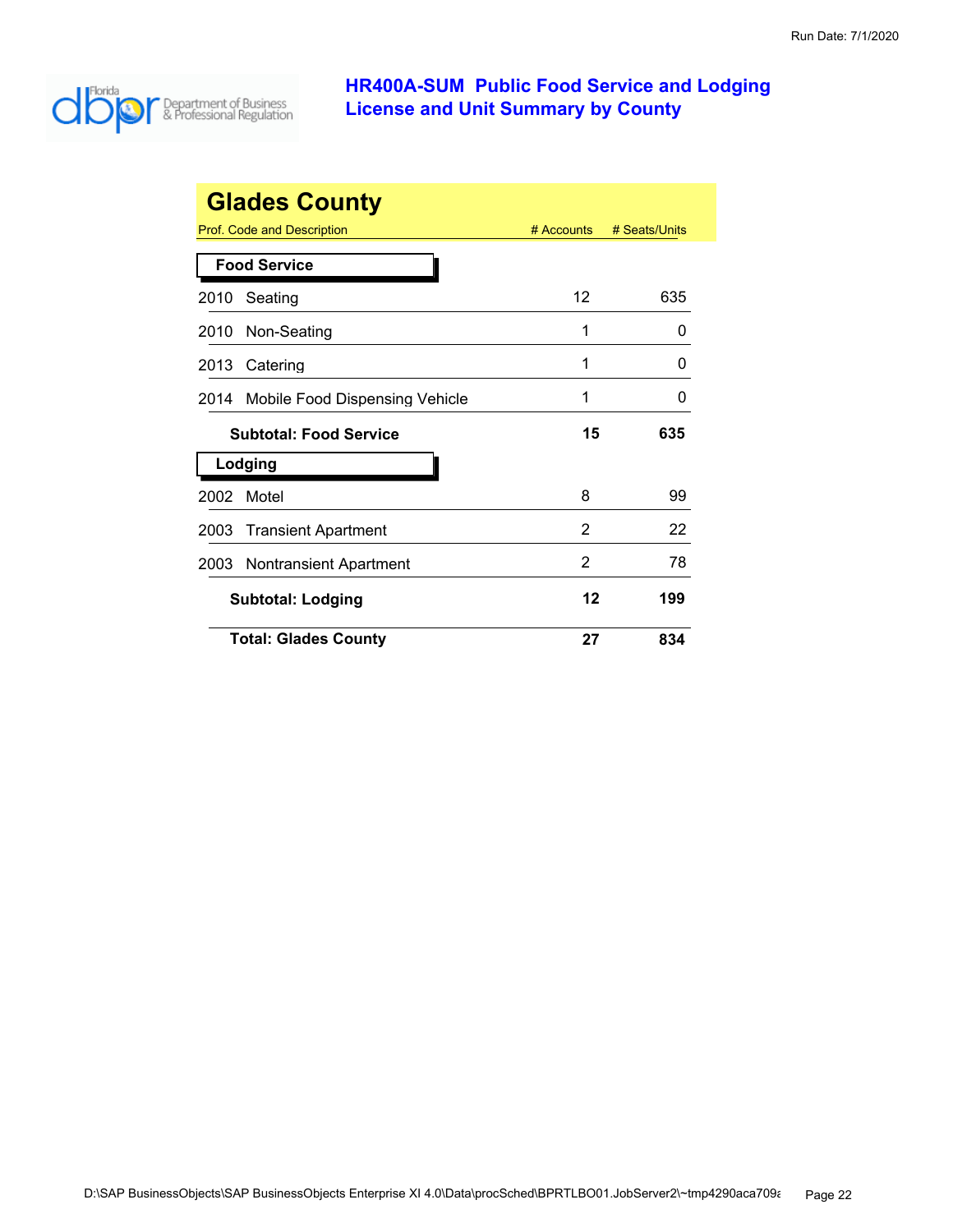

|      | <b>Gulf County</b>                         |                |               |
|------|--------------------------------------------|----------------|---------------|
|      | Prof. Code and Description                 | # Accounts     | # Seats/Units |
|      | <b>Food Service</b>                        |                |               |
| 2010 | Seating                                    | 34             | 2,397         |
| 2010 | Non-Seating                                | 2              | 0             |
| 2013 | Catering                                   | 1              | 0             |
| 2014 | Mobile Food Dispensing Vehicle             | 12             | 0             |
|      | <b>Subtotal: Food Service</b>              | 49             | 2,397         |
|      | Lodging                                    |                |               |
| 2001 | Hotel                                      | 2              | 91            |
| 2002 | Motel                                      | 2              | 26            |
| 2003 | <b>Nontransient Apartment</b>              | 4              | 163           |
| 2005 | <b>Bed and Breakfast</b>                   | $\overline{2}$ | 13            |
| 2006 | Vacation Rental-Condo Single               | 3              | 3             |
| 2006 | Vacation Rental-Condo Group                | 1              | 15            |
| 2006 | <b>Vacation Rental-Condo Collective</b>    | 4              | 73            |
| 2007 | Vacation Rental-Dwelling Single            | 42             | 44            |
| 2007 | Vacation Rental-Dwelling Group             | 3              | 34            |
| 2007 | <b>Vacation Rental-Dwelling Collective</b> | 32             | 486           |
|      | <b>Subtotal: Lodging</b>                   | 95             | 948           |
|      | <b>Total: Gulf County</b>                  | 144            | 3,345         |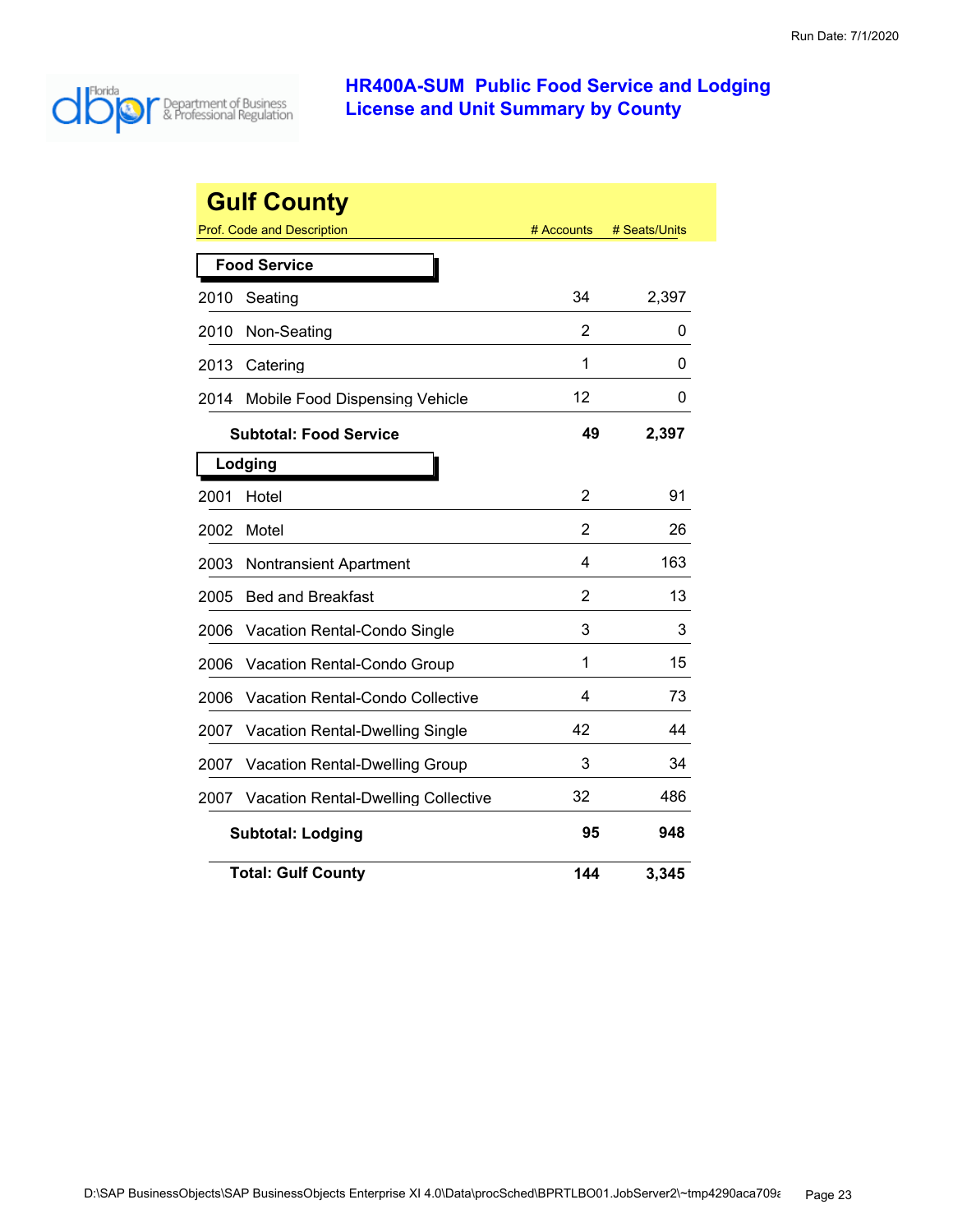

|      | <b>Hamilton County</b>            |              |               |
|------|-----------------------------------|--------------|---------------|
|      | <b>Prof. Code and Description</b> | $#$ Accounts | # Seats/Units |
|      | <b>Food Service</b>               |              |               |
| 2010 | Seating                           | 12           | 615           |
| 2010 | Non-Seating                       | 4            | 0             |
| 2014 | Mobile Food Dispensing Vehicle    | 13           | O             |
| 2015 | <b>Vending Machine</b>            | 2            | O             |
|      | <b>Subtotal: Food Service</b>     | 31           | 615           |
|      | Lodging                           |              |               |
| 2002 | Motel                             | 6            | 161           |
| 2003 | Nontransient Apartment            | 7            | 167           |
| 2005 | <b>Bed and Breakfast</b>          | 1            | 5             |
|      | <b>Subtotal: Lodging</b>          | 14           | 333           |
|      | <b>Total: Hamilton County</b>     | 45           | 948           |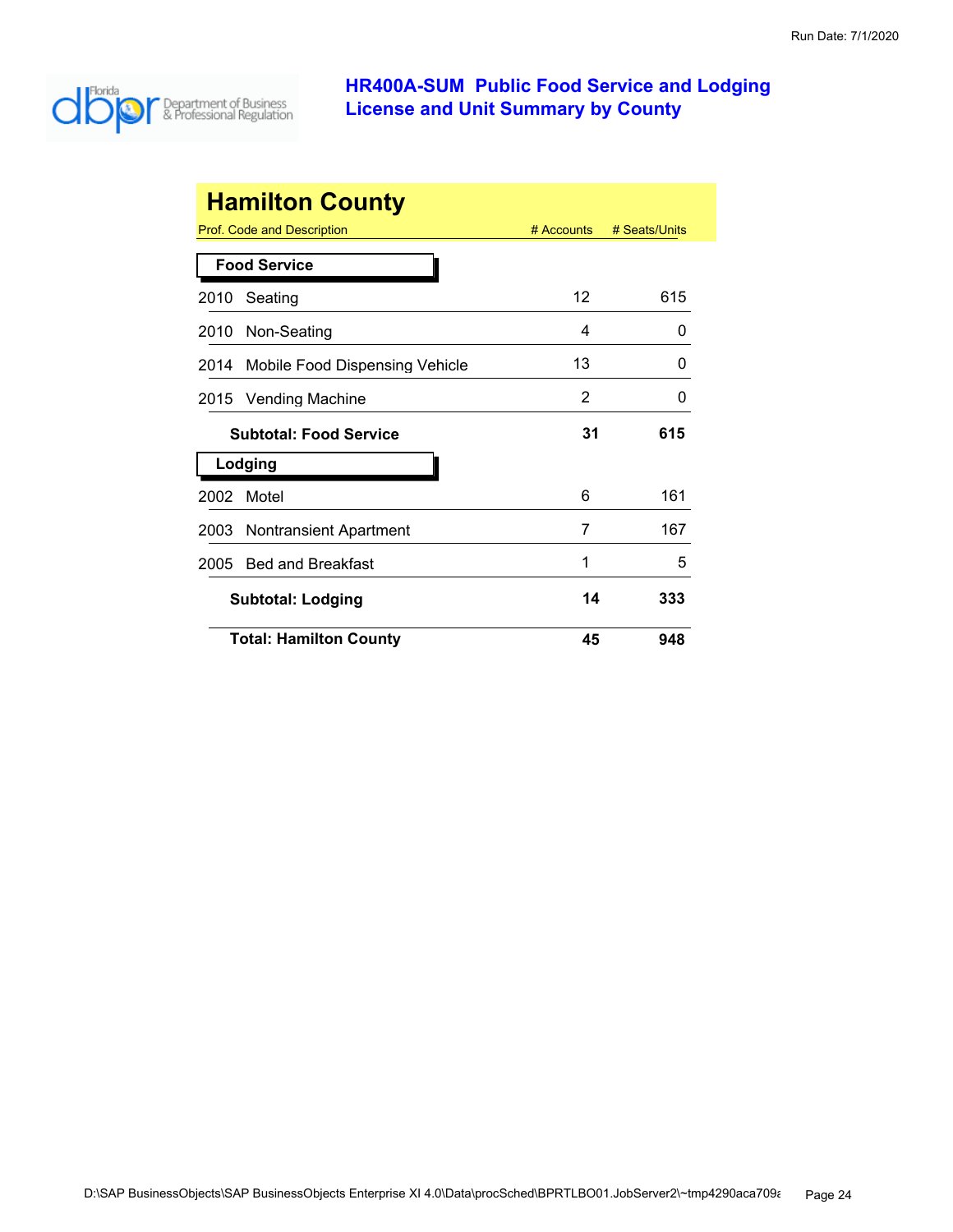

| <b>Hardee County</b> |                                |            |               |  |
|----------------------|--------------------------------|------------|---------------|--|
|                      | Prof. Code and Description     | # Accounts | # Seats/Units |  |
|                      | <b>Food Service</b>            |            |               |  |
| 2010                 | Seating                        | 34         | 2,076         |  |
| 2010                 | Non-Seating                    | 3          | O             |  |
| 2014                 | Mobile Food Dispensing Vehicle | 14         | $\Omega$      |  |
|                      | <b>Subtotal: Food Service</b>  | 51         | 2,076         |  |
|                      | Lodging                        |            |               |  |
| 2001                 | Hotel                          | 1          | 48            |  |
| 2002                 | Motel                          | 3          | 49            |  |
| 2003                 | Nontransient Apartment         | 14         | 675           |  |
|                      | <b>Subtotal: Lodging</b>       | 18         | 772           |  |
|                      | <b>Total: Hardee County</b>    | 69         | 2,848         |  |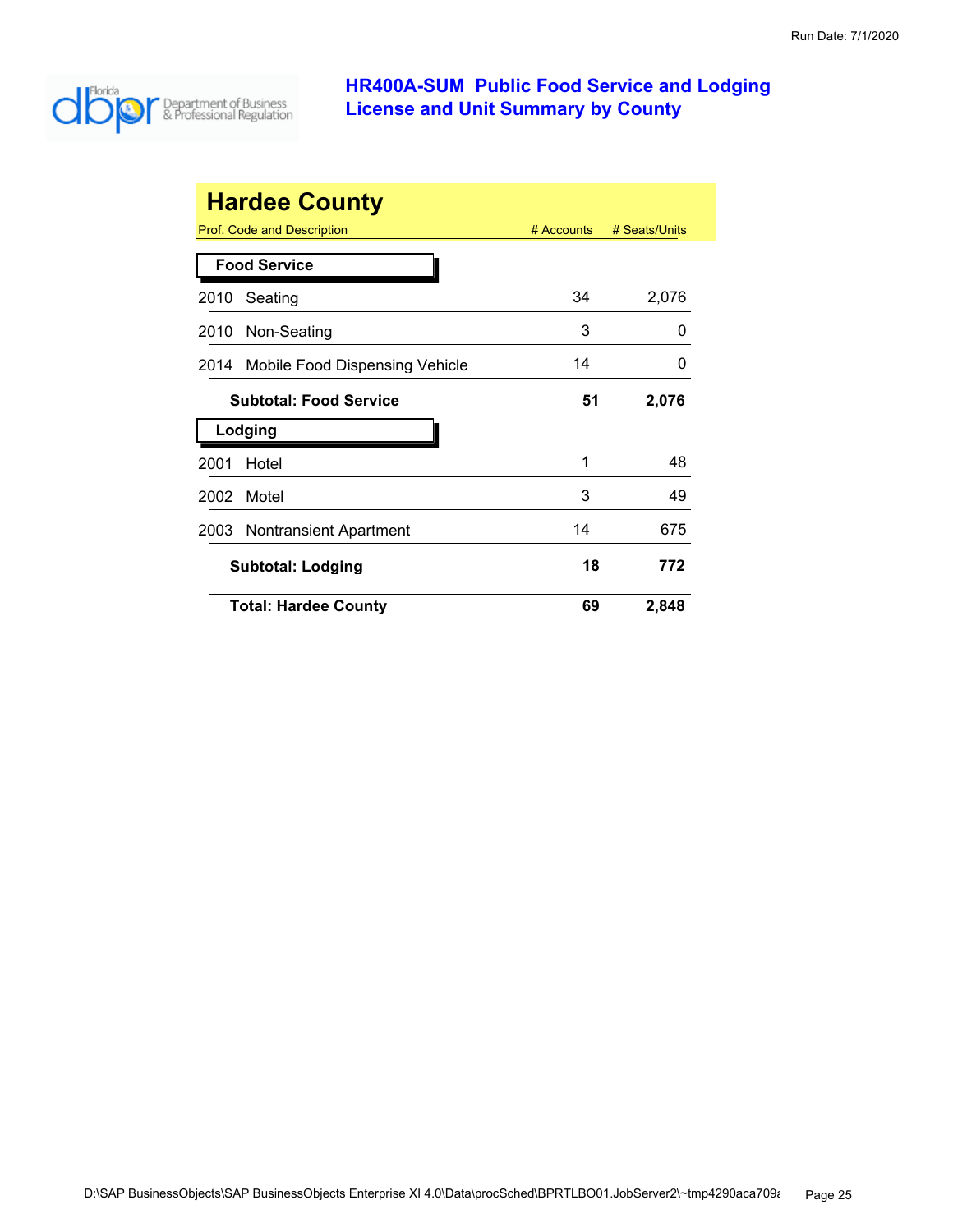

| <b>Hendry County</b> |                                 |            |               |  |
|----------------------|---------------------------------|------------|---------------|--|
|                      | Prof. Code and Description      | # Accounts | # Seats/Units |  |
|                      | <b>Food Service</b>             |            |               |  |
| 2010                 | Seating                         | 63         | 4,472         |  |
| 2010                 | Non-Seating                     | 6          | 0             |  |
| 2014                 | Mobile Food Dispensing Vehicle  | 17         | 0             |  |
|                      | <b>Subtotal: Food Service</b>   | 86         | 4,472         |  |
| Lodging              |                                 |            |               |  |
| 2001                 | Hotel                           | 3          | 163           |  |
| 2002                 | Motel                           | 9          | 247           |  |
| 2003                 | Nontransient Apartment          | 18         | 583           |  |
| 2006                 | Vacation Rental-Condo Group     | 2          | 68            |  |
| 2007                 | Vacation Rental-Dwelling Single | 2          | 4             |  |
|                      | <b>Subtotal: Lodging</b>        | 34         | 1,065         |  |
|                      | <b>Total: Hendry County</b>     | 120        | 5,537         |  |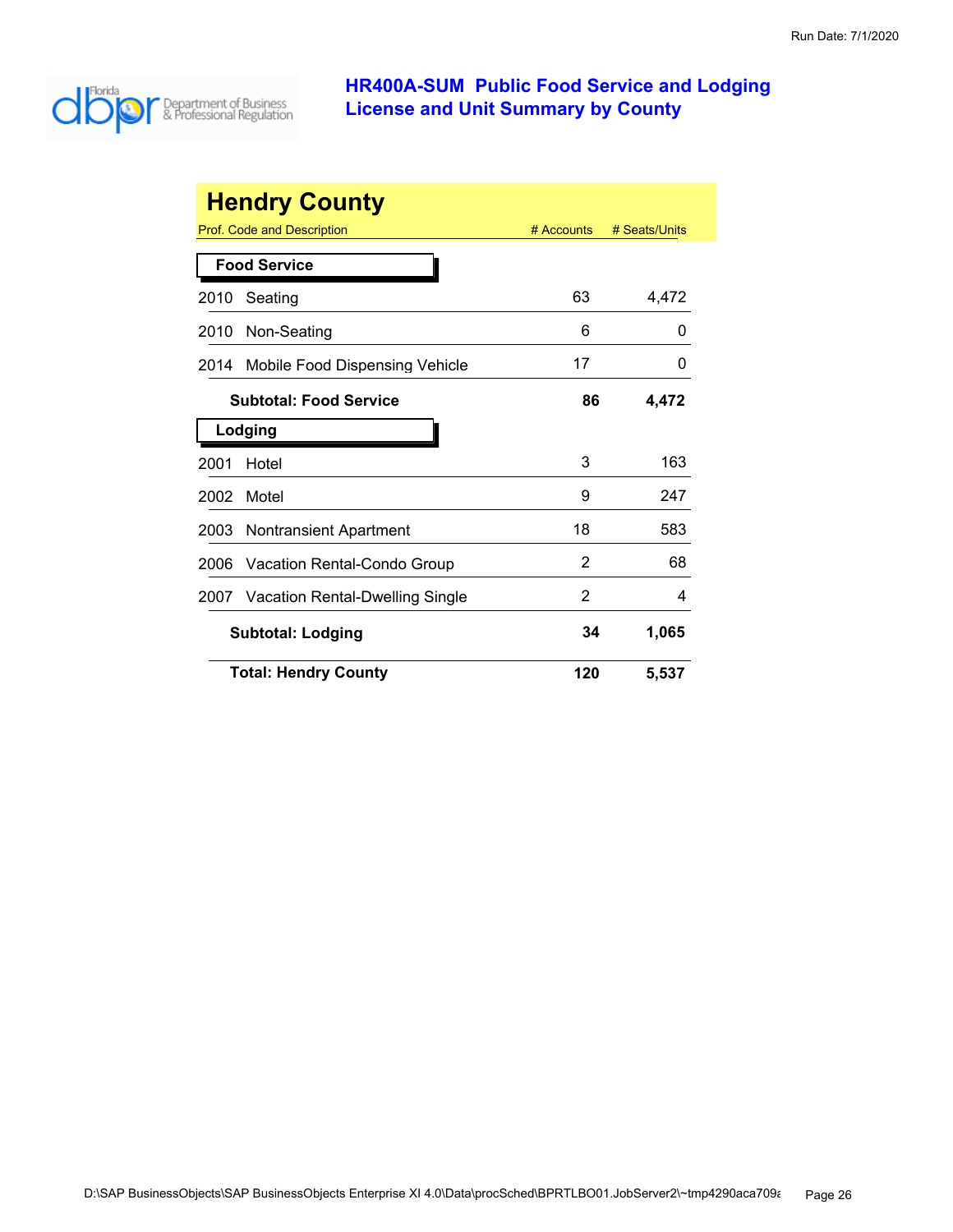

|      | <b>Hernando County</b>                     |            |               |
|------|--------------------------------------------|------------|---------------|
|      | Prof. Code and Description                 | # Accounts | # Seats/Units |
|      | <b>Food Service</b>                        |            |               |
| 2010 | Seating                                    | 292        | 26,504        |
| 2010 | Non-Seating                                | 22         | 0             |
| 2013 | Catering                                   | 4          | 0             |
| 2014 | Mobile Food Dispensing Vehicle             | 31         | 0             |
| 2014 | Hot Dog Cart                               | 6          | 0             |
| 2015 | <b>Vending Machine</b>                     | 3          | 0             |
|      | <b>Subtotal: Food Service</b>              | 358        | 26,504        |
|      | Lodging                                    |            |               |
| 2001 | Hotel                                      | 5          | 343           |
| 2002 | Motel                                      | 12         | 635           |
| 2003 | <b>Transient Apartment</b>                 | 4          | 27            |
| 2003 | <b>Nontransient Apartment</b>              | 60         | 3,623         |
| 2005 | <b>Bed and Breakfast</b>                   | 2          | 5             |
| 2006 | Vacation Rental-Condo Single               | 1          | 1             |
| 2007 | <b>Vacation Rental-Dwelling Single</b>     | 18         | 25            |
| 2007 | <b>Vacation Rental-Dwelling Collective</b> | 6          | 9             |
|      | <b>Subtotal: Lodging</b>                   | 108        | 4,668         |
|      | <b>Total: Hernando County</b>              | 466        | 31,172        |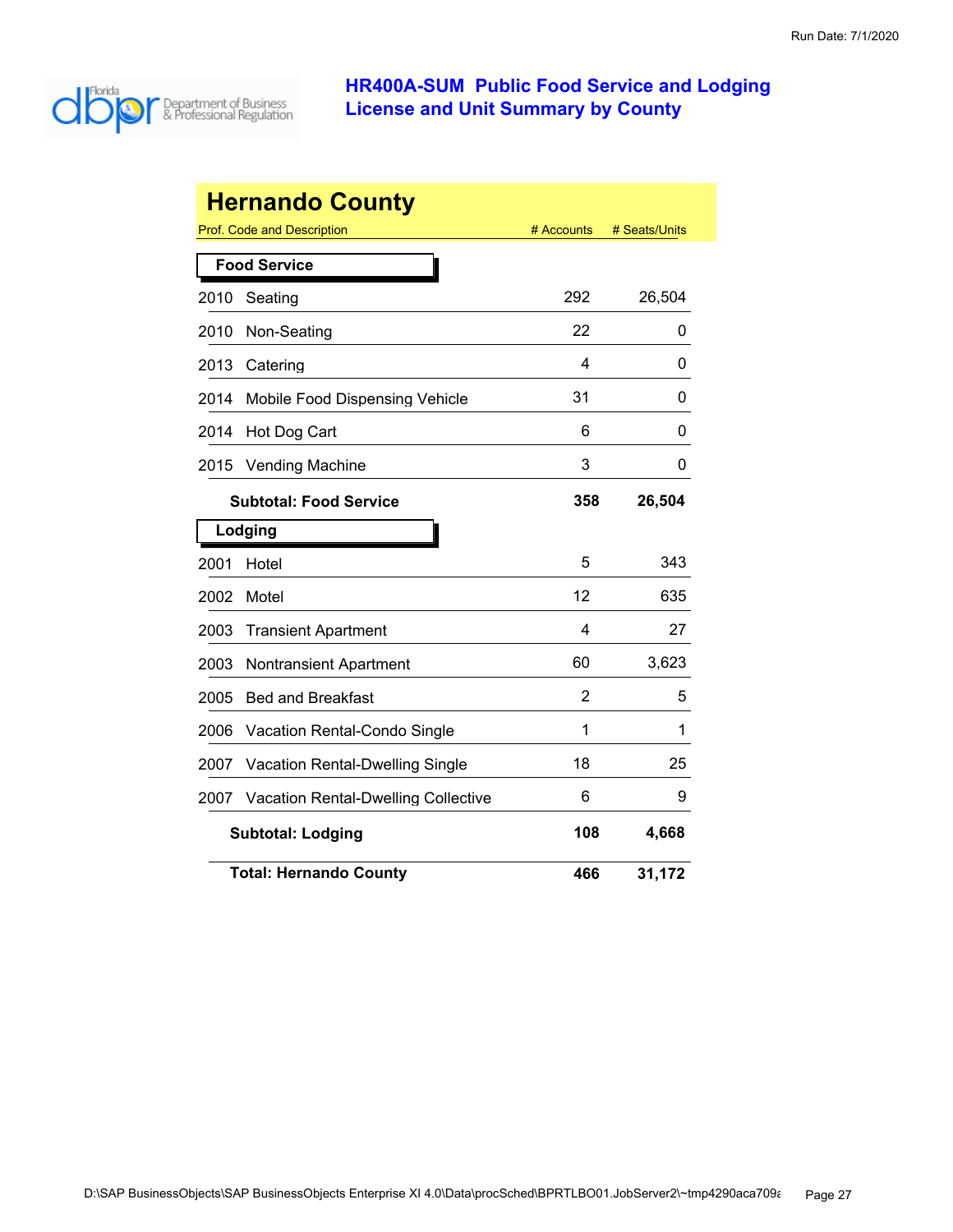

| <b>Highlands County</b> |                                            |            |               |  |
|-------------------------|--------------------------------------------|------------|---------------|--|
|                         | Prof. Code and Description                 | # Accounts | # Seats/Units |  |
|                         | <b>Food Service</b>                        |            |               |  |
| 2010                    | Seating                                    | 169        | 15,455        |  |
| 2010                    | Non-Seating                                | 8          | 0             |  |
| 2014                    | Mobile Food Dispensing Vehicle             | 20         | 0             |  |
| 2014                    | Hot Dog Cart                               | 1          | 0             |  |
| 2015                    | <b>Vending Machine</b>                     | 4          | 0             |  |
|                         | <b>Subtotal: Food Service</b>              | 202        | 15,455        |  |
|                         | Lodging                                    |            |               |  |
| 2001                    | Hotel                                      | 9          | 903           |  |
| 2002                    | Motel                                      | 12         | 364           |  |
| 2003                    | <b>Transient Apartment</b>                 | 12         | 264           |  |
| 2003                    | <b>Nontransient Apartment</b>              | 79         | 2,563         |  |
| 2006                    | Vacation Rental-Condo Group                | 3          | 42            |  |
| 2006                    | <b>Vacation Rental-Condo Collective</b>    | 2          | 15            |  |
| 2007                    | Vacation Rental-Dwelling Single            | 7          | 10            |  |
| 2007                    | <b>Vacation Rental-Dwelling Collective</b> | 1          | 1             |  |
|                         | 4,162<br>125<br><b>Subtotal: Lodging</b>   |            |               |  |
|                         | <b>Total: Highlands County</b>             | 327        | 19,617        |  |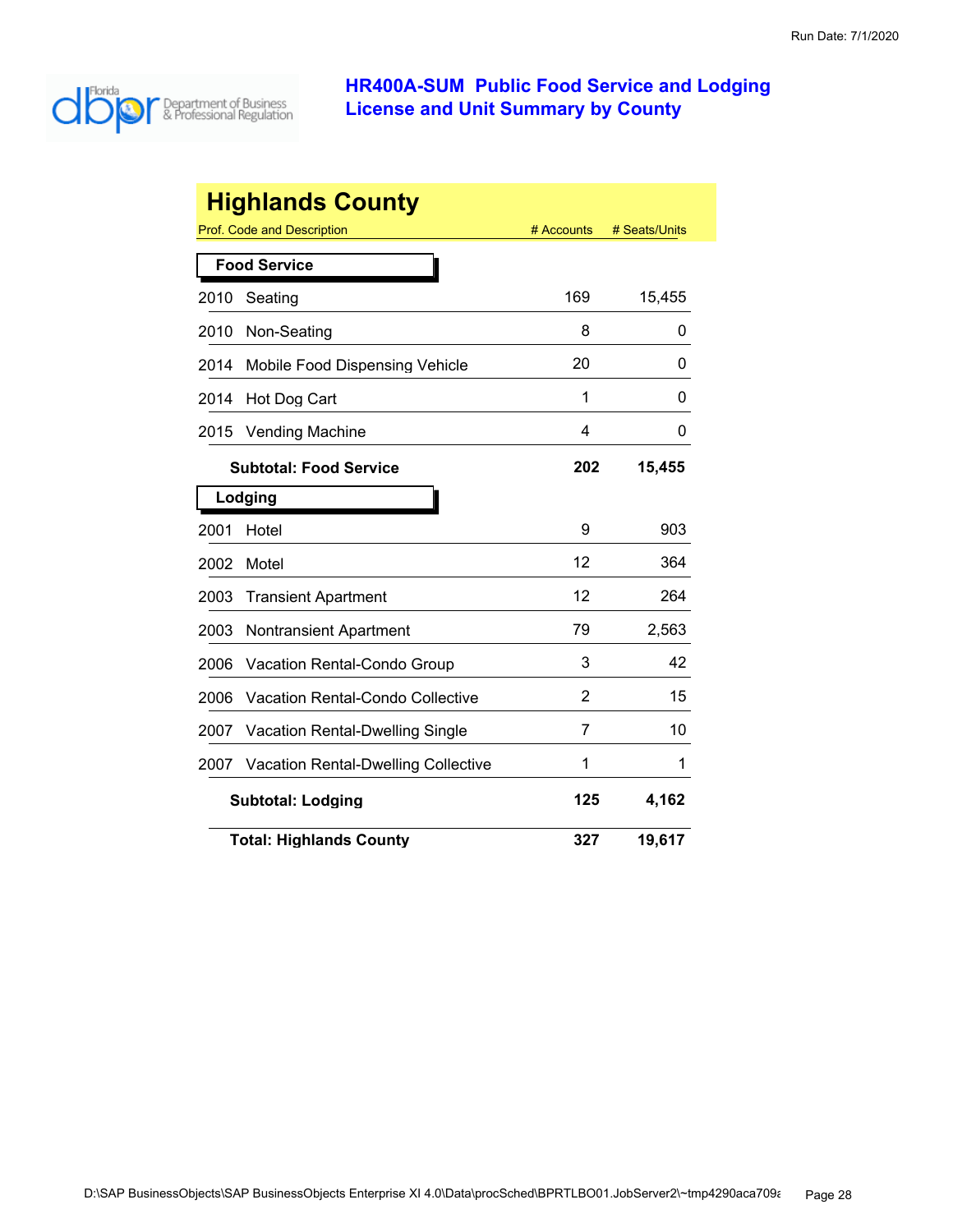

|      | <b>Hillsborough County</b>                 |            |               |
|------|--------------------------------------------|------------|---------------|
|      | Prof. Code and Description                 | # Accounts | # Seats/Units |
|      | <b>Food Service</b>                        |            |               |
| 2010 | Seating                                    | 2,665      | 238,151       |
| 2010 | Non-Seating                                | 416        | 0             |
| 2012 | Theme Park Food Cart                       | 4          | 31            |
| 2013 | Catering                                   | 103        | 0             |
| 2014 | Mobile Food Dispensing Vehicle             | 477        | 0             |
| 2014 | Hot Dog Cart                               | 27         | 0             |
| 2015 | <b>Vending Machine</b>                     | 47         | 0             |
|      | <b>Subtotal: Food Service</b>              | 3,739      | 238,182       |
|      | Lodging                                    |            |               |
| 2001 | Hotel                                      | 122        | 18,569        |
| 2002 | Motel                                      | 99         | 5,416         |
| 2003 | <b>Transient Apartment</b>                 | 26         | 1,980         |
| 2003 | <b>Nontransient Apartment</b>              | 942        | 127,626       |
| 2005 | <b>Bed and Breakfast</b>                   | 7          | 28            |
| 2006 | Vacation Rental-Condo Single               | 21         | 25            |
| 2006 | Vacation Rental-Condo Group                | 6          | 310           |
| 2006 | <b>Vacation Rental-Condo Collective</b>    | 2          | 7             |
| 2007 | <b>Vacation Rental-Dwelling Single</b>     | 93         | 101           |
| 2007 | Vacation Rental-Dwelling Group             | 4          | 38            |
| 2007 | <b>Vacation Rental-Dwelling Collective</b> | 21         | 232           |
|      | <b>Subtotal: Lodging</b>                   | 1,343      | 154,332       |
|      | <b>Total: Hillsborough County</b>          | 5,082      | 392,514       |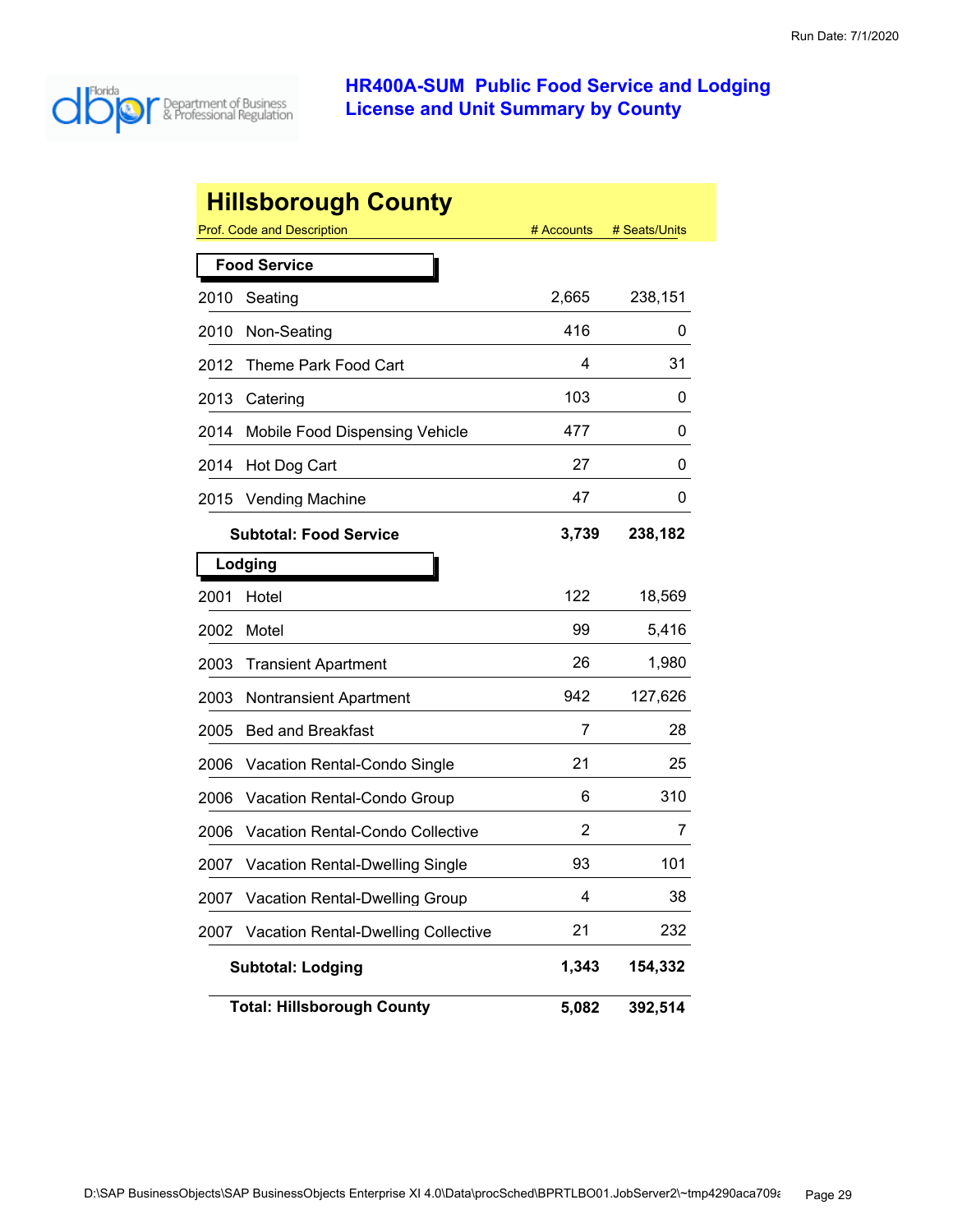

| <b>Holmes County</b>                |            |               |
|-------------------------------------|------------|---------------|
| Prof. Code and Description          | # Accounts | # Seats/Units |
| <b>Food Service</b>                 |            |               |
| Seating<br>2010                     | 21         | 1,526         |
| 2014 Mobile Food Dispensing Vehicle | 3          |               |
| <b>Subtotal: Food Service</b>       | 24         | 1,526         |
| Lodging                             |            |               |
| Motel<br>2002                       | 5          | 243           |
| 2003 Nontransient Apartment         | 10         | 139           |
| Subtotal: Lodging                   | 15         | 382           |
| <b>Total: Holmes County</b>         | 39         | 1,908         |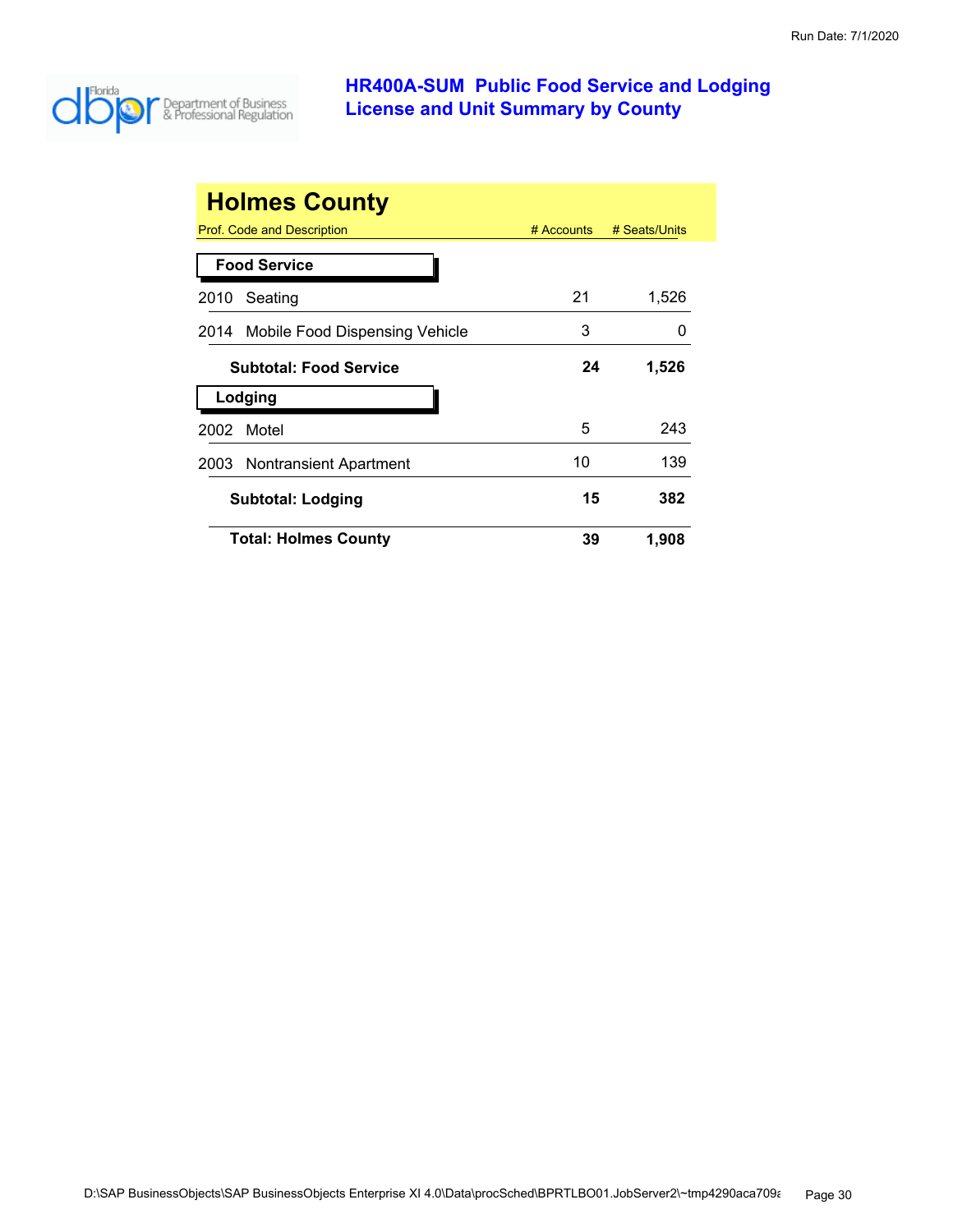

|      | <b>Indian River County</b>                 |            |               |
|------|--------------------------------------------|------------|---------------|
|      | Prof. Code and Description                 | # Accounts | # Seats/Units |
|      | <b>Food Service</b>                        |            |               |
| 2010 | Seating                                    | 335        | 31,636        |
| 2010 | Non-Seating                                | 32         | 0             |
| 2013 | Catering                                   | 4          | 0             |
| 2014 | Mobile Food Dispensing Vehicle             | 16         | 0             |
| 2014 | Hot Dog Cart                               | 3          | 0             |
| 2015 | <b>Vending Machine</b>                     | 1          | 0             |
|      | <b>Subtotal: Food Service</b>              | 391        | 31,636        |
|      | Lodging                                    |            |               |
| 2001 | Hotel                                      | 13         | 1,059         |
| 2002 | Motel                                      | 26         | 1,099         |
| 2003 | <b>Transient Apartment</b>                 | 5          | 53            |
| 2003 | <b>Nontransient Apartment</b>              | 88         | 4,738         |
| 2005 | <b>Bed and Breakfast</b>                   | 1          | 3             |
| 2006 | <b>Vacation Rental-Condo Single</b>        | 8          | 8             |
| 2006 | Vacation Rental-Condo Group                | 5          | 298           |
| 2006 | <b>Vacation Rental-Condo Collective</b>    | 3          | 24            |
| 2007 | <b>Vacation Rental-Dwelling Single</b>     | 131        | 137           |
| 2007 | Vacation Rental-Dwelling Group             | 3          | 7             |
| 2007 | <b>Vacation Rental-Dwelling Collective</b> | 14         | 41            |
|      | <b>Subtotal: Lodging</b>                   | 297        | 7,467         |
|      | <b>Total: Indian River County</b>          | 688        | 39,103        |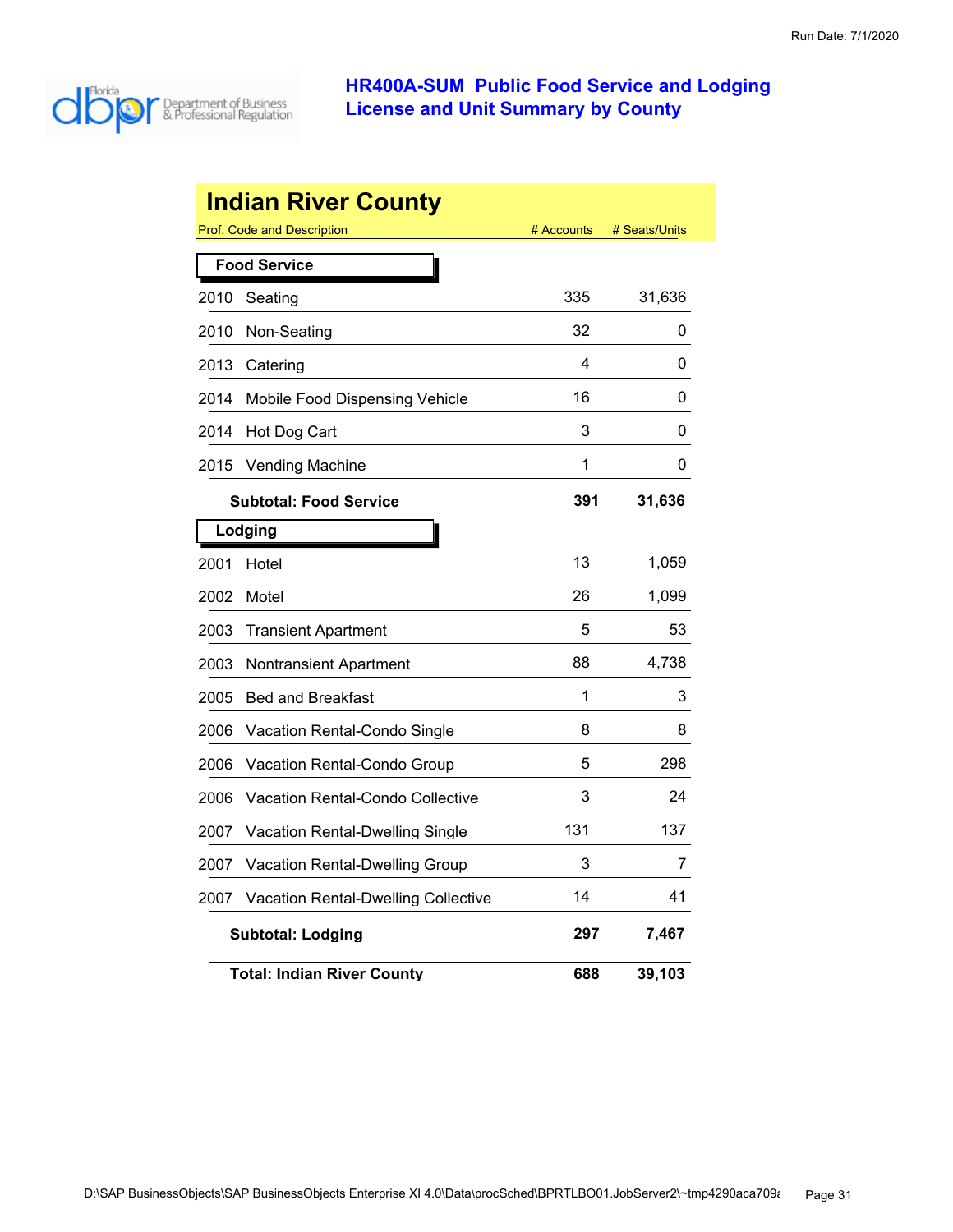

| <b>Jackson County</b> |                                 |            |               |
|-----------------------|---------------------------------|------------|---------------|
|                       | Prof. Code and Description      | # Accounts | # Seats/Units |
|                       | <b>Food Service</b>             |            |               |
| 2010                  | Seating                         | 80         | 5,822         |
| 2010                  | Non-Seating                     | 3          | 0             |
| 2013                  | Catering                        | 2          | 0             |
| 2014                  | Mobile Food Dispensing Vehicle  | 10         | 0             |
| 2014                  | Hot Dog Cart                    | 3          | 0             |
|                       | <b>Subtotal: Food Service</b>   |            | 5,822         |
|                       | Lodging                         |            |               |
| 2001                  | Hotel                           | 3          | 221           |
| 2002                  | Motel                           | 14         | 660           |
| 2003                  | <b>Nontransient Apartment</b>   | 30         | 1,003         |
| 2005                  | <b>Bed and Breakfast</b>        | 1          | 5             |
| 2007                  | Vacation Rental-Dwelling Single | 1          | 10            |
|                       | <b>Subtotal: Lodging</b>        |            | 1,899         |
|                       | <b>Total: Jackson County</b>    | 147        | 7,721         |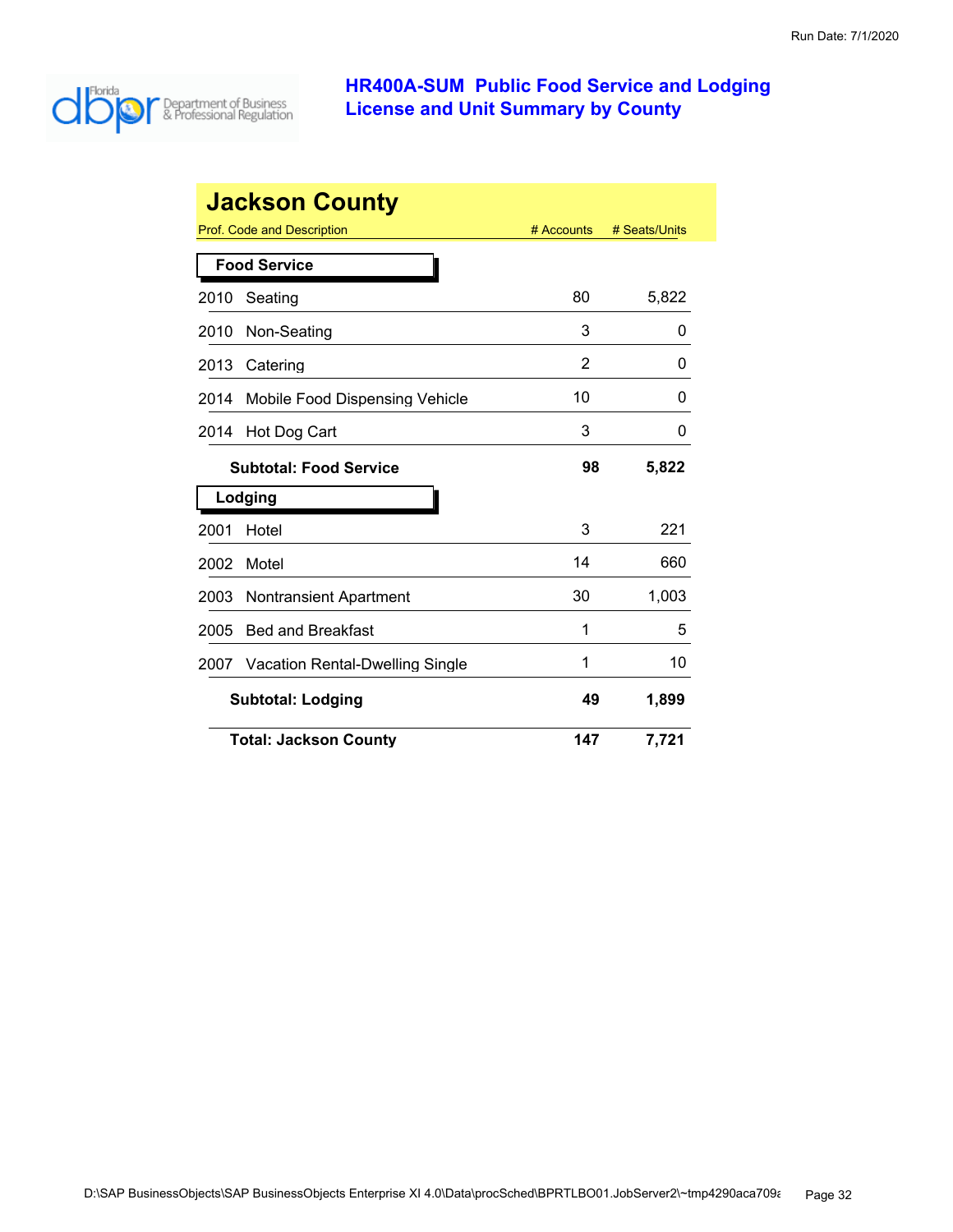

|      | <b>Jefferson County</b>              |              |               |
|------|--------------------------------------|--------------|---------------|
|      | <b>Prof. Code and Description</b>    | $#$ Accounts | # Seats/Units |
|      | <b>Food Service</b>                  |              |               |
| 2010 | Seating                              | 27           | 1,110         |
| 2010 | Non-Seating                          | 1            | 0             |
| 2014 | Mobile Food Dispensing Vehicle       | 5            | O             |
| 2015 | <b>Vending Machine</b>               | 2            | 0             |
|      | <b>Subtotal: Food Service</b>        |              | 1,110         |
|      | Lodging                              |              |               |
| 2002 | Motel                                | 5            | 179           |
| 2003 | <b>Nontransient Apartment</b>        | 7            | 199           |
| 2005 | <b>Bed and Breakfast</b>             | 4            | 15            |
|      | 2007 Vacation Rental-Dwelling Single | 3            | 7             |
|      | <b>Subtotal: Lodging</b>             | 19           | 400           |
|      | <b>Total: Jefferson County</b>       | 54           | 1,510         |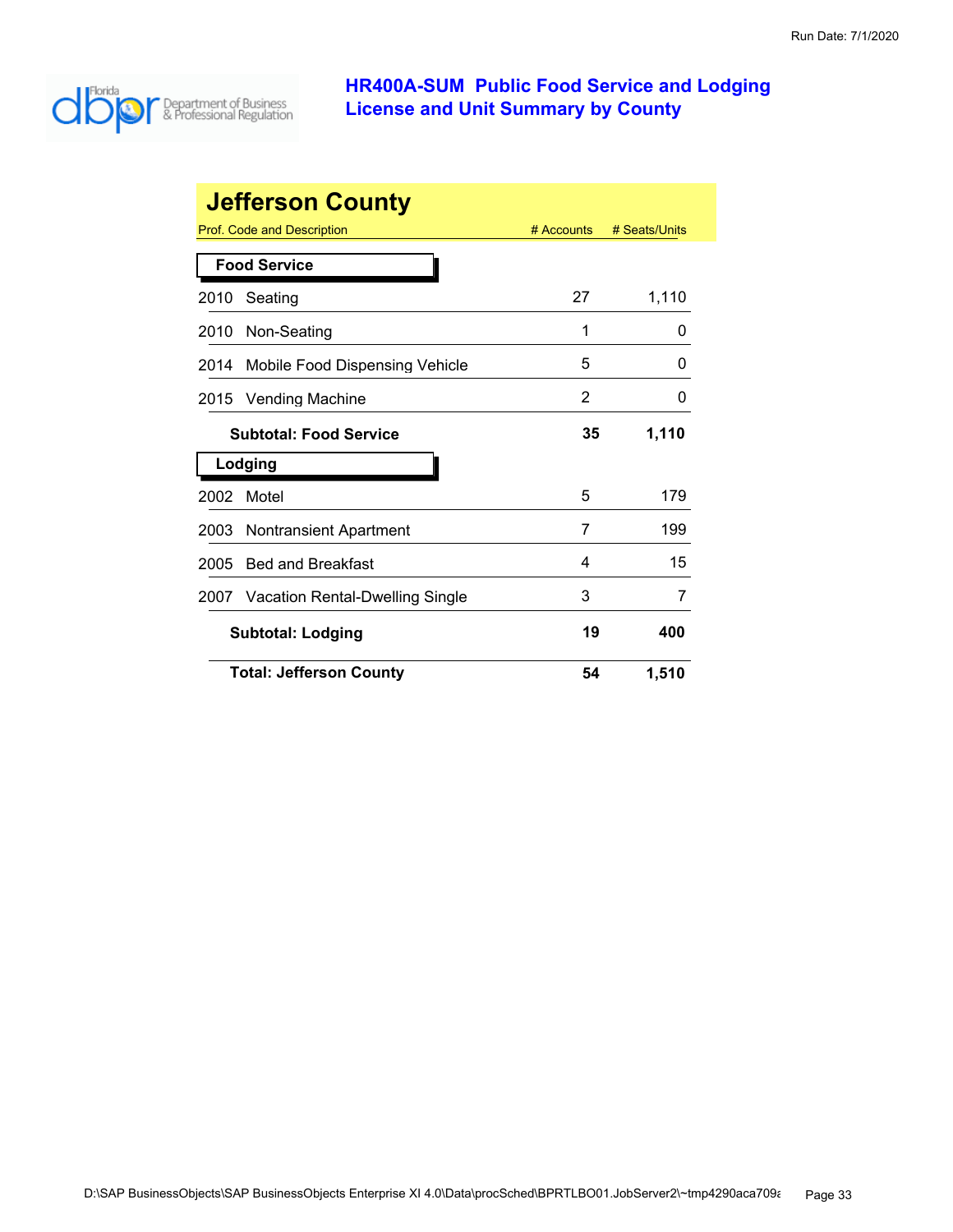

| <b>Lafayette County</b> |                                                           |    |              |  |  |
|-------------------------|-----------------------------------------------------------|----|--------------|--|--|
|                         | Prof. Code and Description<br># Accounts<br># Seats/Units |    |              |  |  |
|                         | <b>Food Service</b>                                       |    |              |  |  |
| 2010                    | Seating                                                   | 7  | 541          |  |  |
| 2014                    | Mobile Food Dispensing Vehicle                            | 3  | $\mathbf{0}$ |  |  |
|                         | <b>Subtotal: Food Service</b>                             | 10 | 541          |  |  |
| Lodging                 |                                                           |    |              |  |  |
| 2002                    | Motel                                                     | 2  | 27           |  |  |
| 2003                    | Nontransient Apartment                                    | 1  | 36           |  |  |
| 2005                    | <b>Bed and Breakfast</b>                                  | 1  | 12           |  |  |
| 2007                    | Vacation Rental-Dwelling Single                           | 2  | 2            |  |  |
|                         | <b>Subtotal: Lodging</b>                                  | 6  | 77           |  |  |
|                         | <b>Total: Lafayette County</b>                            | 16 | 618          |  |  |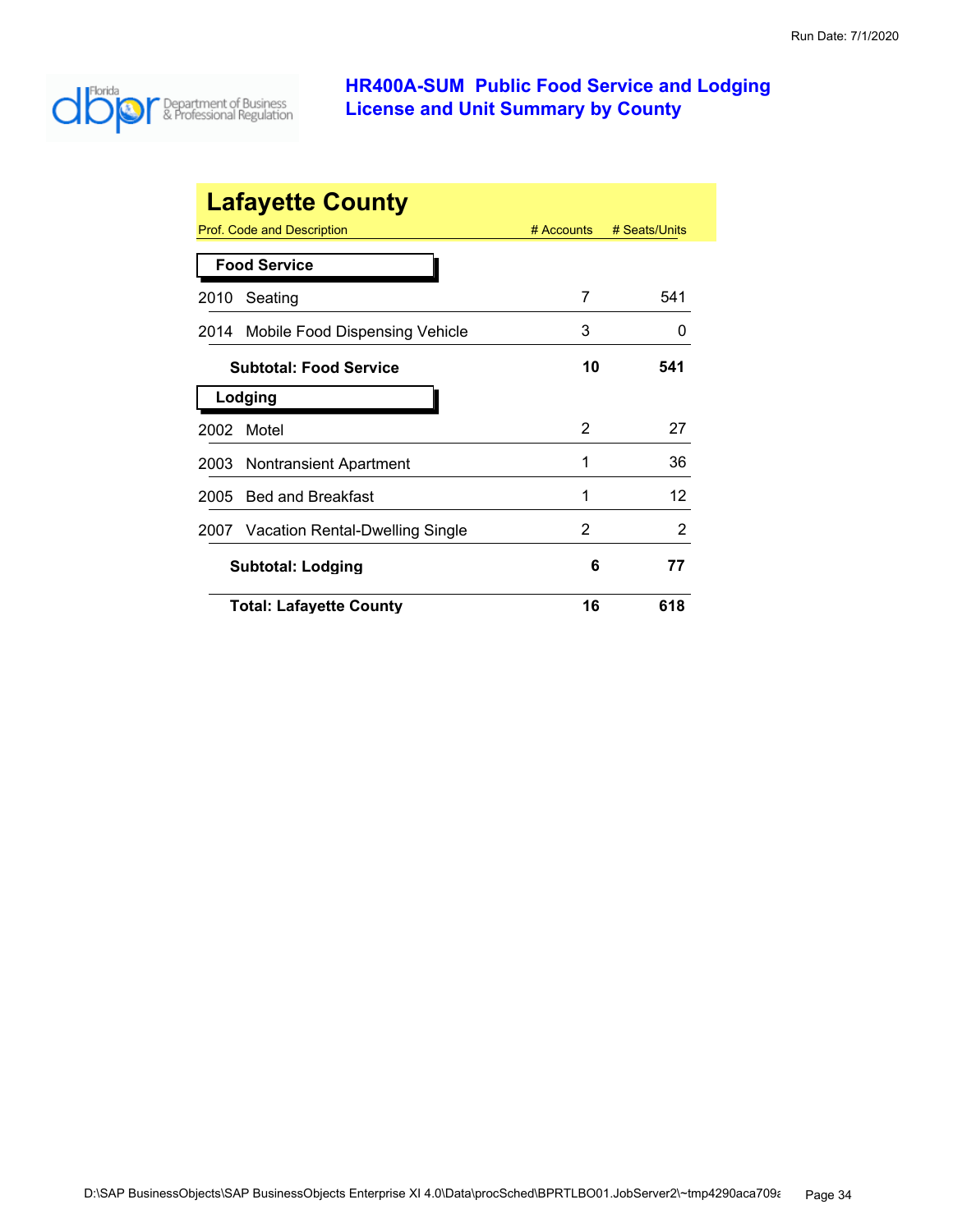

|      | <b>Lake County</b>                         |            |               |
|------|--------------------------------------------|------------|---------------|
|      | <b>Prof. Code and Description</b>          | # Accounts | # Seats/Units |
|      | <b>Food Service</b>                        |            |               |
| 2010 | Seating                                    | 606        | 55,104        |
| 2010 | Non-Seating                                | 53         | 0             |
| 2013 | Catering                                   | 14         | 0             |
| 2014 | Mobile Food Dispensing Vehicle             | 82         | 0             |
| 2014 | Hot Dog Cart                               | 10         | 0             |
| 2015 | <b>Vending Machine</b>                     | 9          | 0             |
|      | <b>Subtotal: Food Service</b>              | 774        | 55,104        |
|      | Lodging                                    |            |               |
| 2001 | Hotel                                      | 22         | 1,685         |
| 2002 | Motel                                      | 27         | 1,037         |
| 2003 | <b>Transient Apartment</b>                 | 7          | 81            |
| 2003 | <b>Nontransient Apartment</b>              | 190        | 13,781        |
| 2005 | <b>Bed and Breakfast</b>                   | 9          | 41            |
| 2006 | Vacation Rental-Condo Single               | 21         | 578           |
| 2006 | Vacation Rental-Condo Group                | 3          | 101           |
| 2006 | <b>Vacation Rental-Condo Collective</b>    | 1          | 2             |
| 2007 | Vacation Rental-Dwelling Single            | 564        | 687           |
| 2007 | <b>Vacation Rental-Dwelling Group</b>      | 10         | 64            |
| 2007 | <b>Vacation Rental-Dwelling Collective</b> | 45         | 500           |
|      | <b>Subtotal: Lodging</b>                   | 899        | 18,557        |
|      | <b>Total: Lake County</b>                  | 1,673      | 73,661        |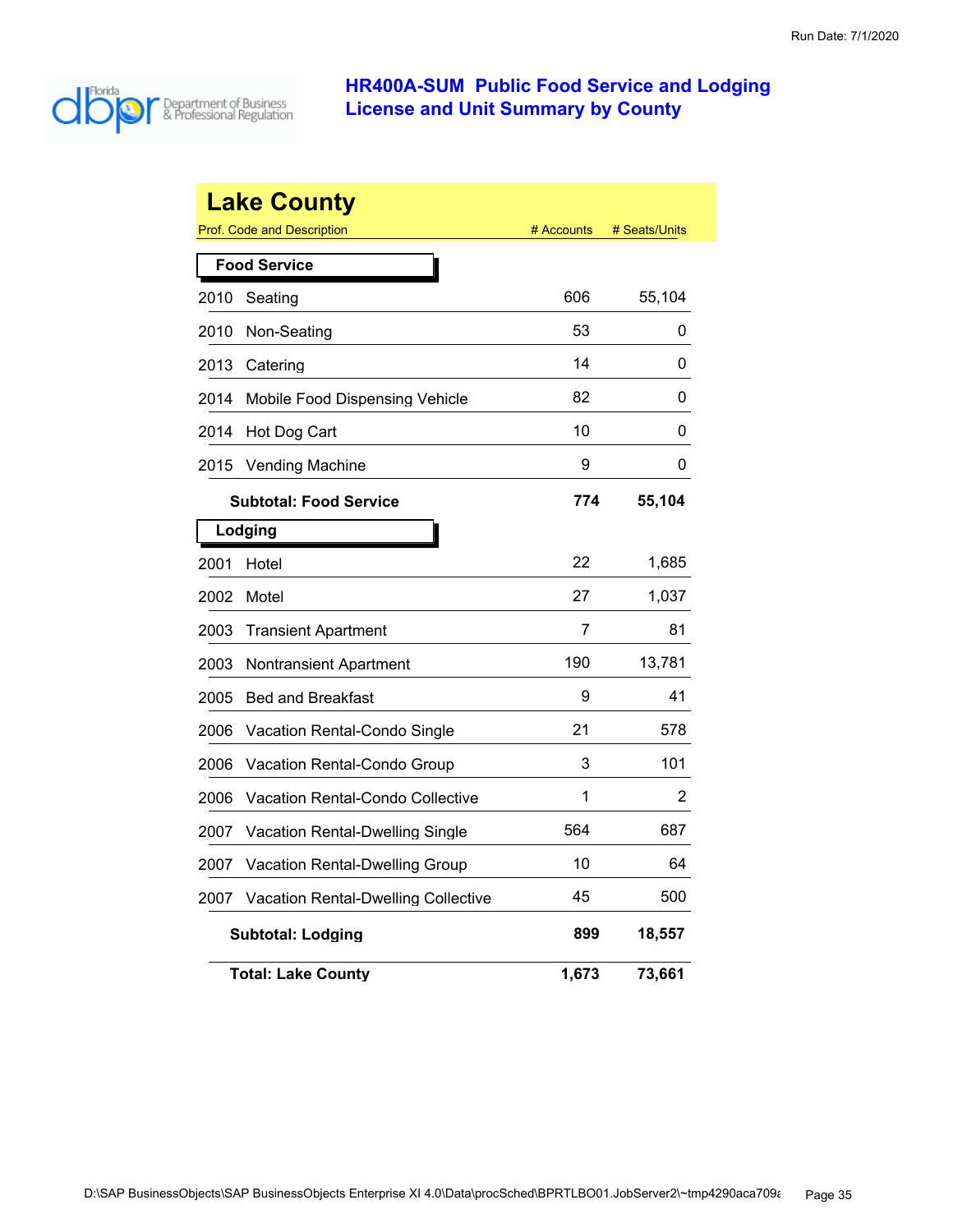

|      | <b>Lee County</b>                          |            |               |  |  |
|------|--------------------------------------------|------------|---------------|--|--|
|      | <b>Prof. Code and Description</b>          | # Accounts | # Seats/Units |  |  |
|      | <b>Food Service</b>                        |            |               |  |  |
| 2010 | Seating                                    | 1,626      | 173,690       |  |  |
| 2010 | Non-Seating                                | 235        | 0             |  |  |
| 2013 | Catering                                   | 42         | 0             |  |  |
| 2014 | Mobile Food Dispensing Vehicle             | 177        | 0             |  |  |
| 2014 | Hot Dog Cart                               | 11         | 0             |  |  |
| 2015 | <b>Vending Machine</b>                     | 8          | 0             |  |  |
|      | <b>Subtotal: Food Service</b>              | 2,099      | 173,690       |  |  |
|      | Lodging                                    |            |               |  |  |
| 2001 | Hotel                                      | 71         | 7,861         |  |  |
| 2002 | Motel                                      | 112        | 4,149         |  |  |
| 2003 | <b>Transient Apartment</b>                 | 37         | 208           |  |  |
| 2003 | Nontransient Apartment                     | 272        | 22,784        |  |  |
| 2005 | <b>Bed and Breakfast</b>                   | 5          | 28            |  |  |
| 2006 | Vacation Rental-Condo Single               | 82         | 94            |  |  |
| 2006 | Vacation Rental-Condo Group                | 58         | 2,662         |  |  |
| 2006 | Vacation Rental-Condo Collective           | 68         | 1,869         |  |  |
| 2007 | Vacation Rental-Dwelling Single            | 285        | 326           |  |  |
| 2007 | <b>Vacation Rental-Dwelling Group</b>      | 13         | 88            |  |  |
| 2007 | <b>Vacation Rental-Dwelling Collective</b> | 131        | 2,189         |  |  |
|      | <b>Subtotal: Lodging</b>                   | 1,134      | 42,258        |  |  |
|      | <b>Total: Lee County</b>                   | 3,233      | 215,948       |  |  |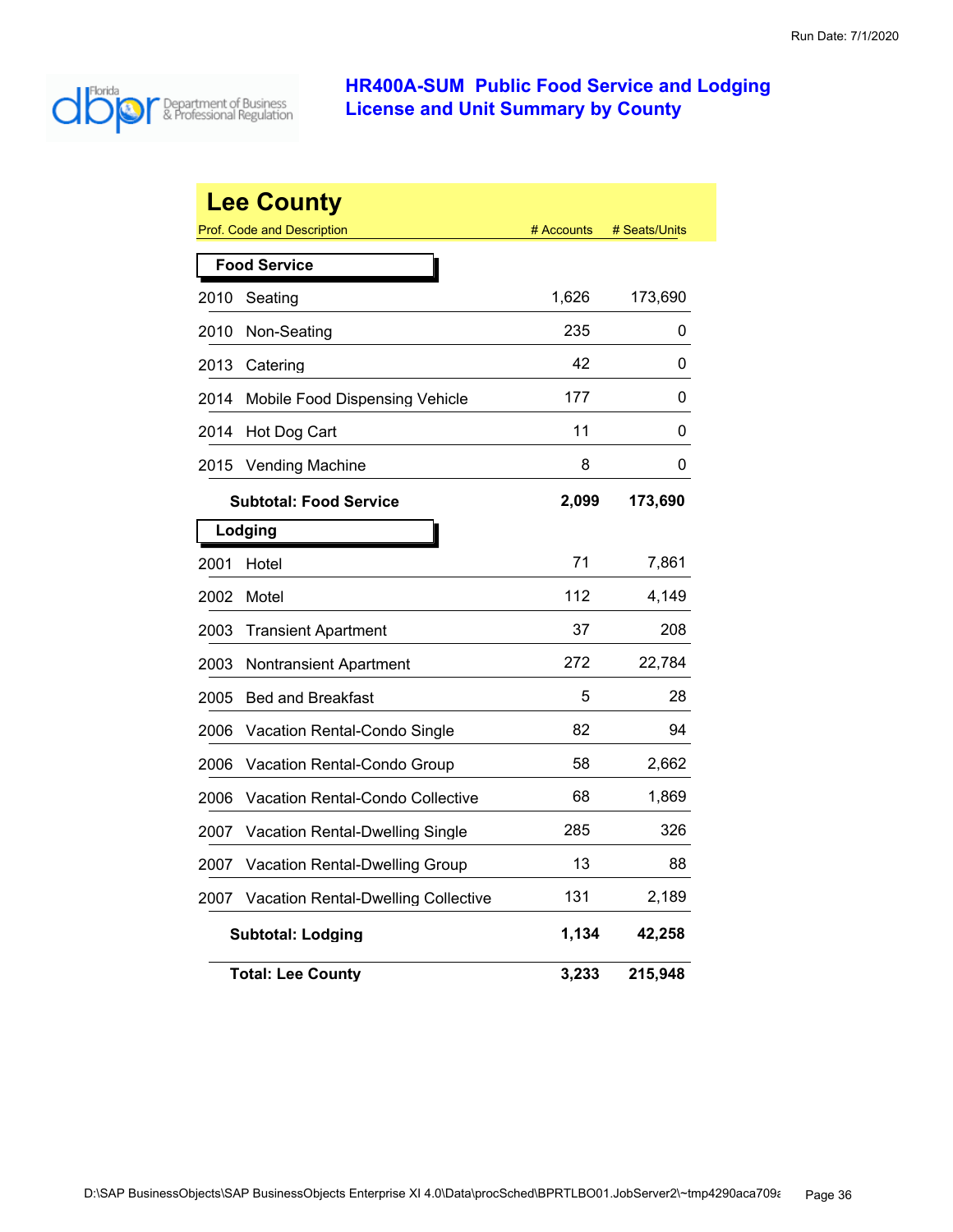

|      | <b>Leon County</b>                                | # Accounts | # Seats/Units |  |  |
|------|---------------------------------------------------|------------|---------------|--|--|
|      | Prof. Code and Description<br><b>Food Service</b> |            |               |  |  |
| 2010 | Seating                                           | 671        | 70,888        |  |  |
| 2010 | Non-Seating                                       | 51         | 0             |  |  |
| 2013 | Catering                                          | 26         | 0             |  |  |
| 2014 | Mobile Food Dispensing Vehicle                    | 86         | 0             |  |  |
| 2014 | Hot Dog Cart                                      | 4          | 0             |  |  |
| 2015 | <b>Vending Machine</b>                            | 4          | 0             |  |  |
|      | <b>Subtotal: Food Service</b>                     | 842        | 70,888        |  |  |
|      | Lodging                                           |            |               |  |  |
| 2001 | Hotel                                             | 37         | 3,975         |  |  |
| 2002 | Motel                                             | 25         | 1,844         |  |  |
| 2003 | <b>Transient Apartment</b>                        | 6          | 800           |  |  |
| 2003 | <b>Nontransient Apartment</b>                     | 448        | 33,813        |  |  |
| 2005 | <b>Bed and Breakfast</b>                          | 1          | 5             |  |  |
| 2006 | Vacation Rental-Condo Single                      | 9          | 9             |  |  |
| 2006 | Vacation Rental-Condo Group                       | 4          | 27            |  |  |
| 2006 | Vacation Rental-Condo Collective                  | 2          | 4             |  |  |
| 2007 | Vacation Rental-Dwelling Single                   | 14         | 14            |  |  |
| 2007 | Vacation Rental-Dwelling Group                    | 3          | 10            |  |  |
| 2007 | <b>Vacation Rental-Dwelling Collective</b>        | 2          | 4             |  |  |
|      | <b>Subtotal: Lodging</b>                          | 551        | 40,505        |  |  |
|      | <b>Total: Leon County</b>                         | 1,393      | 111,393       |  |  |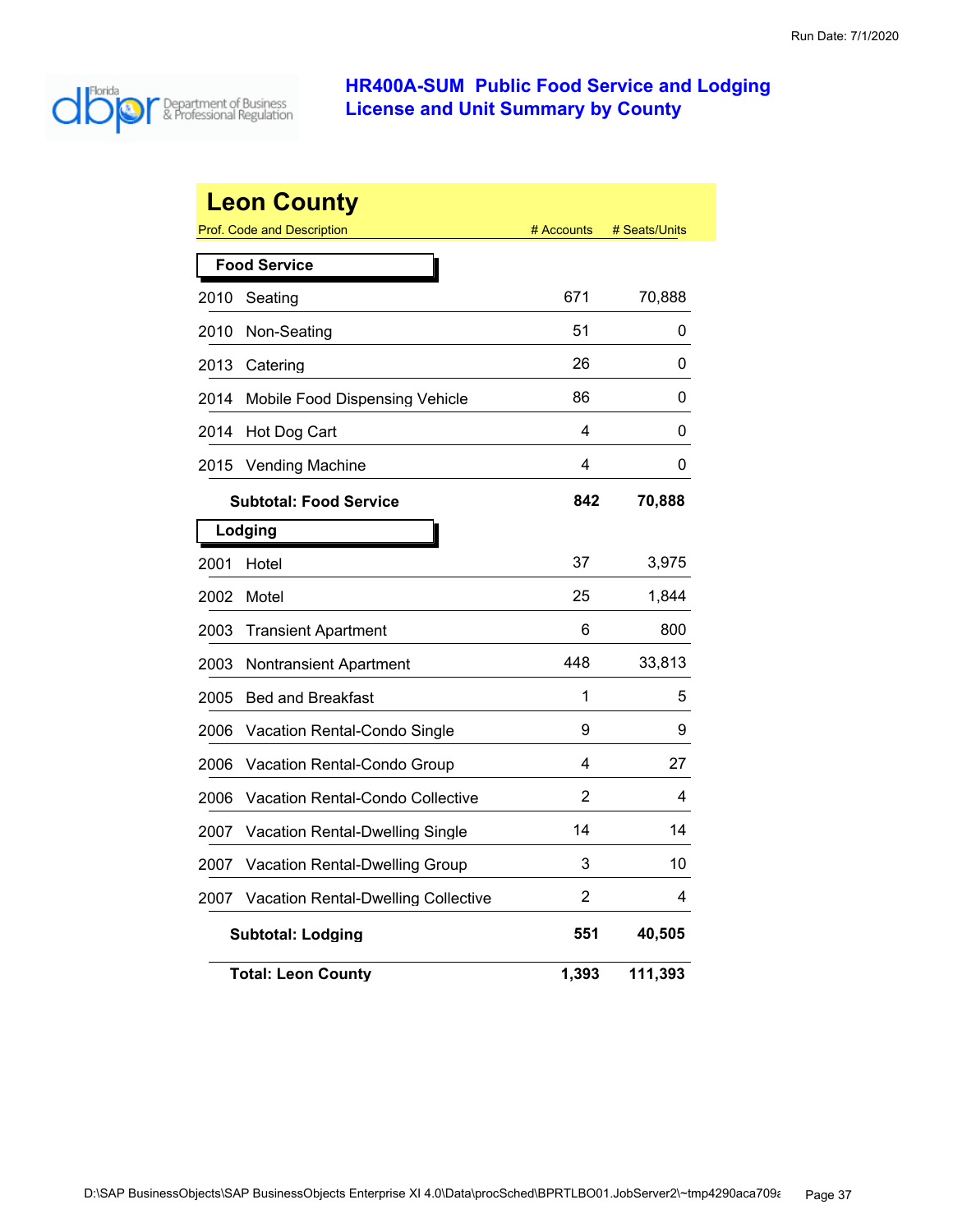

| <b>Levy County</b>                           |                                            |            |               |  |
|----------------------------------------------|--------------------------------------------|------------|---------------|--|
|                                              | <b>Prof. Code and Description</b>          | # Accounts | # Seats/Units |  |
|                                              | <b>Food Service</b>                        |            |               |  |
| 2010                                         | Seating                                    | 75         | 5,334         |  |
| 2010                                         | Non-Seating                                | 6          | 0             |  |
| 2013                                         | Catering                                   | 1          | 0             |  |
| 2014                                         | Mobile Food Dispensing Vehicle             | 8          | 0             |  |
| 2015                                         | <b>Vending Machine</b>                     | 1          | 0             |  |
| 91<br>5,334<br><b>Subtotal: Food Service</b> |                                            |            |               |  |
|                                              | Lodging                                    |            |               |  |
| 2001                                         | Hotel                                      | 1          | 10            |  |
| 2002                                         | Motel                                      | 17         | 326           |  |
| 2003                                         | <b>Transient Apartment</b>                 | 3          | 11            |  |
| 2003                                         | <b>Nontransient Apartment</b>              | 17         | 462           |  |
| 2005                                         | <b>Bed and Breakfast</b>                   | 2          | 17            |  |
| 2006                                         | Vacation Rental-Condo Group                | 6          | 141           |  |
| 2007                                         | Vacation Rental-Dwelling Single            | 7          | 17            |  |
| 2007                                         | <b>Vacation Rental-Dwelling Collective</b> | 2          | 33            |  |
|                                              | 1,017<br>55<br><b>Subtotal: Lodging</b>    |            |               |  |
|                                              | <b>Total: Levy County</b>                  | 146        | 6,351         |  |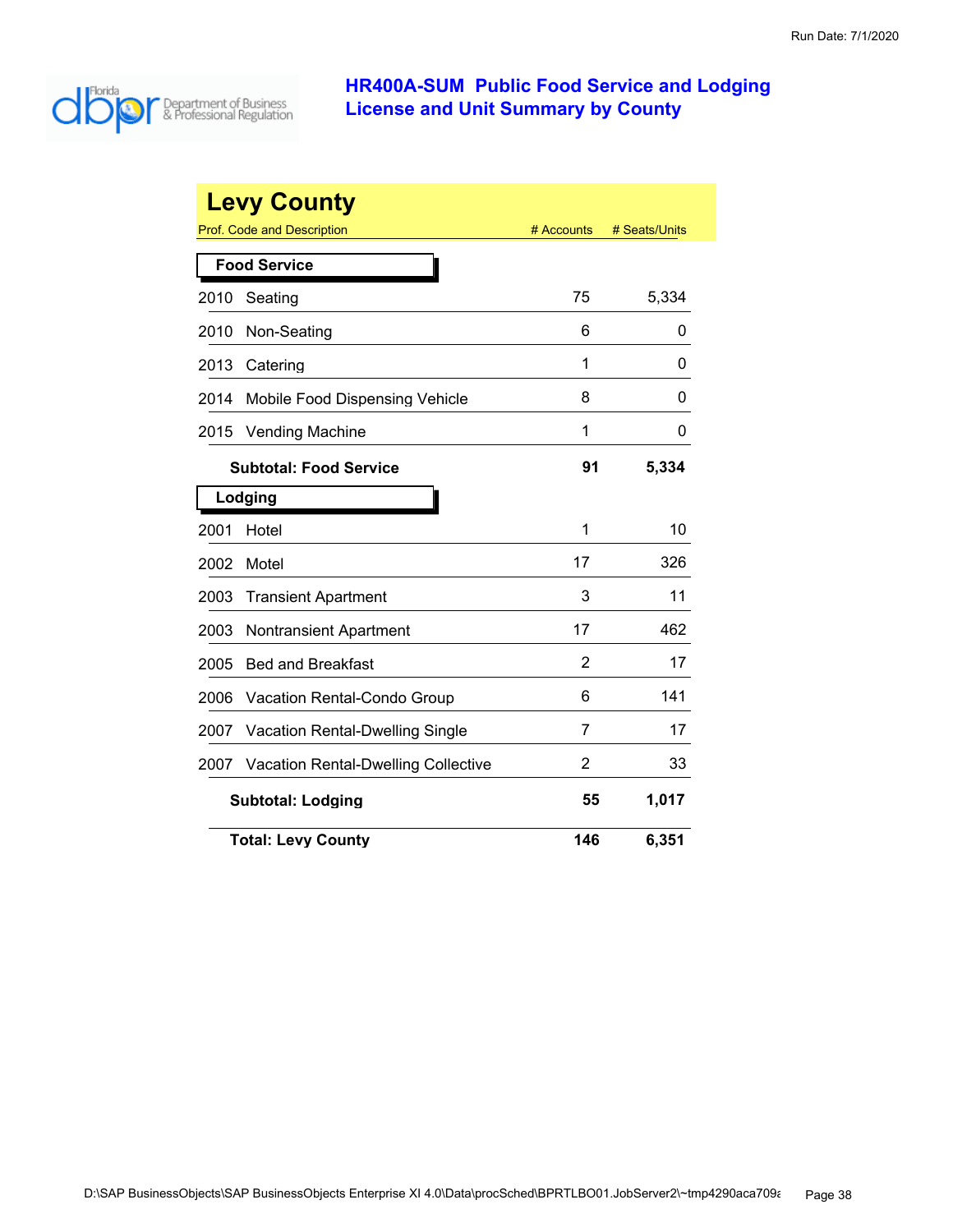

| <b>Liberty County</b>               |              |               |
|-------------------------------------|--------------|---------------|
| Prof. Code and Description          | $#$ Accounts | # Seats/Units |
| <b>Food Service</b>                 |              |               |
| Seating<br>2010                     | 3            | 307           |
| 2014 Mobile Food Dispensing Vehicle | 1            |               |
| <b>Subtotal: Food Service</b>       | 4            | 307           |
| Lodging                             |              |               |
| Motel<br>2002                       | 1            | 12            |
| <b>Subtotal: Lodging</b>            | 1            | 12            |
| <b>Total: Liberty County</b>        | 5            | 319           |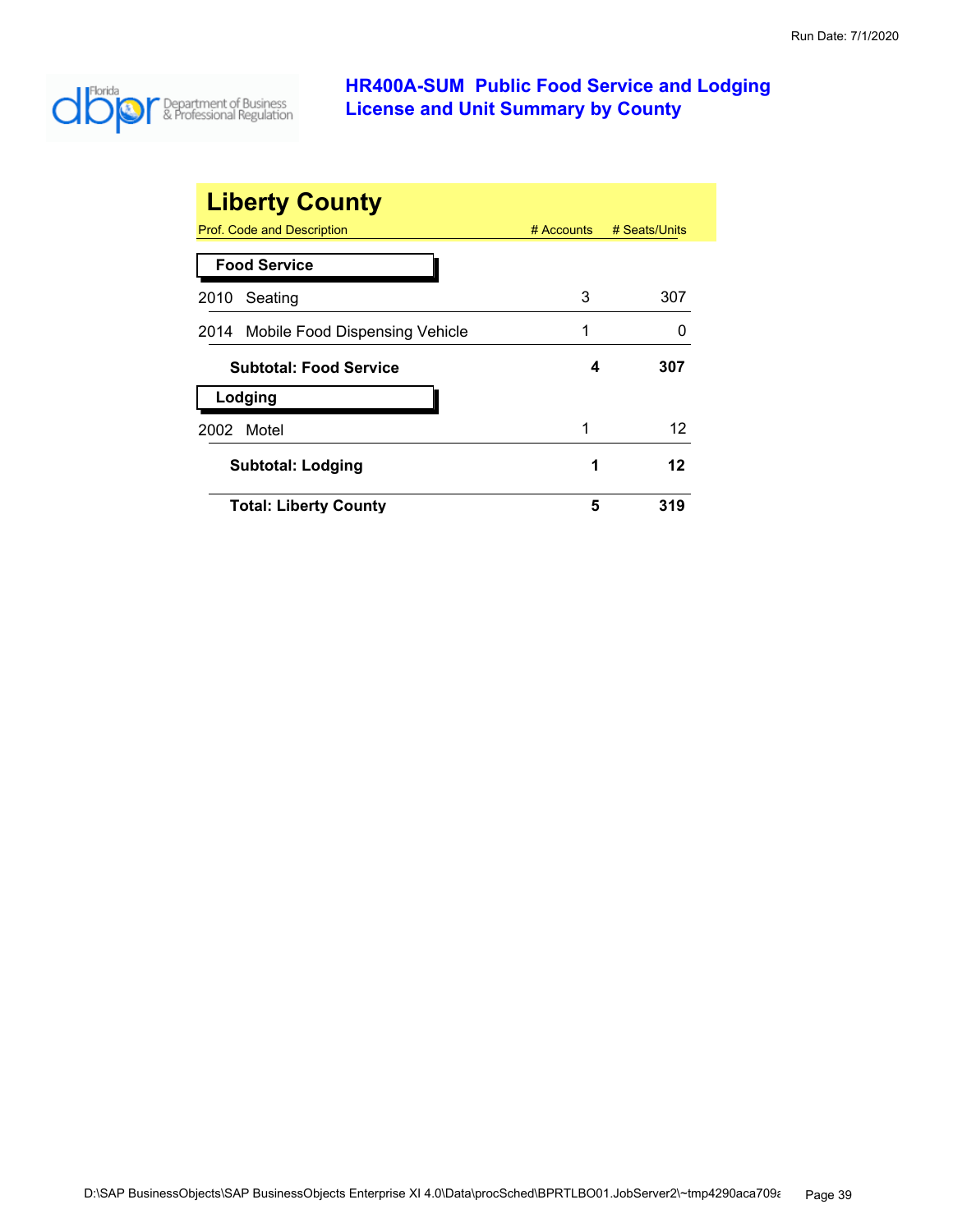

| <b>Madison County</b>                        |                                       |            |               |  |
|----------------------------------------------|---------------------------------------|------------|---------------|--|
|                                              | Prof. Code and Description            | # Accounts | # Seats/Units |  |
|                                              | <b>Food Service</b>                   |            |               |  |
| 2010                                         | Seating                               | 24         | 1,273         |  |
| 2010                                         | Non-Seating                           | 1          | O             |  |
| 2014                                         | Mobile Food Dispensing Vehicle        | 6          | 0             |  |
| 2014                                         | Hot Dog Cart                          | 1          | 0             |  |
| 2015                                         | <b>Vending Machine</b>                | 2          | 0             |  |
| 1,273<br>34<br><b>Subtotal: Food Service</b> |                                       |            |               |  |
|                                              | Lodging                               |            |               |  |
| 2001                                         | Hotel                                 | 1          | 58            |  |
| 2002                                         | Motel                                 | 3          | 138           |  |
| 2003                                         | Nontransient Apartment                | 9          | 398           |  |
| 2005                                         | <b>Bed and Breakfast</b>              | 2          | 10            |  |
| 2007                                         | Vacation Rental-Dwelling Single       | 1          | 1             |  |
|                                              | 16<br><b>Subtotal: Lodging</b><br>605 |            |               |  |
|                                              | <b>Total: Madison County</b>          | 50         | 1,878         |  |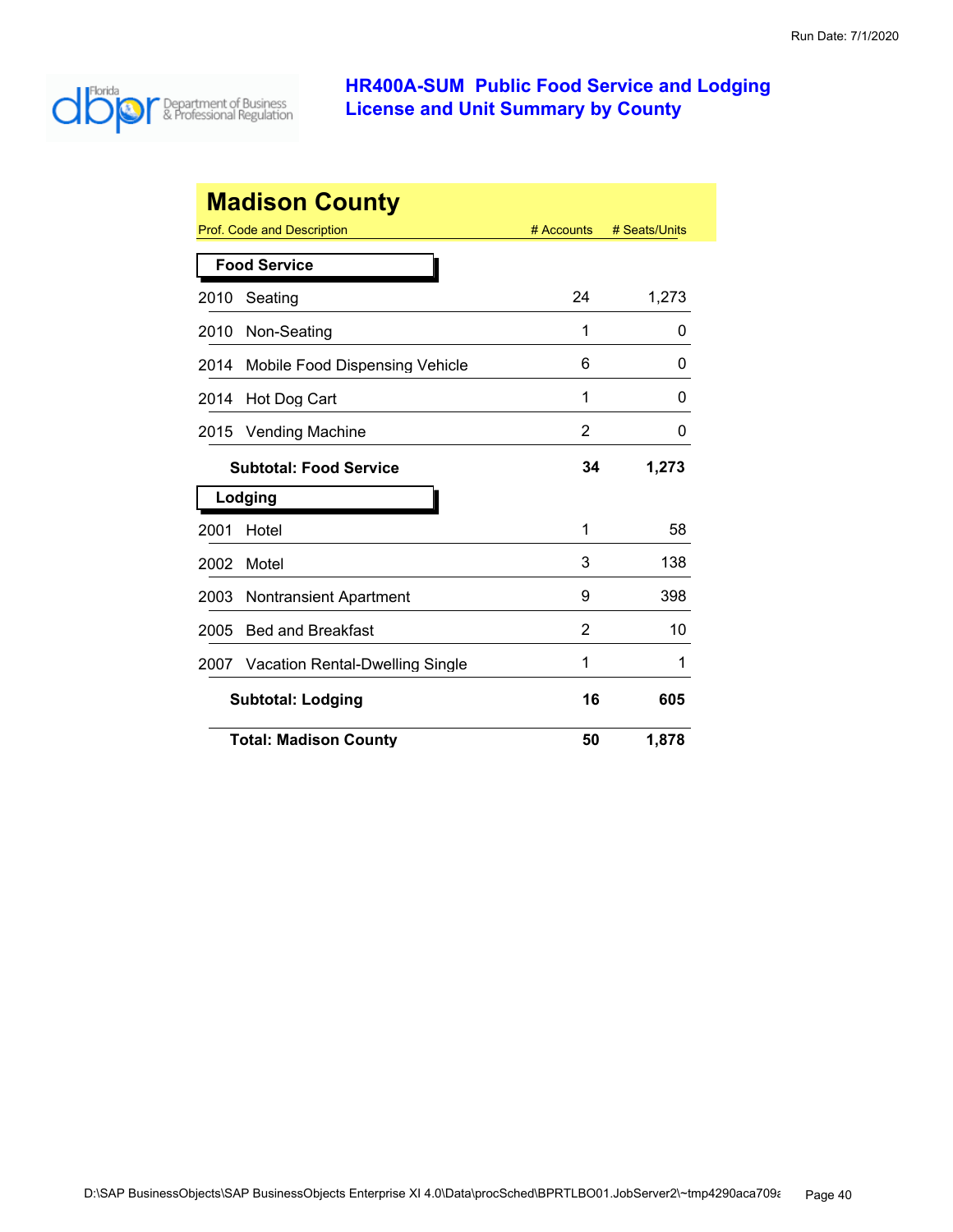

|      | <b>Manatee County</b>                   |            |               |
|------|-----------------------------------------|------------|---------------|
|      | Prof. Code and Description              | # Accounts | # Seats/Units |
|      | <b>Food Service</b>                     |            |               |
| 2010 | Seating                                 | 721        | 66,704        |
| 2010 | Non-Seating                             | 72         | 0             |
| 2013 | Catering                                | 6          | 0             |
| 2014 | Mobile Food Dispensing Vehicle          | 100        | 0             |
| 2014 | Hot Dog Cart                            | 5          | 0             |
| 2015 | <b>Vending Machine</b>                  | 15         | 0             |
|      | <b>Subtotal: Food Service</b>           | 919        | 66,704        |
|      | Lodging                                 |            |               |
| 2001 | Hotel                                   | 20         | 1,966         |
| 2002 | Motel                                   | 49         | 2,034         |
| 2003 | <b>Transient Apartment</b>              | 37         | 388           |
| 2003 | <b>Nontransient Apartment</b>           | 148        | 18,542        |
| 2005 | <b>Bed and Breakfast</b>                | 2          | 12            |
| 2006 | Vacation Rental-Condo Single            | 187        | 222           |
| 2006 | Vacation Rental-Condo Group             | 41         | 1,133         |
| 2006 | <b>Vacation Rental-Condo Collective</b> | 46         | 821           |
| 2007 | Vacation Rental-Dwelling Single         | 353        | 442           |
| 2007 | Vacation Rental-Dwelling Group          | 25         | 92            |
| 2007 | Vacation Rental-Dwelling Collective     | 95         | 2,148         |
|      | <b>Subtotal: Lodging</b>                | 1,003      | 27,800        |
|      | <b>Total: Manatee County</b>            | 1,922      | 94,504        |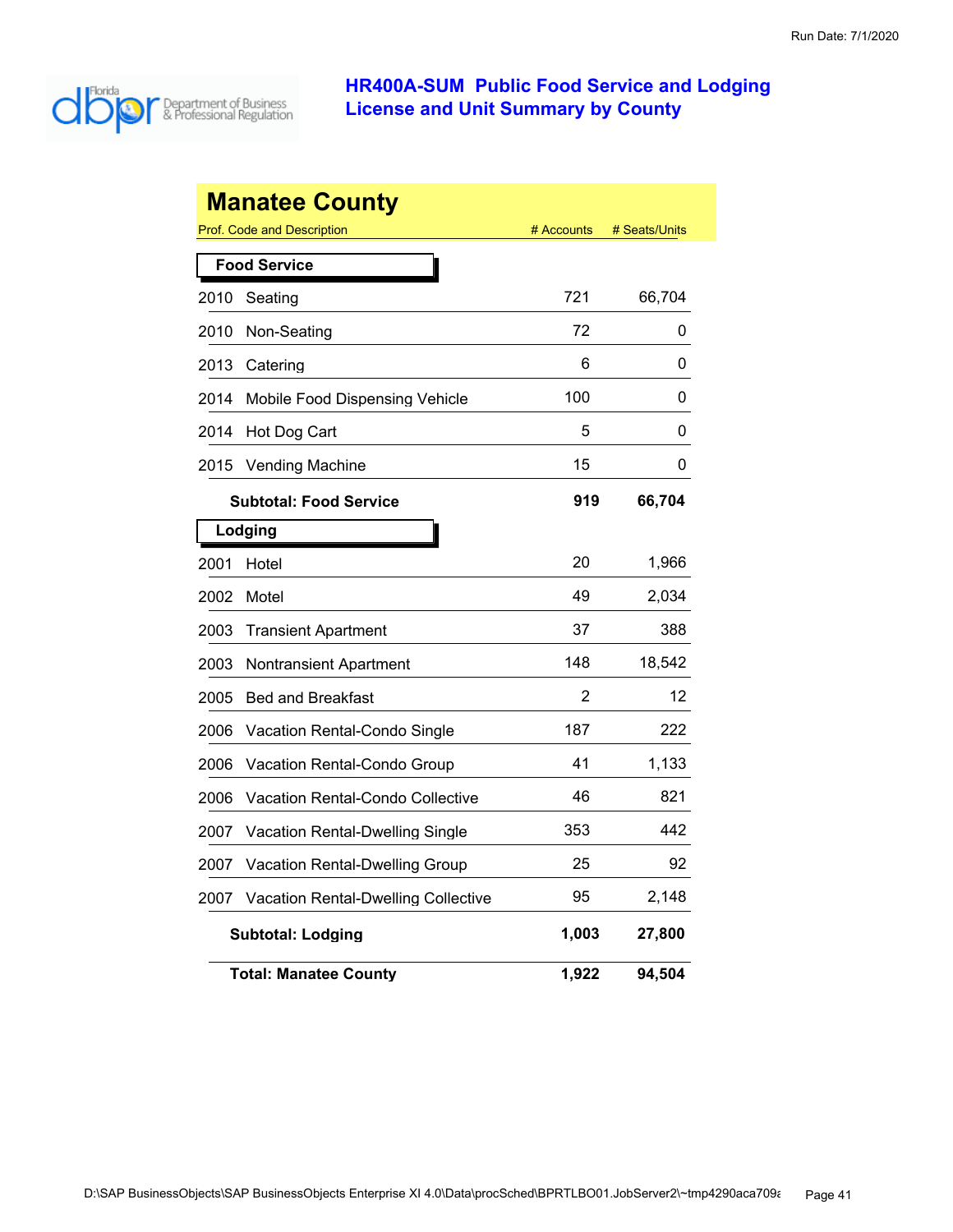

|      | <b>Marion County</b>                       |            |               |  |  |
|------|--------------------------------------------|------------|---------------|--|--|
|      | <b>Prof. Code and Description</b>          | # Accounts | # Seats/Units |  |  |
|      | <b>Food Service</b>                        |            |               |  |  |
| 2010 | Seating                                    | 545        | 46,877        |  |  |
| 2010 | Non-Seating                                | 59         | 0             |  |  |
| 2013 | Catering                                   | 17         | 0             |  |  |
| 2014 | Mobile Food Dispensing Vehicle             | 108        | 0             |  |  |
| 2014 | Hot Dog Cart                               | 16         | 0             |  |  |
| 2015 | <b>Vending Machine</b>                     | 17         | 0             |  |  |
|      | <b>Subtotal: Food Service</b>              | 762        | 46,877        |  |  |
|      | Lodging                                    |            |               |  |  |
| 2001 | Hotel                                      | 23         | 2,330         |  |  |
| 2002 | Motel                                      | 49         | 1,744         |  |  |
| 2003 | <b>Transient Apartment</b>                 | 7          | 42            |  |  |
| 2003 | <b>Nontransient Apartment</b>              | 133        | 9,232         |  |  |
| 2005 | <b>Bed and Breakfast</b>                   | 1          | 7             |  |  |
| 2006 | Vacation Rental-Condo Single               | 3          | 3             |  |  |
| 2007 | Vacation Rental-Dwelling Single            | 24         | 49            |  |  |
| 2007 | <b>Vacation Rental-Dwelling Group</b>      | 1          | 39            |  |  |
| 2007 | <b>Vacation Rental-Dwelling Collective</b> | 5          | 30            |  |  |
|      | <b>Subtotal: Lodging</b>                   | 246        | 13,476        |  |  |
|      | <b>Total: Marion County</b>                | 1,008      | 60,353        |  |  |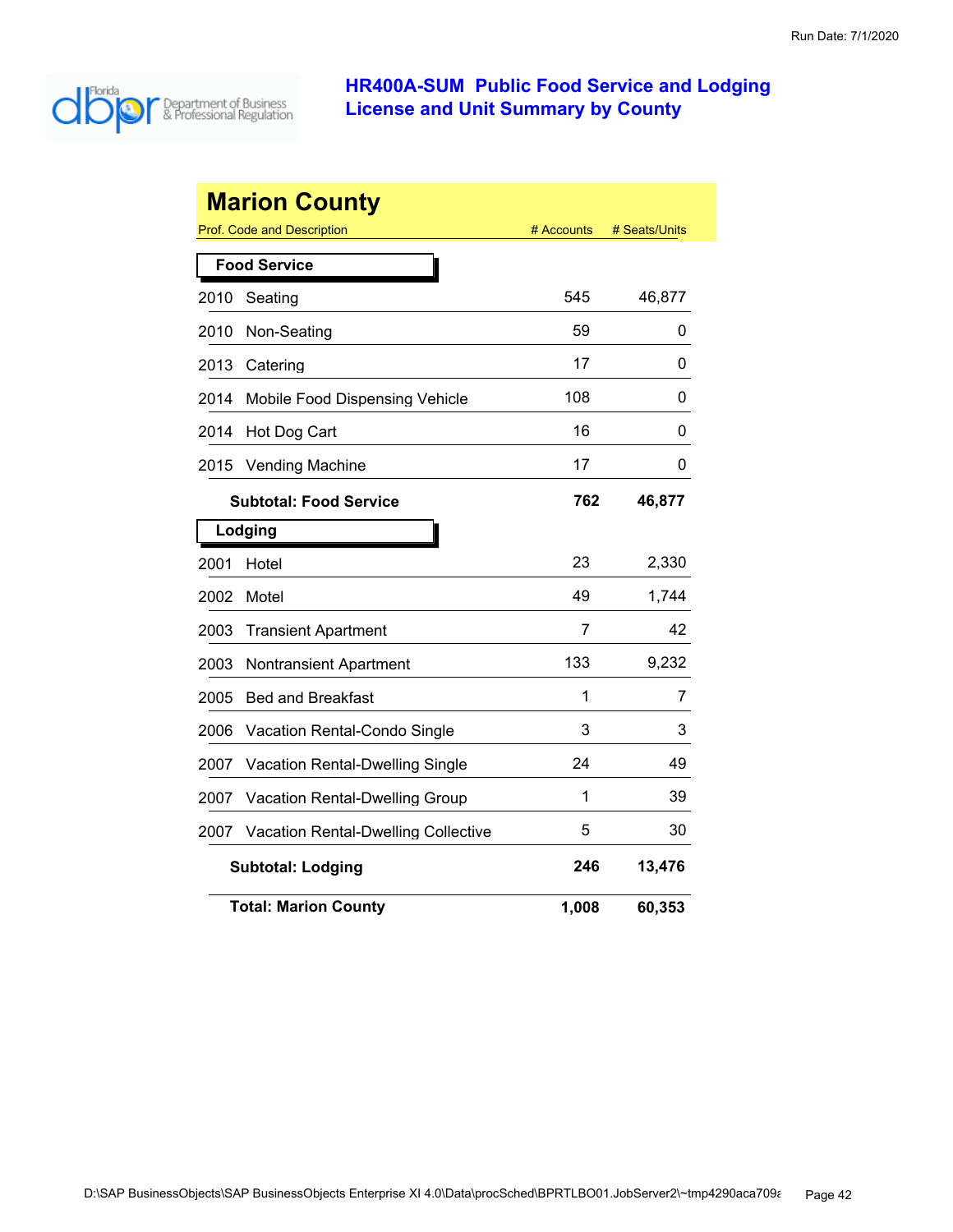

|      | <b>Martin County</b><br>Prof. Code and Description | # Accounts | # Seats/Units |
|------|----------------------------------------------------|------------|---------------|
|      |                                                    |            |               |
|      | <b>Food Service</b>                                |            |               |
| 2010 | Seating                                            | 427        | 40,780        |
| 2010 | Non-Seating                                        | 38         | 0             |
| 2013 | Catering                                           | 13         | 0             |
| 2014 | Mobile Food Dispensing Vehicle                     | 43         | 0             |
| 2014 | Hot Dog Cart                                       | 5          | 0             |
| 2015 | <b>Vending Machine</b>                             | 7          | 0             |
|      | <b>Subtotal: Food Service</b>                      | 533        | 40,780        |
|      | Lodging                                            |            |               |
| 2001 | Hotel                                              | 13         | 1,172         |
| 2002 | Motel                                              | 12         | 454           |
| 2003 | <b>Transient Apartment</b>                         | 6          | 144           |
| 2003 | <b>Nontransient Apartment</b>                      | 79         | 3,769         |
| 2005 | <b>Bed and Breakfast</b>                           | 3          | 19            |
| 2006 | Vacation Rental-Condo Single                       | 2          | 26            |
| 2006 | Vacation Rental-Condo Group                        | 4          | 314           |
| 2006 | Vacation Rental-Condo Collective                   | 3          | 3             |
| 2007 | Vacation Rental-Dwelling Single                    | 18         | 18            |
| 2007 | Vacation Rental-Dwelling Group                     | 1          | 5             |
| 2007 | Vacation Rental-Dwelling Collective                | 2          | 9             |
|      | <b>Subtotal: Lodging</b>                           | 143        | 5,933         |
|      | <b>Total: Martin County</b>                        | 676        | 46,713        |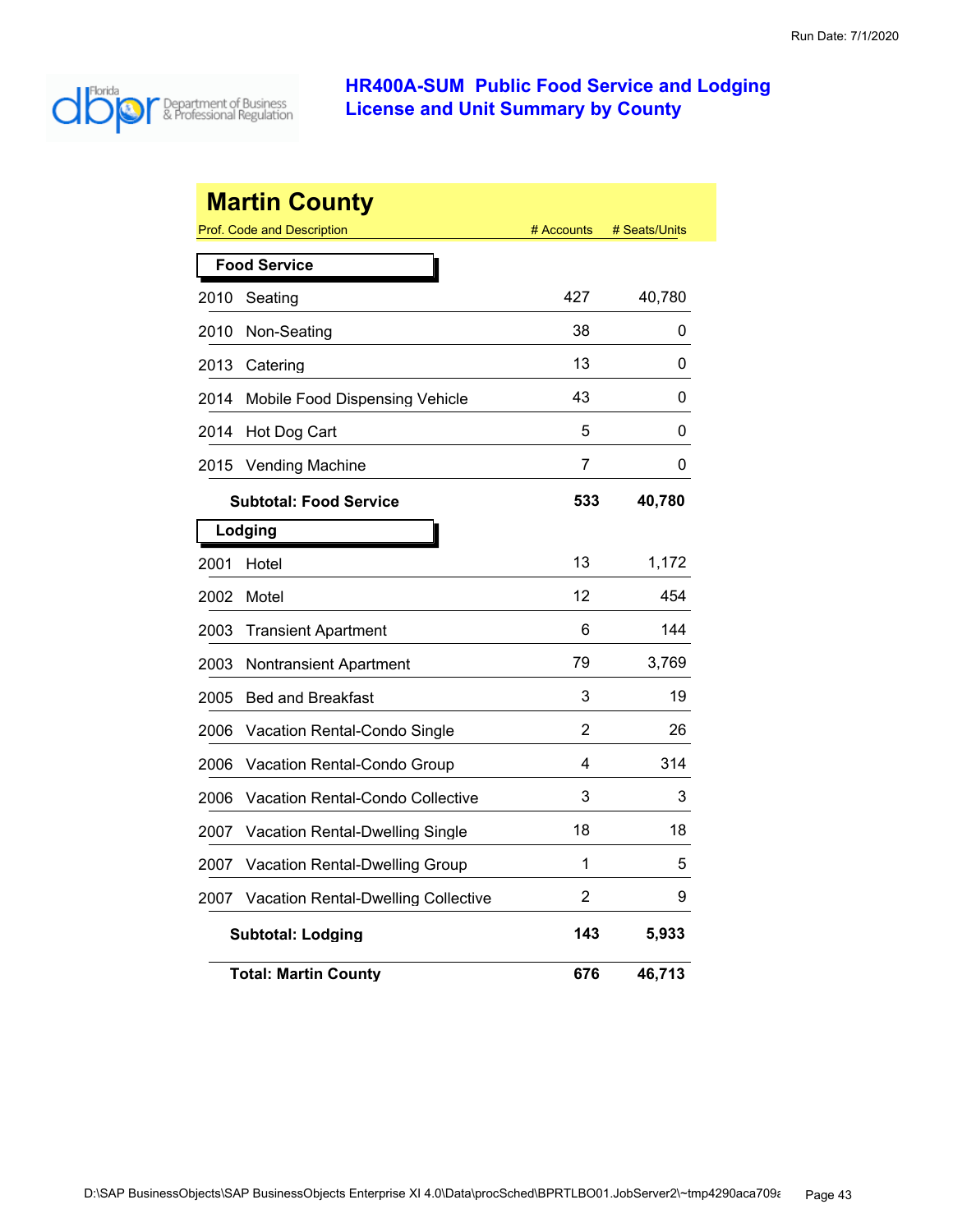

|      | <b>Monroe County</b>                              |            |               |
|------|---------------------------------------------------|------------|---------------|
|      | Prof. Code and Description<br><b>Food Service</b> | # Accounts | # Seats/Units |
| 2010 | Seating                                           | 543        | 50,503        |
| 2010 | Non-Seating                                       | 56         | 0             |
| 2013 | Catering                                          | 14         | 0             |
| 2014 | Mobile Food Dispensing Vehicle                    | 62         | 0             |
| 2014 | Hot Dog Cart                                      | 11         | 0             |
|      | <b>Subtotal: Food Service</b>                     | 686        | 50,503        |
|      | Lodging                                           |            |               |
| 2001 | Hotel                                             | 66         | 4,678         |
| 2002 | Motel                                             | 125        | 4,609         |
| 2003 | <b>Transient Apartment</b>                        | 85         | 492           |
| 2003 | <b>Nontransient Apartment</b>                     | 107        | 2,789         |
| 2005 | <b>Bed and Breakfast</b>                          | 53         | 493           |
| 2006 | Vacation Rental-Condo Single                      | 433        | 597           |
| 2006 | Vacation Rental-Condo Group                       | 52         | 1,351         |
| 2006 | Vacation Rental-Condo Collective                  | 58         | 1,069         |
| 2007 | <b>Vacation Rental-Dwelling Single</b>            | 814        | 1,067         |
| 2007 | <b>Vacation Rental-Dwelling Group</b>             | 39         | 306           |
| 2007 | <b>Vacation Rental-Dwelling Collective</b>        | 115        | 1,659         |
| 2022 | Timeshare Project-Timeshare Proj Group            | 1          | 30            |
|      | Subtotal: Lodging                                 | 1,948      | 19,140        |
|      | <b>Total: Monroe County</b>                       | 2,634      | 69,643        |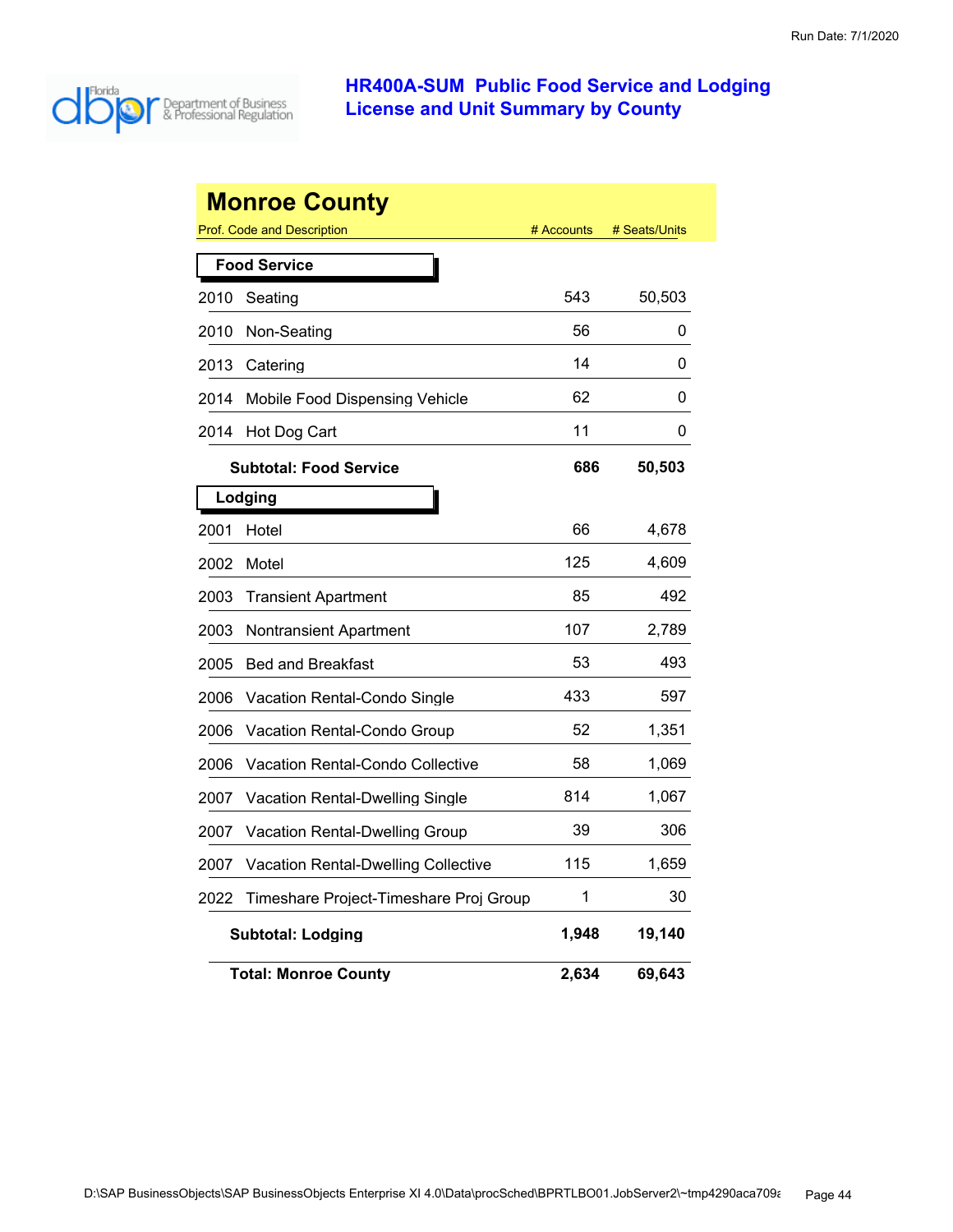

| <b>Nassau County</b><br><b>Prof. Code and Description</b><br># Seats/Units<br># Accounts |                                            |                |        |  |  |  |
|------------------------------------------------------------------------------------------|--------------------------------------------|----------------|--------|--|--|--|
|                                                                                          | <b>Food Service</b>                        |                |        |  |  |  |
| 2010                                                                                     | Seating                                    | 199            | 19,753 |  |  |  |
| 2010                                                                                     | Non-Seating                                | 16             | 0      |  |  |  |
| 2013                                                                                     | Catering                                   | 2              | 0      |  |  |  |
| 2014                                                                                     | Mobile Food Dispensing Vehicle             | 8              | 0      |  |  |  |
| 2015                                                                                     | <b>Vending Machine</b>                     | $\overline{2}$ | 0      |  |  |  |
|                                                                                          | <b>Subtotal: Food Service</b>              | 227            | 19,753 |  |  |  |
|                                                                                          | Lodging                                    |                |        |  |  |  |
| 2001                                                                                     | Hotel                                      | 14             | 1,673  |  |  |  |
| 2002                                                                                     | Motel                                      | 12             | 389    |  |  |  |
| 2003                                                                                     | <b>Transient Apartment</b>                 | 5              | 8      |  |  |  |
| 2003                                                                                     | <b>Nontransient Apartment</b>              | 34             | 1,868  |  |  |  |
| 2005                                                                                     | <b>Bed and Breakfast</b>                   | 5              | 53     |  |  |  |
| 2006                                                                                     | <b>Vacation Rental-Condo Single</b>        | 114            | 117    |  |  |  |
| 2006                                                                                     | Vacation Rental-Condo Group                | 12             | 470    |  |  |  |
| 2006                                                                                     | <b>Vacation Rental-Condo Collective</b>    | 20             | 417    |  |  |  |
| 2007                                                                                     | Vacation Rental-Dwelling Single            | 53             | 63     |  |  |  |
| 2007                                                                                     | <b>Vacation Rental-Dwelling Group</b>      | 2              | 20     |  |  |  |
| 2007                                                                                     | <b>Vacation Rental-Dwelling Collective</b> | 11             | 117    |  |  |  |
|                                                                                          | <b>Subtotal: Lodging</b>                   | 282            | 5,195  |  |  |  |
|                                                                                          | <b>Total: Nassau County</b>                | 509            | 24,948 |  |  |  |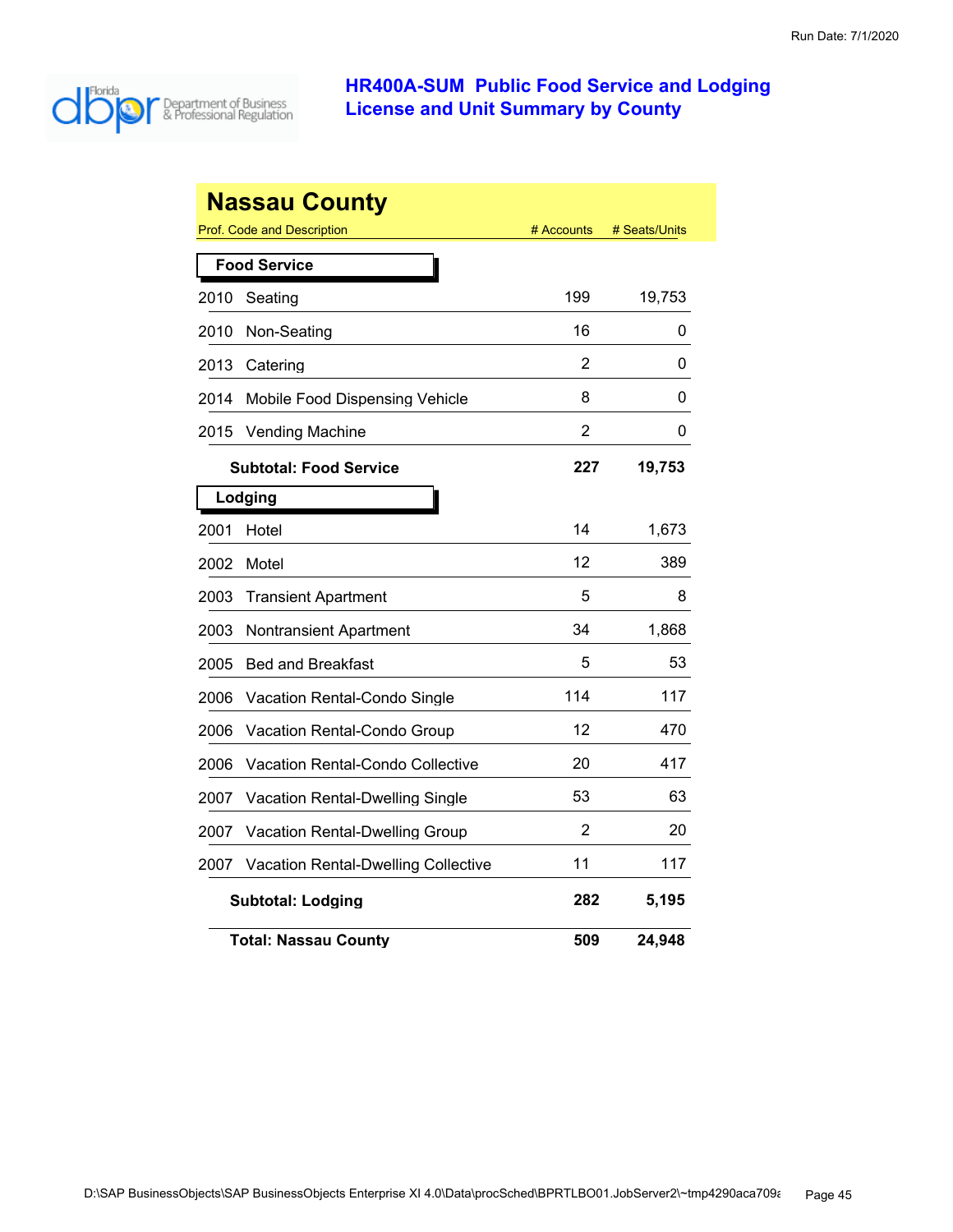

|      | <b>Okaloosa County</b>                     |            |               |
|------|--------------------------------------------|------------|---------------|
|      | Prof. Code and Description                 | # Accounts | # Seats/Units |
|      | <b>Food Service</b>                        |            |               |
| 2010 | Seating                                    | 588        | 61,074        |
| 2010 | Non-Seating                                | 50         | 0             |
| 2013 | Catering                                   | 2          | 0             |
| 2014 | Mobile Food Dispensing Vehicle             | 60         | 0             |
| 2014 | Hot Dog Cart                               | 3          | 0             |
| 2015 | <b>Vending Machine</b>                     | 2          | 0             |
|      | <b>Subtotal: Food Service</b>              | 705        | 61,074        |
|      | Lodging                                    |            |               |
| 2001 | Hotel                                      | 30         | 2,909         |
| 2002 | Motel                                      | 40         | 3,118         |
| 2003 | <b>Transient Apartment</b>                 | 1          | 39            |
| 2003 | Nontransient Apartment                     | 143        | 7,744         |
| 2005 | <b>Bed and Breakfast</b>                   | 1          | 5             |
| 2006 | <b>Vacation Rental-Condo Single</b>        | 87         | 504           |
| 2006 | Vacation Rental-Condo Group                | 39         | 2,768         |
| 2006 | Vacation Rental-Condo Collective           | 82         | 2,192         |
| 2007 | Vacation Rental-Dwelling Single            | 243        | 482           |
| 2007 | <b>Vacation Rental-Dwelling Group</b>      | 10         | 46            |
| 2007 | <b>Vacation Rental-Dwelling Collective</b> | 83         | 789           |
|      | <b>Subtotal: Lodging</b>                   | 759        | 20,596        |
|      | <b>Total: Okaloosa County</b>              | 1,464      | 81,670        |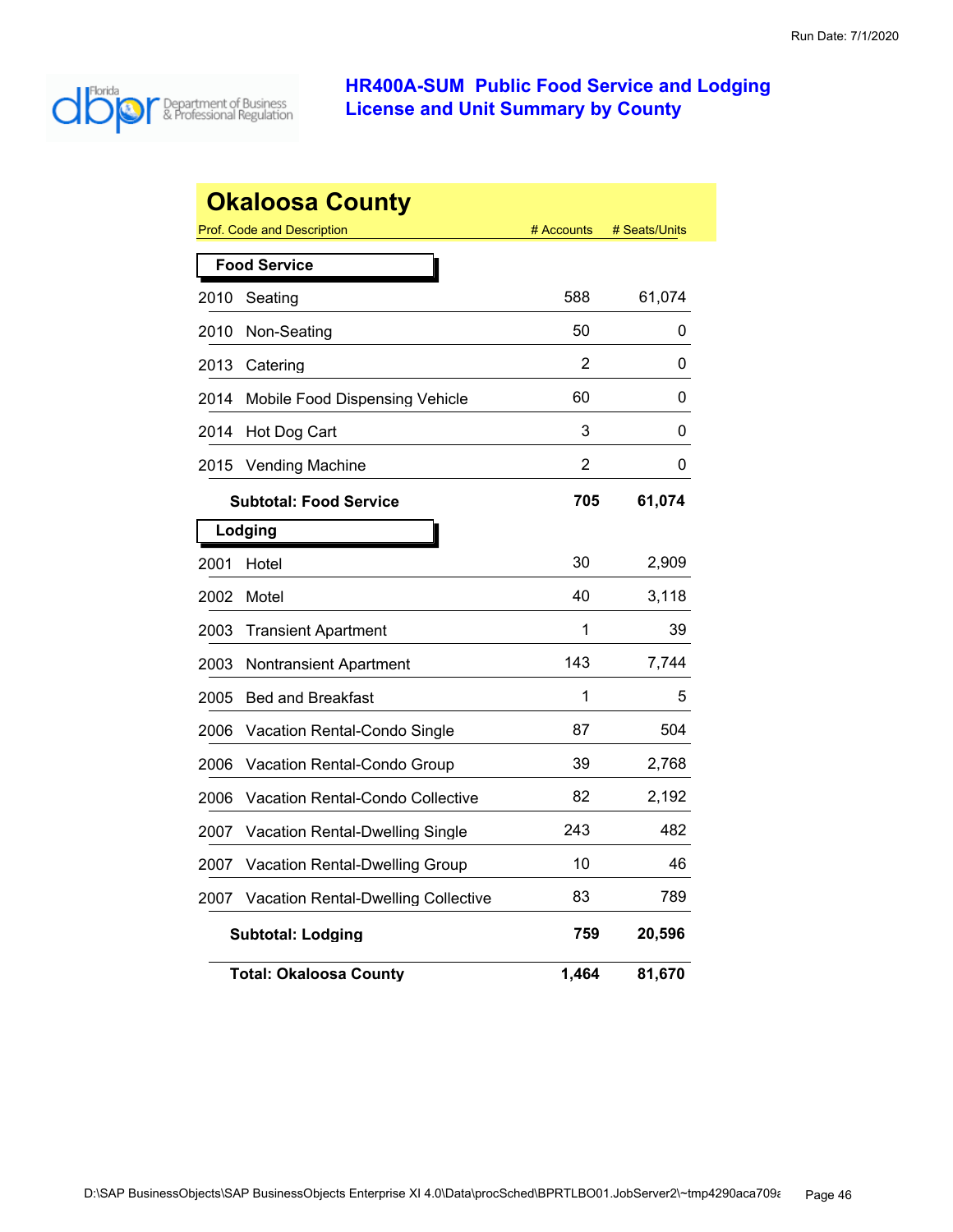

| <b>Okeechobee County</b>      |                                        |            |               |  |
|-------------------------------|----------------------------------------|------------|---------------|--|
|                               | Prof. Code and Description             | # Accounts | # Seats/Units |  |
|                               | <b>Food Service</b>                    |            |               |  |
| 2010                          | Seating                                | 73         | 6,554         |  |
| 2010                          | Non-Seating                            | 4          | 0             |  |
| 2013                          | Catering                               | 2          | 0             |  |
| 2014                          | Mobile Food Dispensing Vehicle         | 22         | 0             |  |
| 2015                          | <b>Vending Machine</b>                 | 1          | 0             |  |
| <b>Subtotal: Food Service</b> |                                        | 102        | 6,554         |  |
|                               | Lodging                                |            |               |  |
| 2001                          | Hotel                                  | 1          | 85            |  |
| 2002                          | Motel                                  | 14         | 508           |  |
| 2003                          | <b>Transient Apartment</b>             | 3          | 31            |  |
| 2003                          | <b>Nontransient Apartment</b>          | 9          | 348           |  |
| 2007                          | <b>Vacation Rental-Dwelling Single</b> | 2          | 2             |  |
|                               | <b>Subtotal: Lodging</b>               | 29         | 974           |  |
|                               | <b>Total: Okeechobee County</b>        | 131        | 7,528         |  |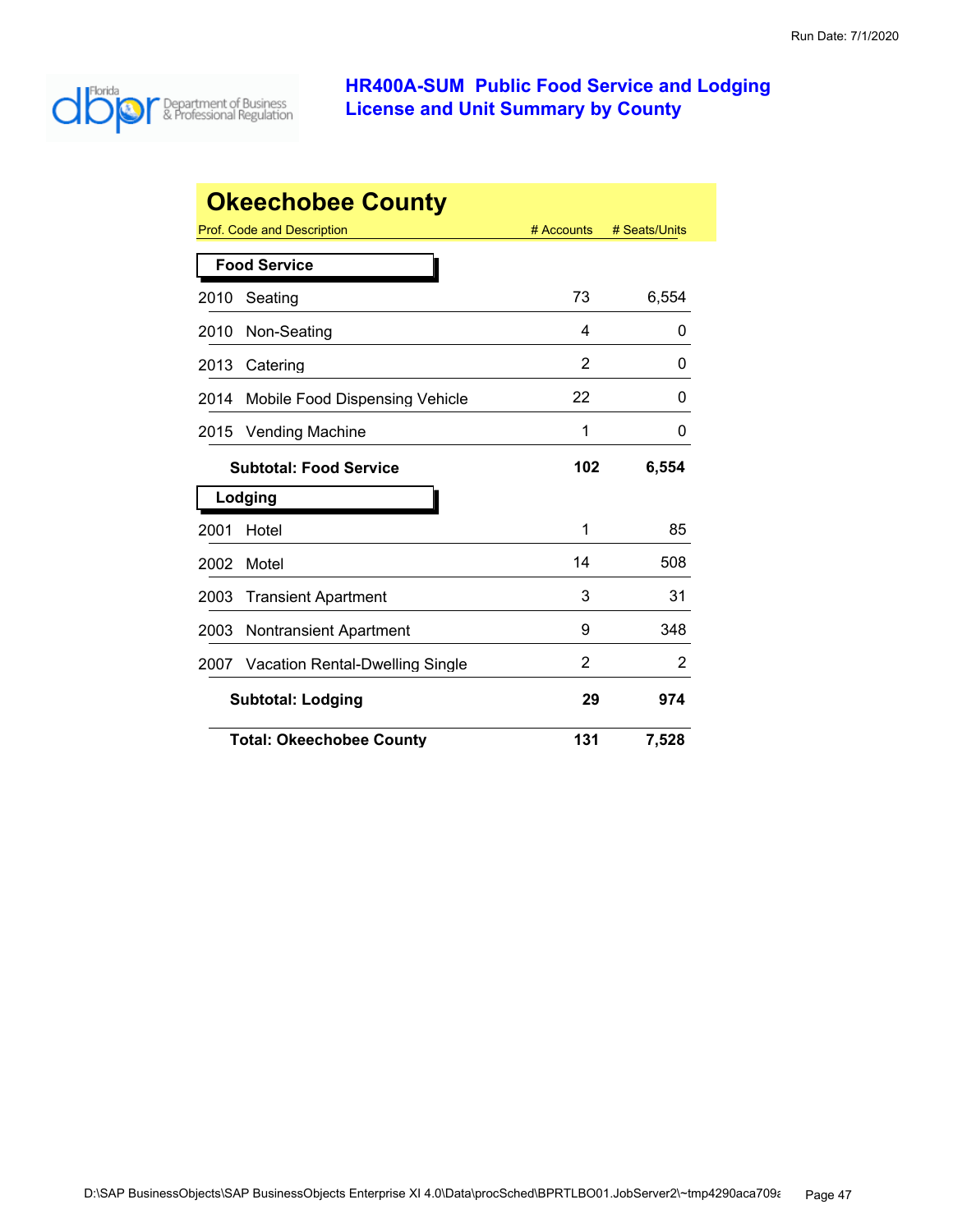

|      | <b>Orange County</b>                   |            |               |
|------|----------------------------------------|------------|---------------|
|      | <b>Prof. Code and Description</b>      | # Accounts | # Seats/Units |
|      | <b>Food Service</b>                    |            |               |
| 2010 | Seating                                | 3,539      | 463,035       |
| 2010 | Non-Seating                            | 690        | 0             |
| 2012 | Theme Park Food Cart                   | 18         | 324           |
| 2013 | Catering                               | 135        | 0             |
| 2014 | Mobile Food Dispensing Vehicle         | 649        | 0             |
| 2014 | Hot Dog Cart                           | 87         | 0             |
| 2015 | <b>Vending Machine</b>                 | 164        | 0             |
|      | <b>Subtotal: Food Service</b>          | 5,282      | 463,359       |
|      | Lodging                                |            |               |
| 2001 | Hotel                                  | 238        | 75,625        |
| 2002 | Motel                                  | 79         | 20,410        |
| 2003 | <b>Transient Apartment</b>             | 5          | 373           |
| 2003 | <b>Nontransient Apartment</b>          | 822        | 141,421       |
| 2005 | <b>Bed and Breakfast</b>               | 3          | 14            |
| 2006 | Vacation Rental-Condo Single           | 90         | 792           |
| 2006 | Vacation Rental-Condo Group            | 51         | 14,835        |
| 2006 | Vacation Rental-Condo Collective       | 23         | 277           |
| 2007 | <b>Vacation Rental-Dwelling Single</b> | 102        | 113           |
| 2007 | Vacation Rental-Dwelling Group         | 6          | 110           |
| 2007 | Vacation Rental-Dwelling Collective    | 36         | 642           |
| 2022 | Timeshare Project-Timeshare Proj Group | 10         | 4,404         |
|      | <b>Subtotal: Lodging</b>               | 1,465      | 259,016       |
|      | <b>Total: Orange County</b>            | 6,747      | 722,375       |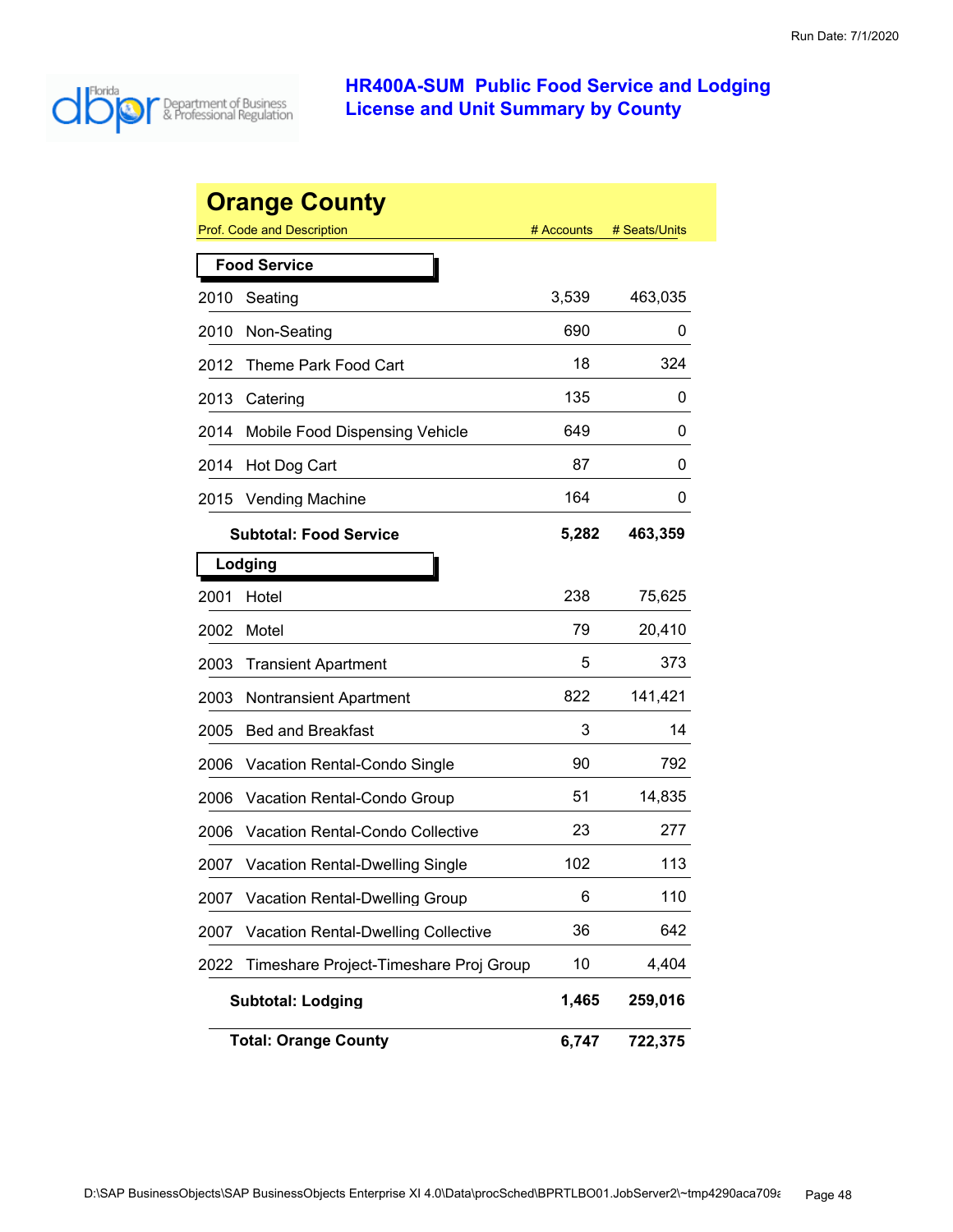

|      | <b>Osceola County</b>                      |            |               |
|------|--------------------------------------------|------------|---------------|
|      | <b>Prof. Code and Description</b>          | # Accounts | # Seats/Units |
|      | <b>Food Service</b>                        |            |               |
| 2010 | Seating                                    | 846        | 98,387        |
| 2010 | Non-Seating                                | 97         | 0             |
| 2012 | Theme Park Food Cart                       | 1          | 1             |
| 2013 | Catering                                   | 8          | 0             |
| 2014 | Mobile Food Dispensing Vehicle             | 88         | 0             |
| 2014 | Hot Dog Cart                               | 8          | 0             |
| 2015 | <b>Vending Machine</b>                     | 19         | 0             |
|      | <b>Subtotal: Food Service</b>              | 1,067      | 98,388        |
|      | Lodging                                    |            |               |
| 2001 | Hotel                                      | 34         | 12,898        |
| 2002 | Motel                                      | 86         | 10,497        |
| 2003 | <b>Transient Apartment</b>                 | 6          | 61            |
| 2003 | Nontransient Apartment                     | 160        | 19,975        |
| 2005 | <b>Bed and Breakfast</b>                   | 1          | 4             |
| 2006 | Vacation Rental-Condo Single               | 755        | 3,141         |
| 2006 | Vacation Rental-Condo Group                | 56         | 6,310         |
| 2006 | Vacation Rental-Condo Collective           | 77         | 812           |
| 2007 | <b>Vacation Rental-Dwelling Single</b>     | 4,804      | 5,092         |
| 2007 | <b>Vacation Rental-Dwelling Group</b>      | 39         | 1,214         |
| 2007 | <b>Vacation Rental-Dwelling Collective</b> | 351        | 4,509         |
| 2022 | Timeshare Project-Timeshare Proj Group     | 1          | 2,402         |
|      | <b>Subtotal: Lodging</b>                   | 6,370      | 66,915        |
|      | <b>Total: Osceola County</b>               | 7,437      | 165,303       |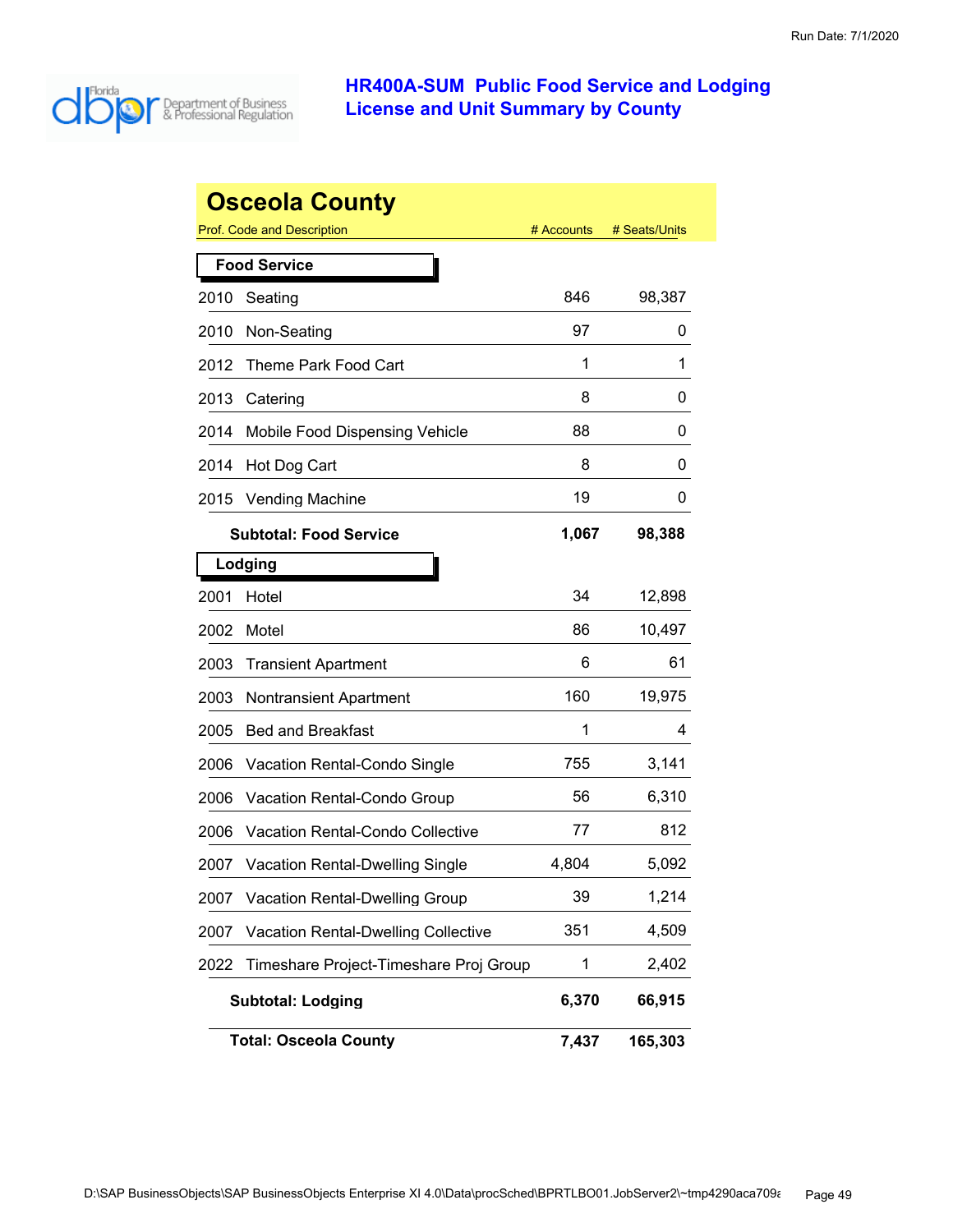

|      | <b>Palm Beach County</b>                   |            |               |
|------|--------------------------------------------|------------|---------------|
|      | <b>Prof. Code and Description</b>          | # Accounts | # Seats/Units |
|      | <b>Food Service</b>                        |            |               |
| 2010 | Seating                                    | 3,037      | 308,099       |
| 2010 | Non-Seating                                | 370        | 0             |
| 2013 | Catering                                   | 111        | 0             |
| 2014 | Mobile Food Dispensing Vehicle             | 245        | 0             |
| 2014 | Hot Dog Cart                               | 36         | 0             |
| 2015 | <b>Vending Machine</b>                     | 17         | 0             |
|      | <b>Subtotal: Food Service</b>              | 3,816      | 308,099       |
|      | Lodging                                    |            |               |
| 2001 | Hotel                                      | 104        | 15,262        |
| 2002 | Motel                                      | 85         | 3,733         |
| 2003 | <b>Transient Apartment</b>                 | 44         | 1,587         |
| 2003 | <b>Nontransient Apartment</b>              | 1,193      | 75,628        |
| 2005 | <b>Bed and Breakfast</b>                   | 9          | 80            |
| 2006 | Vacation Rental-Condo Single               | 97         | 535           |
| 2006 | Vacation Rental-Condo Group                | 29         | 1,211         |
| 2006 | Vacation Rental-Condo Collective           | 18         | 272           |
| 2006 | <b>Vacation Rental-Condo</b>               | 1          | 1             |
| 2007 | <b>Vacation Rental-Dwelling Single</b>     | 343        | 392           |
| 2007 | <b>Vacation Rental-Dwelling Group</b>      | 21         | 57            |
| 2007 | <b>Vacation Rental-Dwelling Collective</b> | 41         | 165           |
|      | <b>Subtotal: Lodging</b>                   | 1,985      | 98,923        |
|      | <b>Total: Palm Beach County</b>            | 5,801      | 407,022       |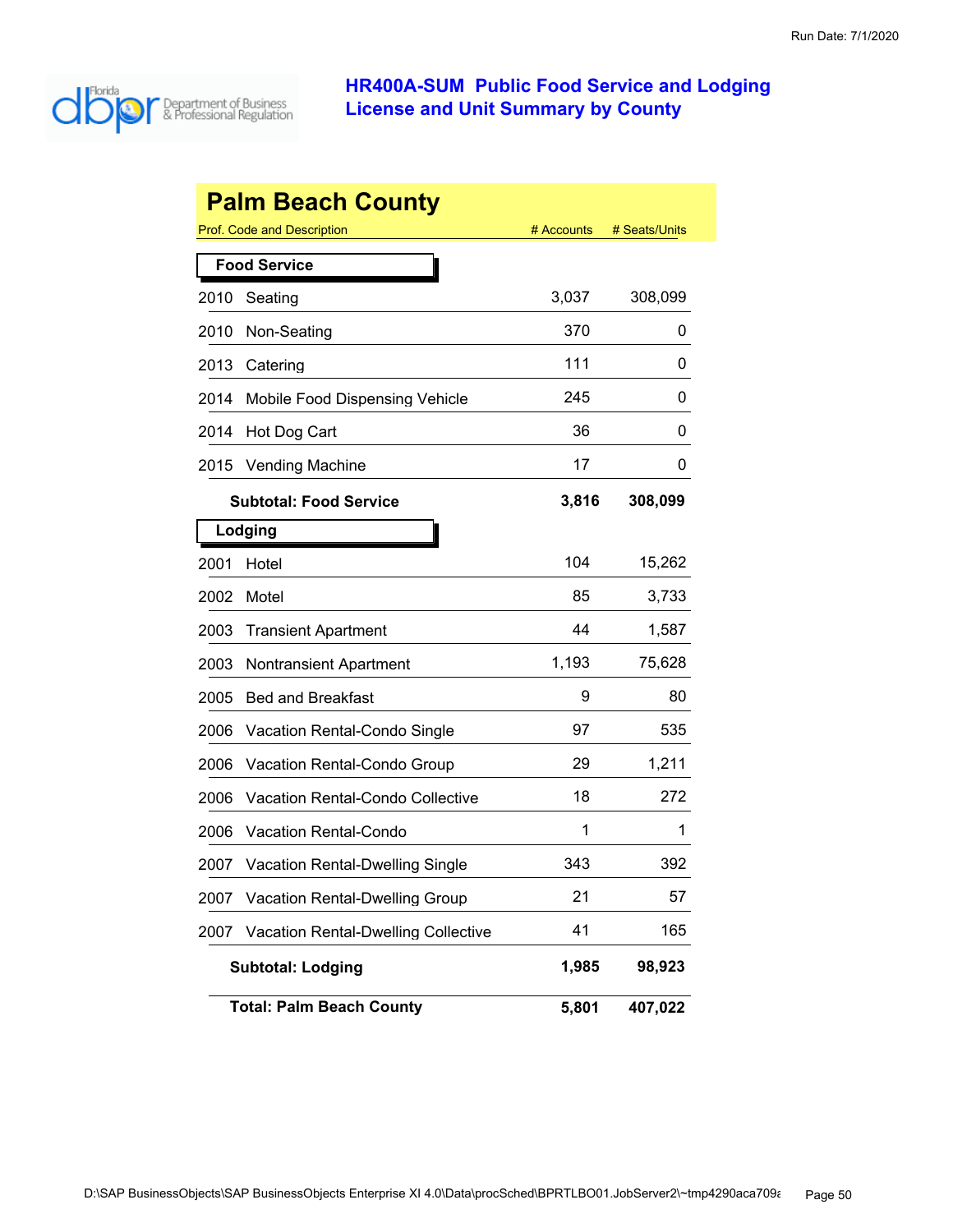

|      | <b>Pasco County</b><br><b>Prof. Code and Description</b> | # Accounts | # Seats/Units |
|------|----------------------------------------------------------|------------|---------------|
|      |                                                          |            |               |
|      | <b>Food Service</b>                                      |            |               |
| 2010 | Seating                                                  | 732        | 65,897        |
| 2010 | Non-Seating                                              | 49         | 0             |
| 2013 | Catering                                                 | 4          | 0             |
| 2014 | Mobile Food Dispensing Vehicle                           | 69         | 0             |
| 2014 | Hot Dog Cart                                             | 14         | 0             |
| 2015 | <b>Vending Machine</b>                                   | 7          | 0             |
|      | <b>Subtotal: Food Service</b>                            | 875        | 65,897        |
|      | Lodging                                                  |            |               |
| 2001 | Hotel                                                    | 20         | 1,727         |
| 2002 | Motel                                                    | 26         | 1,348         |
| 2003 | <b>Transient Apartment</b>                               | 7          | 60            |
| 2003 | <b>Nontransient Apartment</b>                            | 182        | 16,810        |
| 2005 | <b>Bed and Breakfast</b>                                 | 2          | 5             |
| 2006 | Vacation Rental-Condo Single                             | 13         | 19            |
| 2006 | Vacation Rental-Condo Group                              | 3          | 729           |
| 2006 | Vacation Rental-Condo Collective                         | 3          | 28            |
| 2007 | Vacation Rental-Dwelling Single                          | 55         | 60            |
| 2007 | <b>Vacation Rental-Dwelling Group</b>                    | 4          | 73            |
| 2007 | Vacation Rental-Dwelling Collective                      | 14         | 51            |
|      | <b>Subtotal: Lodging</b>                                 | 329        | 20,910        |
|      | <b>Total: Pasco County</b>                               | 1,204      | 86,807        |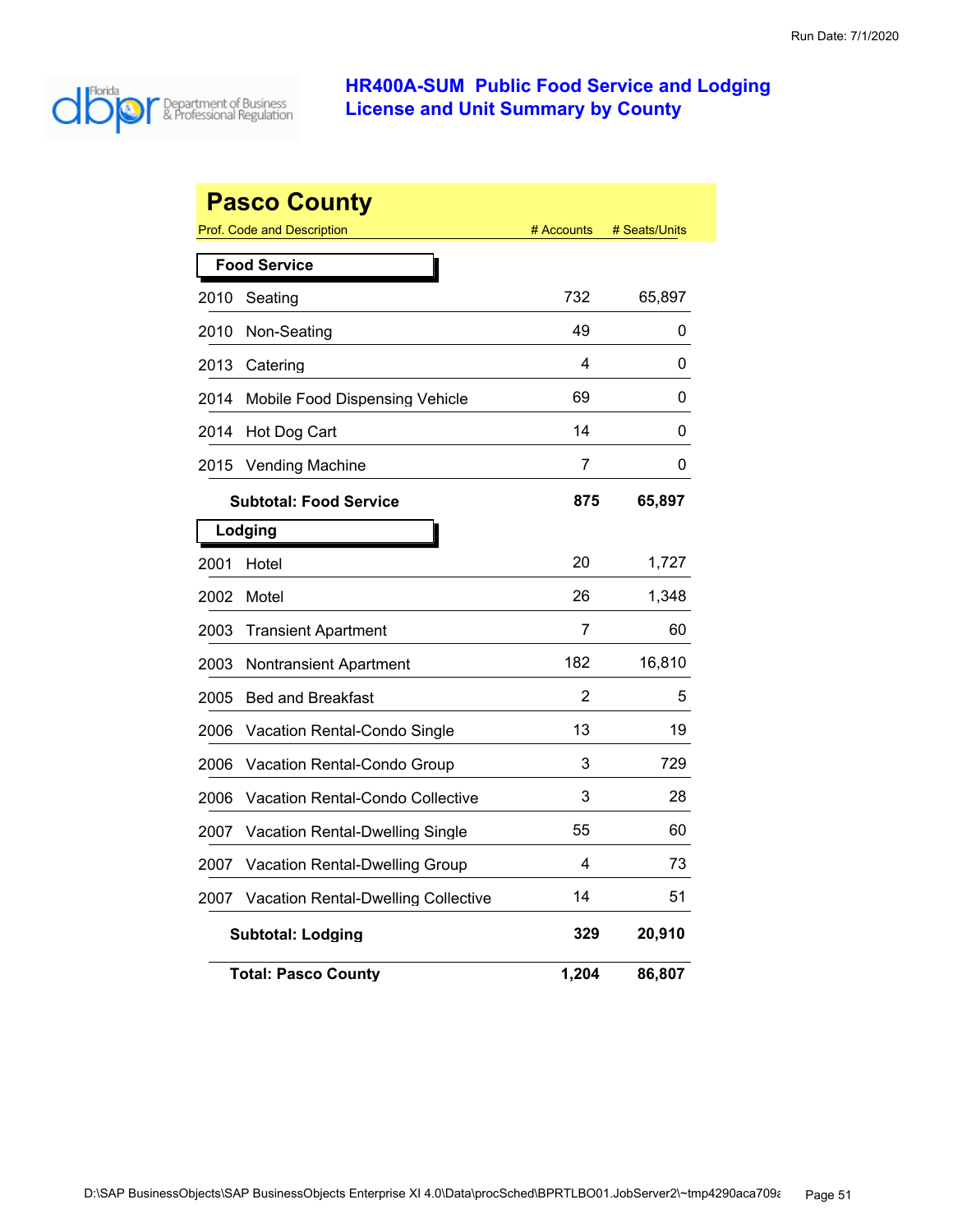

|      | <b>Pinellas County</b>              |            |               |
|------|-------------------------------------|------------|---------------|
|      | <b>Prof. Code and Description</b>   | # Accounts | # Seats/Units |
|      | <b>Food Service</b>                 |            |               |
| 2010 | Seating                             | 2,306      | 225,180       |
| 2010 | Non-Seating                         | 265        | 0             |
| 2013 | Catering                            | 60         | 0             |
| 2014 | Mobile Food Dispensing Vehicle      | 184        | 0             |
| 2014 | Hot Dog Cart                        | 43         | 0             |
| 2015 | <b>Vending Machine</b>              | 16         | 0             |
|      | <b>Subtotal: Food Service</b>       | 2,874      | 225,180       |
|      | Lodging                             |            |               |
| 2001 | Hotel                               | 113        | 12,163        |
| 2002 | Motel                               | 228        | 9,681         |
| 2003 | <b>Transient Apartment</b>          | 111        | 829           |
| 2003 | <b>Nontransient Apartment</b>       | 1,326      | 69,903        |
| 2005 | <b>Bed and Breakfast</b>            | 23         | 116           |
| 2006 | Vacation Rental-Condo Single        | 210        | 270           |
| 2006 | Vacation Rental-Condo Group         | 86         | 2,424         |
| 2006 | Vacation Rental-Condo Collective    | 75         | 2,022         |
| 2007 | Vacation Rental-Dwelling Single     | 287        | 393           |
| 2007 | Vacation Rental-Dwelling Group      | 29         | 137           |
| 2007 | Vacation Rental-Dwelling Collective | 46         | 353           |
|      | <b>Subtotal: Lodging</b>            | 2,534      | 98,291        |
|      | <b>Total: Pinellas County</b>       | 5,408      | 323,471       |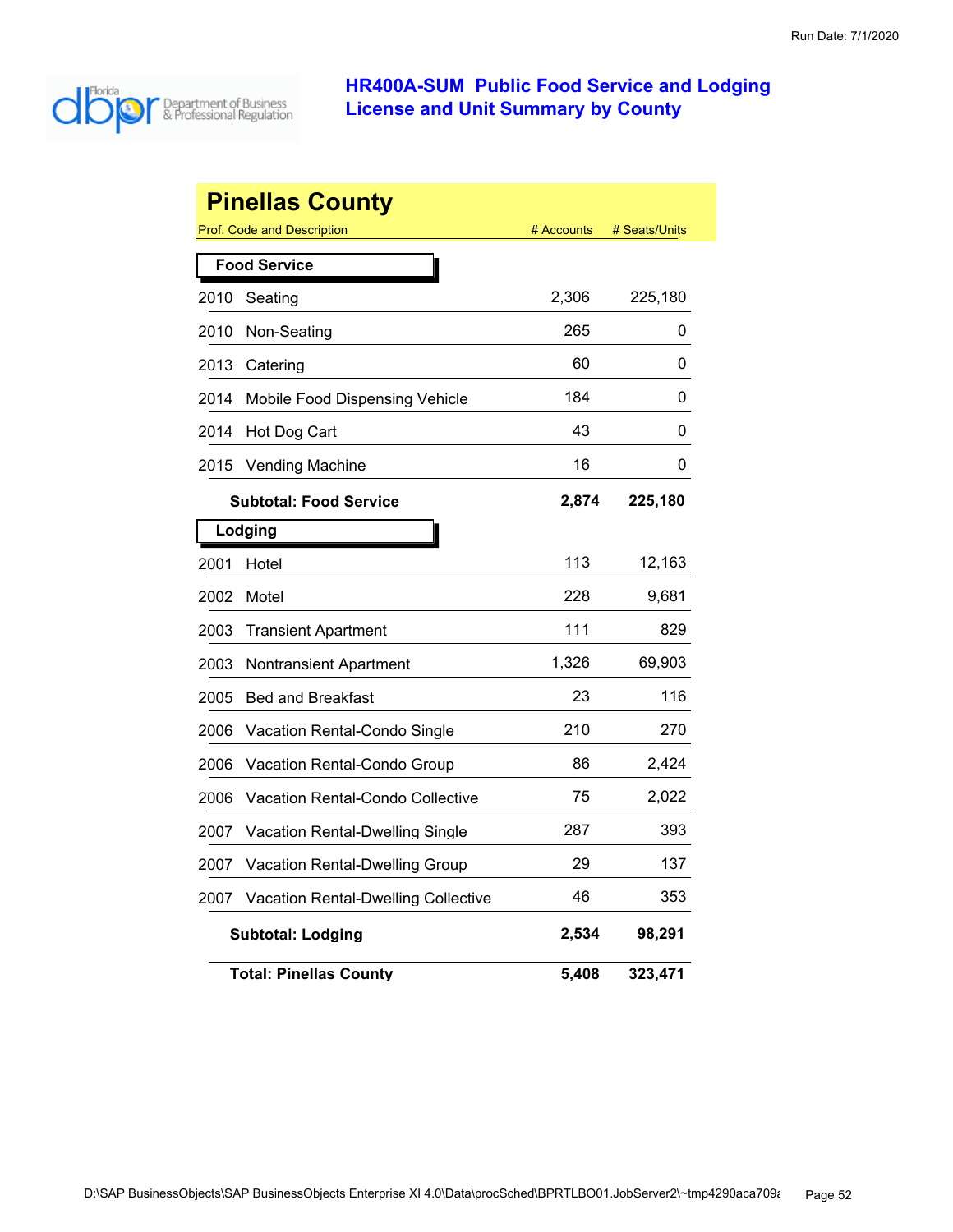

|      | <b>Polk County</b>                         |            |               |
|------|--------------------------------------------|------------|---------------|
|      | <b>Prof. Code and Description</b>          | # Accounts | # Seats/Units |
|      | <b>Food Service</b>                        |            |               |
| 2010 | Seating                                    | 967        | 88,407        |
| 2010 | Non-Seating                                | 126        | 0             |
| 2013 | Catering                                   | 14         | 0             |
| 2014 | Mobile Food Dispensing Vehicle             | 190        | 0             |
| 2014 | Hot Dog Cart                               | 9          | 0             |
| 2015 | <b>Vending Machine</b>                     | 31         | 0             |
|      | <b>Subtotal: Food Service</b>              | 1,337      | 88,407        |
|      | Lodging                                    |            |               |
| 2001 | Hotel                                      | 42         | 4,103         |
| 2002 | Motel                                      | 80         | 4,176         |
| 2003 | <b>Transient Apartment</b>                 | 16         | 122           |
| 2003 | <b>Nontransient Apartment</b>              | 359        | 23,260        |
| 2005 | <b>Bed and Breakfast</b>                   | 6          | 34            |
| 2006 | <b>Vacation Rental-Condo Single</b>        | 219        | 239           |
| 2006 | Vacation Rental-Condo Group                | 5          | 565           |
| 2006 | <b>Vacation Rental-Condo Collective</b>    | 28         | 487           |
| 2007 | <b>Vacation Rental-Dwelling Single</b>     | 2,471      | 2,560         |
| 2007 | <b>Vacation Rental-Dwelling Group</b>      | 12         | 456           |
| 2007 | <b>Vacation Rental-Dwelling Collective</b> | 161        | 2,278         |
| 2022 | Timeshare Project-Timeshare Proj Group     | 1          | 92            |
|      | <b>Subtotal: Lodging</b>                   | 3,400      | 38,372        |
|      | <b>Total: Polk County</b>                  | 4,737      | 126,779       |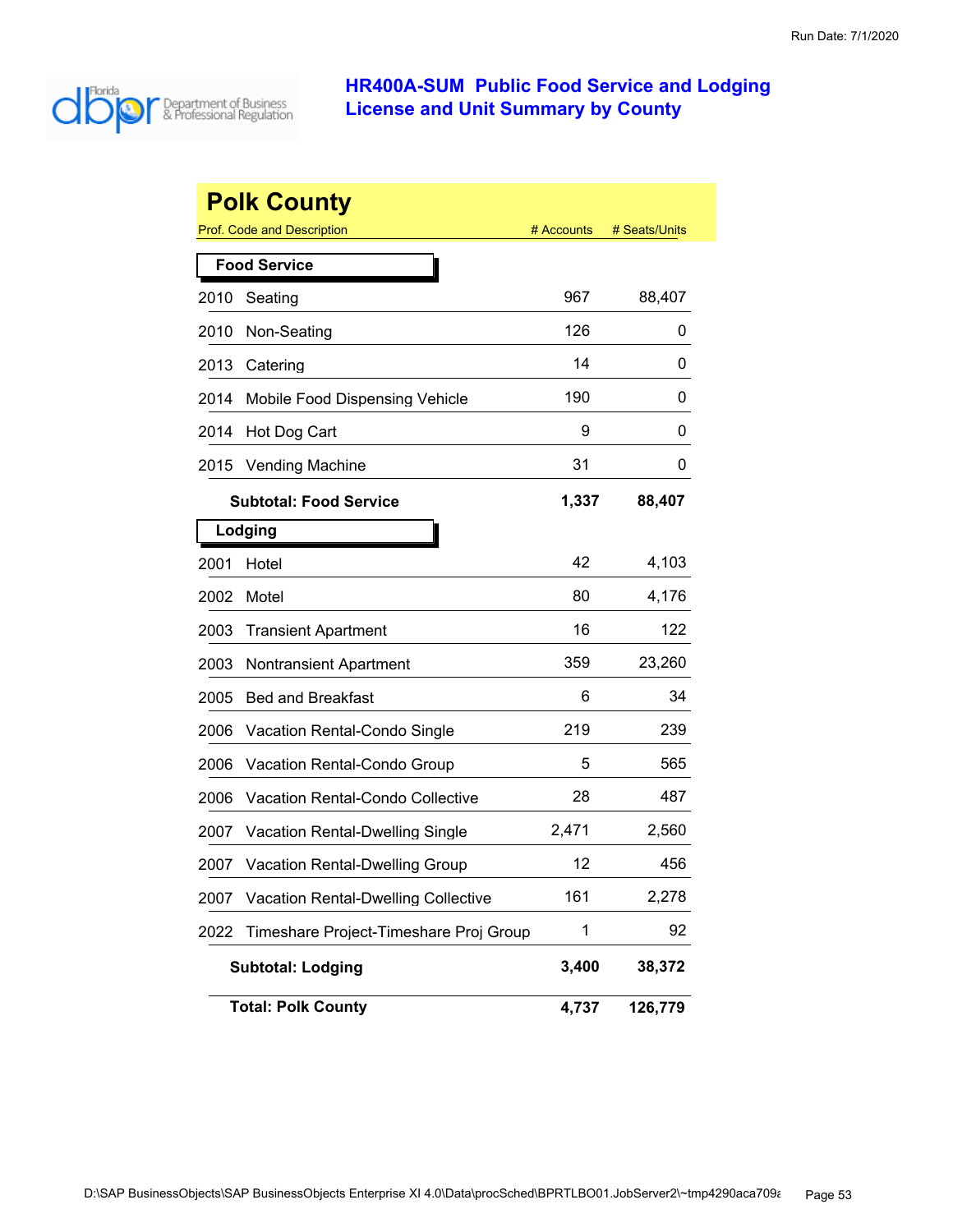

| <b>Putnam County</b> |                                        |            |               |  |  |
|----------------------|----------------------------------------|------------|---------------|--|--|
|                      | Prof. Code and Description             | # Accounts | # Seats/Units |  |  |
|                      | <b>Food Service</b>                    |            |               |  |  |
| 2010                 | Seating                                | 105        | 7,303         |  |  |
| 2010                 | Non-Seating                            | 11         | 0             |  |  |
| 2013                 | Catering                               | 3          | 0             |  |  |
| 2014                 | Mobile Food Dispensing Vehicle         | 12         | 0             |  |  |
| 2014                 | Hot Dog Cart                           | 1          | 0             |  |  |
| 2015                 | <b>Vending Machine</b>                 | 2          | 0             |  |  |
|                      | <b>Subtotal: Food Service</b>          | 134        | 7,303         |  |  |
|                      | Lodging                                |            |               |  |  |
| 2001                 | Hotel                                  | 3          | 214           |  |  |
| 2002                 | Motel                                  | 17         | 435           |  |  |
| 2003                 | <b>Transient Apartment</b>             | 1          | 11            |  |  |
| 2003                 | <b>Nontransient Apartment</b>          | 29         | 1,314         |  |  |
| 2005                 | <b>Bed and Breakfast</b>               | 3          | 12            |  |  |
| 2006                 | Vacation Rental-Condo Group            | 2          | 28            |  |  |
| 2007                 | <b>Vacation Rental-Dwelling Single</b> | 9          | 9             |  |  |
|                      | <b>Subtotal: Lodging</b>               | 64         | 2,023         |  |  |
|                      | <b>Total: Putnam County</b>            | 198        | 9,326         |  |  |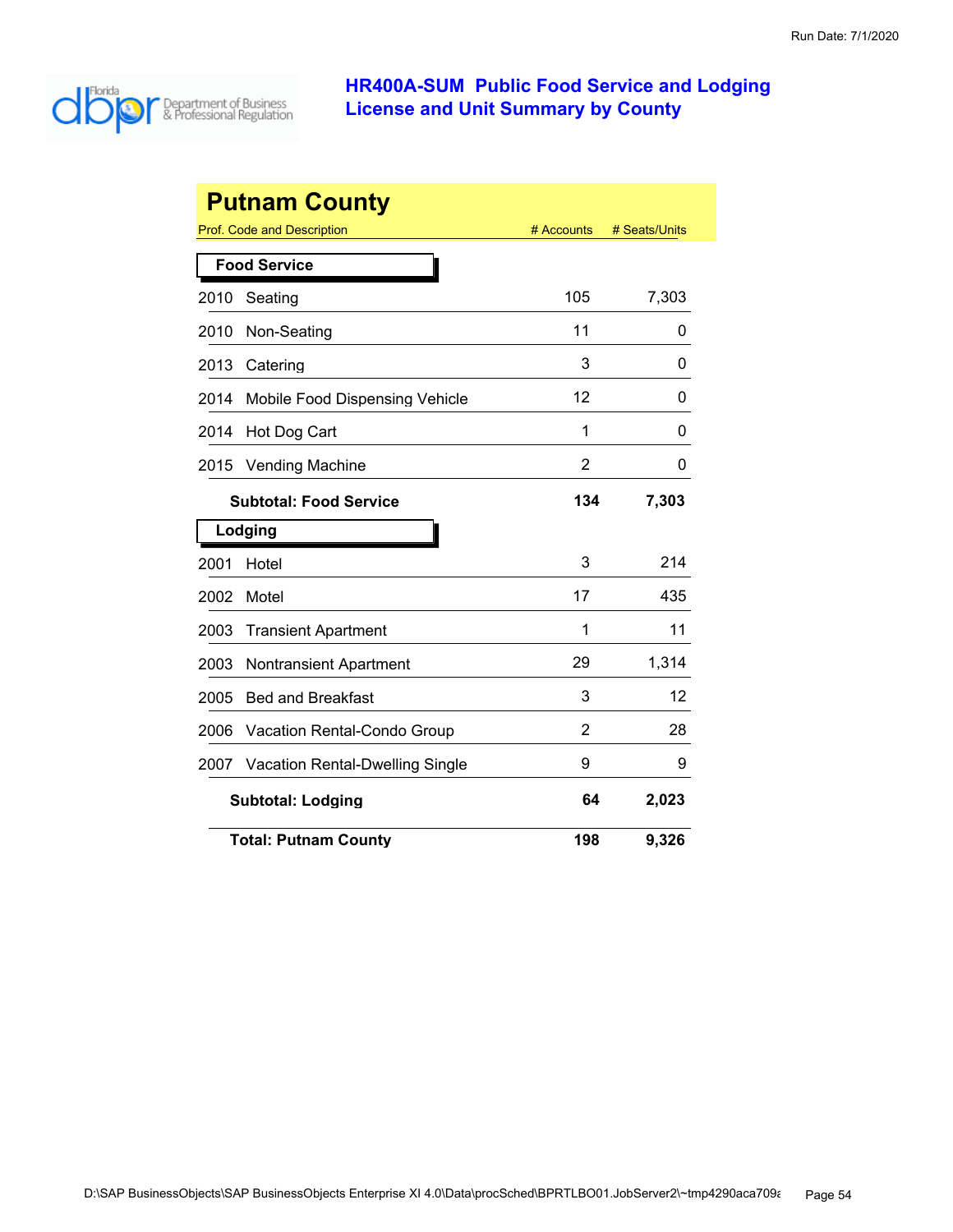

| <b>Santa Rosa County</b> |                                            |            |               |  |  |
|--------------------------|--------------------------------------------|------------|---------------|--|--|
|                          | Prof. Code and Description                 | # Accounts | # Seats/Units |  |  |
|                          | <b>Food Service</b>                        |            |               |  |  |
| 2010                     | Seating                                    | 237        | 18,309        |  |  |
| 2010                     | Non-Seating                                | 19         | 0             |  |  |
| 2013                     | Catering                                   | 2          | 0             |  |  |
| 2014                     | Mobile Food Dispensing Vehicle             | 32         | 0             |  |  |
| 2014                     | Hot Dog Cart                               | 3          | 0             |  |  |
| 2015                     | <b>Vending Machine</b>                     | 2          | 0             |  |  |
|                          | <b>Subtotal: Food Service</b>              | 295        | 18,309        |  |  |
|                          | Lodging                                    |            |               |  |  |
| 2001                     | Hotel                                      | 5          | 487           |  |  |
| 2002                     | Motel                                      | 8          | 465           |  |  |
| 2003                     | <b>Nontransient Apartment</b>              | 59         | 2,805         |  |  |
| 2006                     | <b>Vacation Rental-Condo Single</b>        | 28         | 31            |  |  |
| 2006                     | Vacation Rental-Condo Group                | 5          | 75            |  |  |
| 2006                     | <b>Vacation Rental-Condo Collective</b>    | 12         | 256           |  |  |
| 2007                     | Vacation Rental-Dwelling Single            | 37         | 75            |  |  |
| 2007                     | <b>Vacation Rental-Dwelling Group</b>      | 1          | 12            |  |  |
| 2007                     | <b>Vacation Rental-Dwelling Collective</b> | 9          | 59            |  |  |
|                          | <b>Subtotal: Lodging</b>                   | 164        | 4,265         |  |  |
|                          | <b>Total: Santa Rosa County</b>            | 459        | 22,574        |  |  |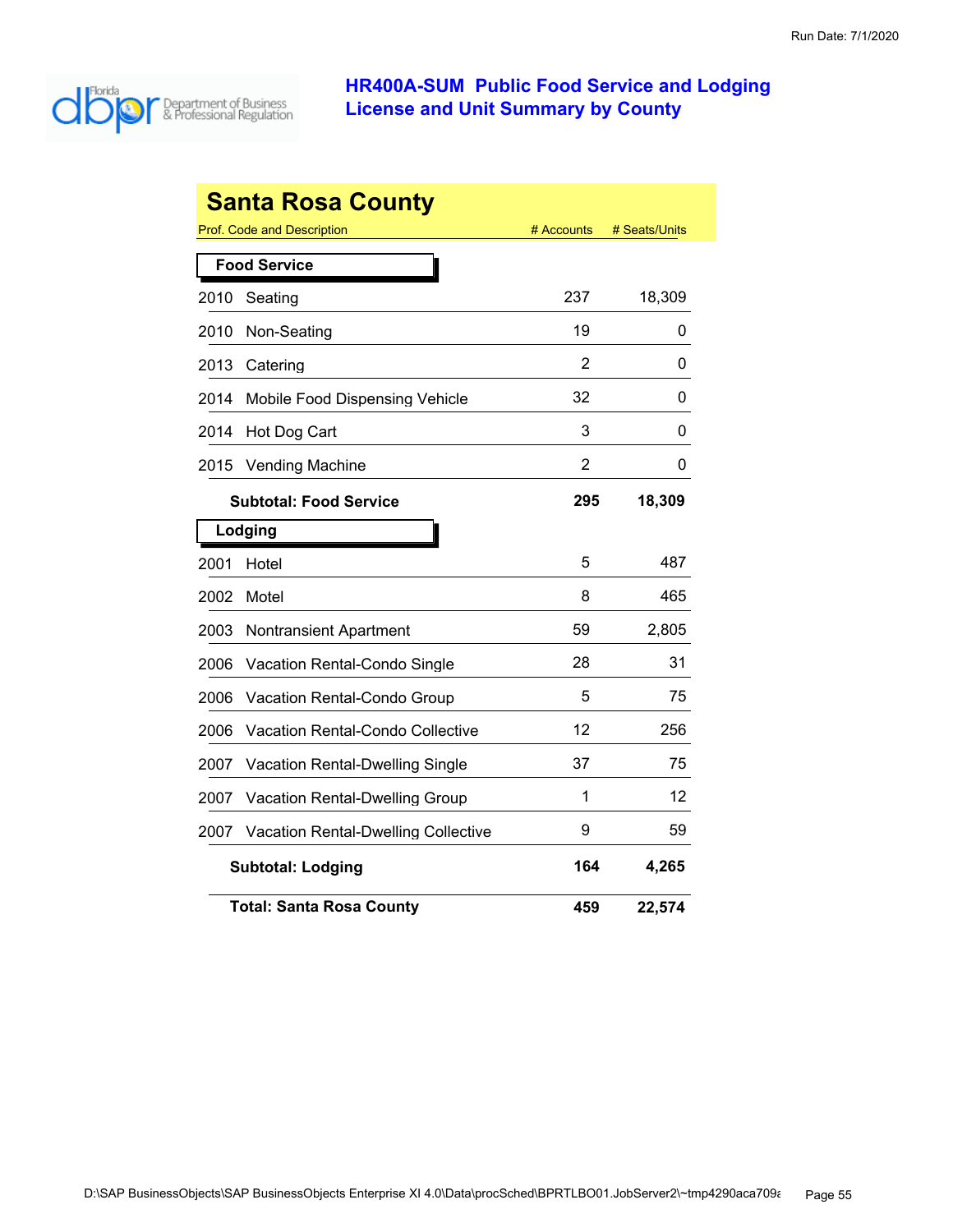

|      | Sarasota County                            |            |               |
|------|--------------------------------------------|------------|---------------|
|      | <b>Prof. Code and Description</b>          | # Accounts | # Seats/Units |
|      | <b>Food Service</b>                        |            |               |
| 2010 | Seating                                    | 1,022      | 134,605       |
| 2010 | Non-Seating                                | 79         | 0             |
| 2013 | Catering                                   | 21         | 0             |
| 2014 | Mobile Food Dispensing Vehicle             | 90         | 0             |
| 2014 | Hot Dog Cart                               | 5          | 0             |
| 2015 | <b>Vending Machine</b>                     | 5          | 0             |
|      | <b>Subtotal: Food Service</b>              | 1,222      | 134,605       |
|      | Lodging                                    |            |               |
| 2001 | Hotel                                      | 39         | 4,416         |
| 2002 | Motel                                      | 57         | 2,186         |
| 2003 | <b>Transient Apartment</b>                 | 46         | 517           |
| 2003 | Nontransient Apartment                     | 202        | 14,217        |
| 2005 | <b>Bed and Breakfast</b>                   | 1          | 9             |
| 2006 | Vacation Rental-Condo Single               | 51         | 77            |
| 2006 | Vacation Rental-Condo Group                | 66         | 2,809         |
| 2006 | <b>Vacation Rental-Condo Collective</b>    | 29         | 571           |
| 2007 | <b>Vacation Rental-Dwelling Single</b>     | 160        | 205           |
| 2007 | <b>Vacation Rental-Dwelling Group</b>      | 11         | 58            |
| 2007 | <b>Vacation Rental-Dwelling Collective</b> | 55         | 558           |
|      | <b>Subtotal: Lodging</b>                   | 717        | 25,623        |
|      | <b>Total: Sarasota County</b>              | 1,939      | 160,228       |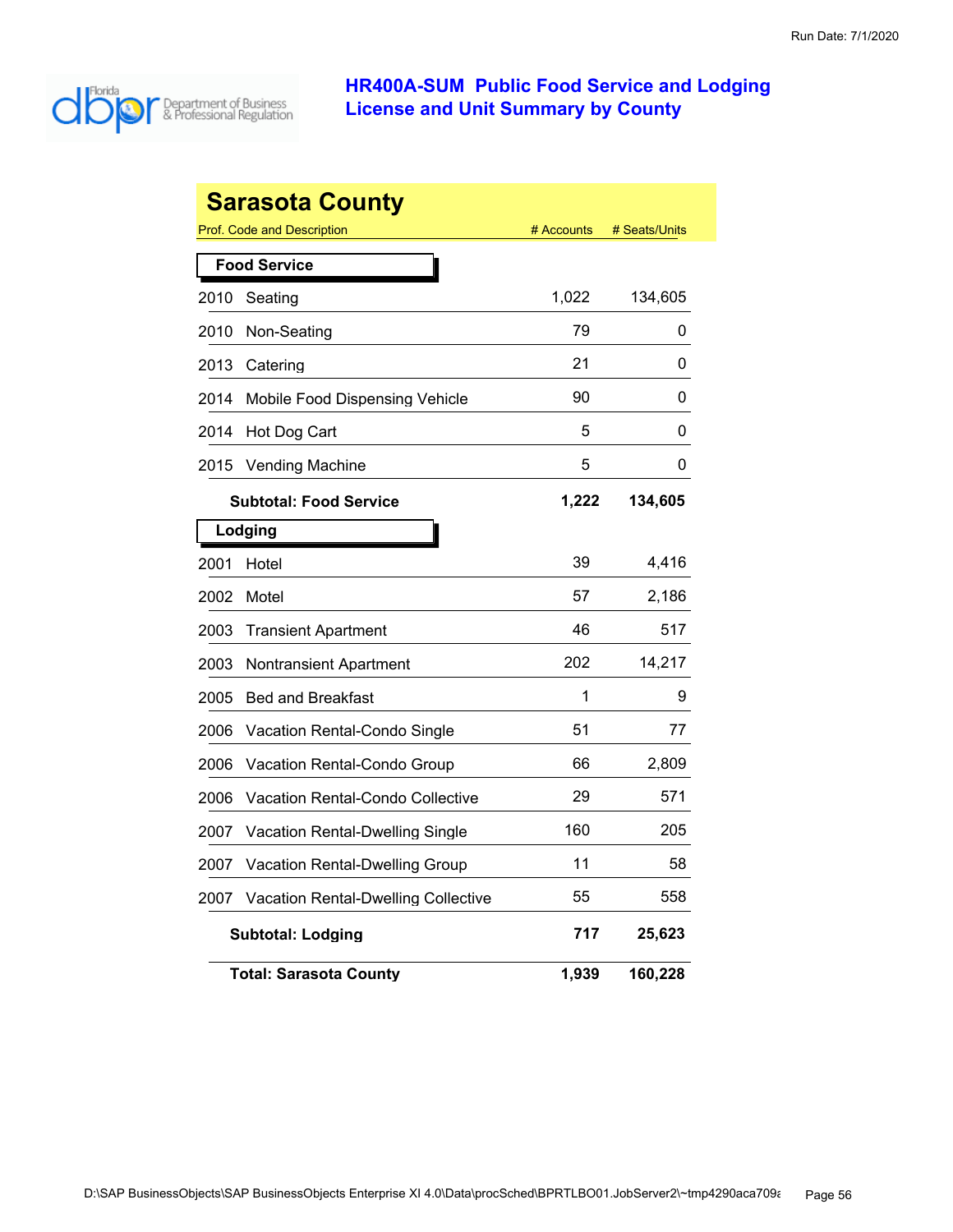

| <b>Seminole County</b> |                                                                  |       |         |  |  |  |
|------------------------|------------------------------------------------------------------|-------|---------|--|--|--|
|                        | <b>Prof. Code and Description</b><br># Accounts<br># Seats/Units |       |         |  |  |  |
|                        | <b>Food Service</b>                                              |       |         |  |  |  |
| 2010                   | Seating                                                          | 829   | 77,498  |  |  |  |
| 2010                   | Non-Seating                                                      | 110   | 0       |  |  |  |
| 2013                   | Catering                                                         | 28    | 0       |  |  |  |
| 2014                   | Mobile Food Dispensing Vehicle                                   | 54    | 0       |  |  |  |
| 2014                   | Hot Dog Cart                                                     | 11    | 0       |  |  |  |
| 2015                   | <b>Vending Machine</b>                                           | 21    | 0       |  |  |  |
|                        | <b>Subtotal: Food Service</b>                                    | 1,053 | 77,498  |  |  |  |
|                        | Lodging                                                          |       |         |  |  |  |
| 2001                   | Hotel                                                            | 24    | 3,257   |  |  |  |
| 2002                   | Motel                                                            | 20    | 1,331   |  |  |  |
| 2003                   | <b>Transient Apartment</b>                                       | 1     | 1       |  |  |  |
| 2003                   | Nontransient Apartment                                           | 198   | 37,540  |  |  |  |
| 2005                   | <b>Bed and Breakfast</b>                                         | 1     | 4       |  |  |  |
| 2006                   | Vacation Rental-Condo Single                                     | 3     | 3       |  |  |  |
| 2006                   | <b>Vacation Rental-Condo Collective</b>                          | 3     | 135     |  |  |  |
| 2007                   | Vacation Rental-Dwelling Single                                  | 19    | 20      |  |  |  |
| 2007                   | <b>Vacation Rental-Dwelling Group</b>                            | 3     | 10      |  |  |  |
| 2007                   | <b>Vacation Rental-Dwelling Collective</b>                       | 4     | 7       |  |  |  |
|                        | <b>Subtotal: Lodging</b>                                         | 276   | 42,308  |  |  |  |
|                        | <b>Total: Seminole County</b>                                    | 1,329 | 119,806 |  |  |  |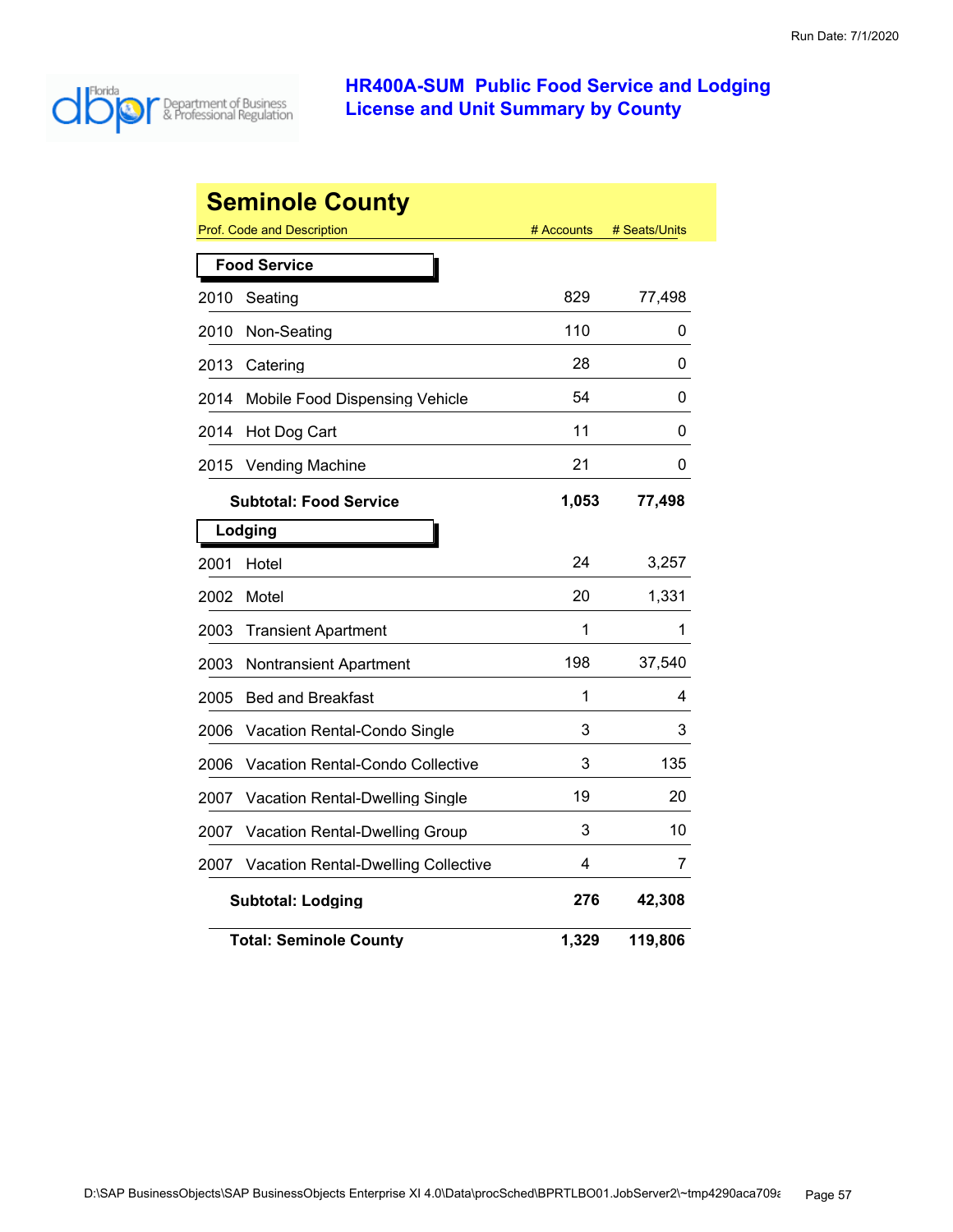

|      | <b>St. Johns County</b>                    |            |               |
|------|--------------------------------------------|------------|---------------|
|      | Prof. Code and Description                 | # Accounts | # Seats/Units |
|      | <b>Food Service</b>                        |            |               |
| 2010 | Seating                                    | 622        | 51,694        |
| 2010 | Non-Seating                                | 64         | 0             |
| 2013 | Catering                                   | 7          | 0             |
| 2014 | Mobile Food Dispensing Vehicle             | 42         | 0             |
| 2014 | Hot Dog Cart                               | 3          | 0             |
| 2015 | <b>Vending Machine</b>                     | 13         | 0             |
|      | <b>Subtotal: Food Service</b>              | 751        | 51,694        |
|      | Lodging                                    |            |               |
| 2001 | Hotel                                      | 33         | 3,431         |
| 2002 | Motel                                      | 54         | 2,460         |
| 2003 | <b>Transient Apartment</b>                 | 3          | 12            |
| 2003 | Nontransient Apartment                     | 59         | 4,671         |
| 2005 | <b>Bed and Breakfast</b>                   | 31         | 257           |
| 2006 | Vacation Rental-Condo Single               | 55         | 56            |
| 2006 | Vacation Rental-Condo Group                | 20         | 931           |
| 2006 | Vacation Rental-Condo Collective           | 42         | 1,085         |
| 2007 | Vacation Rental-Dwelling Single            | 226        | 309           |
| 2007 | Vacation Rental-Dwelling Group             | 7          | 30            |
| 2007 | <b>Vacation Rental-Dwelling Collective</b> | 44         | 475           |
|      | <b>Subtotal: Lodging</b>                   | 574        | 13,717        |
|      | <b>Total: St. Johns County</b>             | 1,325      | 65,411        |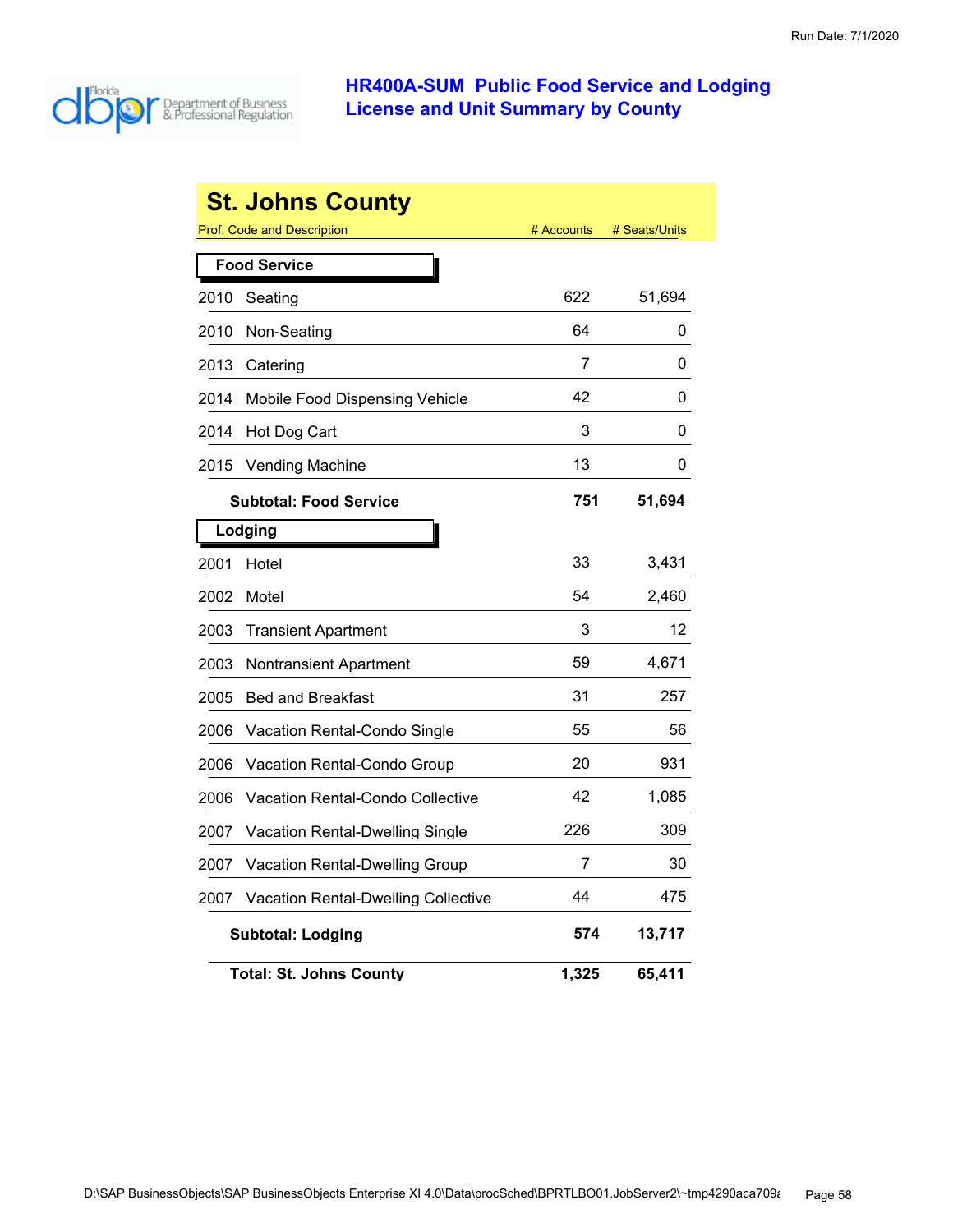

|      | <b>St. Lucie County</b>                    |            |               |
|------|--------------------------------------------|------------|---------------|
|      | Prof. Code and Description                 | # Accounts | # Seats/Units |
|      | <b>Food Service</b>                        |            |               |
| 2010 | Seating                                    | 480        | 39,528        |
| 2010 | Non-Seating                                | 55         | 0             |
| 2013 | Catering                                   | 21         | 0             |
| 2014 | Mobile Food Dispensing Vehicle             | 76         | 0             |
| 2014 | Hot Dog Cart                               | 10         | 0             |
| 2015 | <b>Vending Machine</b>                     | 8          | 0             |
|      | <b>Subtotal: Food Service</b>              | 650        | 39,528        |
|      | Lodging                                    |            |               |
| 2001 | Hotel                                      | 21         | 2,264         |
| 2002 | Motel                                      | 23         | 961           |
| 2003 | <b>Transient Apartment</b>                 | 11         | 110           |
| 2003 | Nontransient Apartment                     | 108        | 7,228         |
| 2005 | <b>Bed and Breakfast</b>                   | 1          | 5             |
| 2006 | Vacation Rental-Condo Single               | 15         | 73            |
| 2006 | Vacation Rental-Condo Group                | 5          | 257           |
| 2006 | Vacation Rental-Condo Collective           | 3          | 116           |
| 2007 | Vacation Rental-Dwelling Single            | 22         | 25            |
| 2007 | Vacation Rental-Dwelling Group             | 1          | 15            |
| 2007 | <b>Vacation Rental-Dwelling Collective</b> | 8          | 16            |
|      | <b>Subtotal: Lodging</b>                   | 218        | 11,070        |
|      | <b>Total: St. Lucie County</b>             | 868        | 50,598        |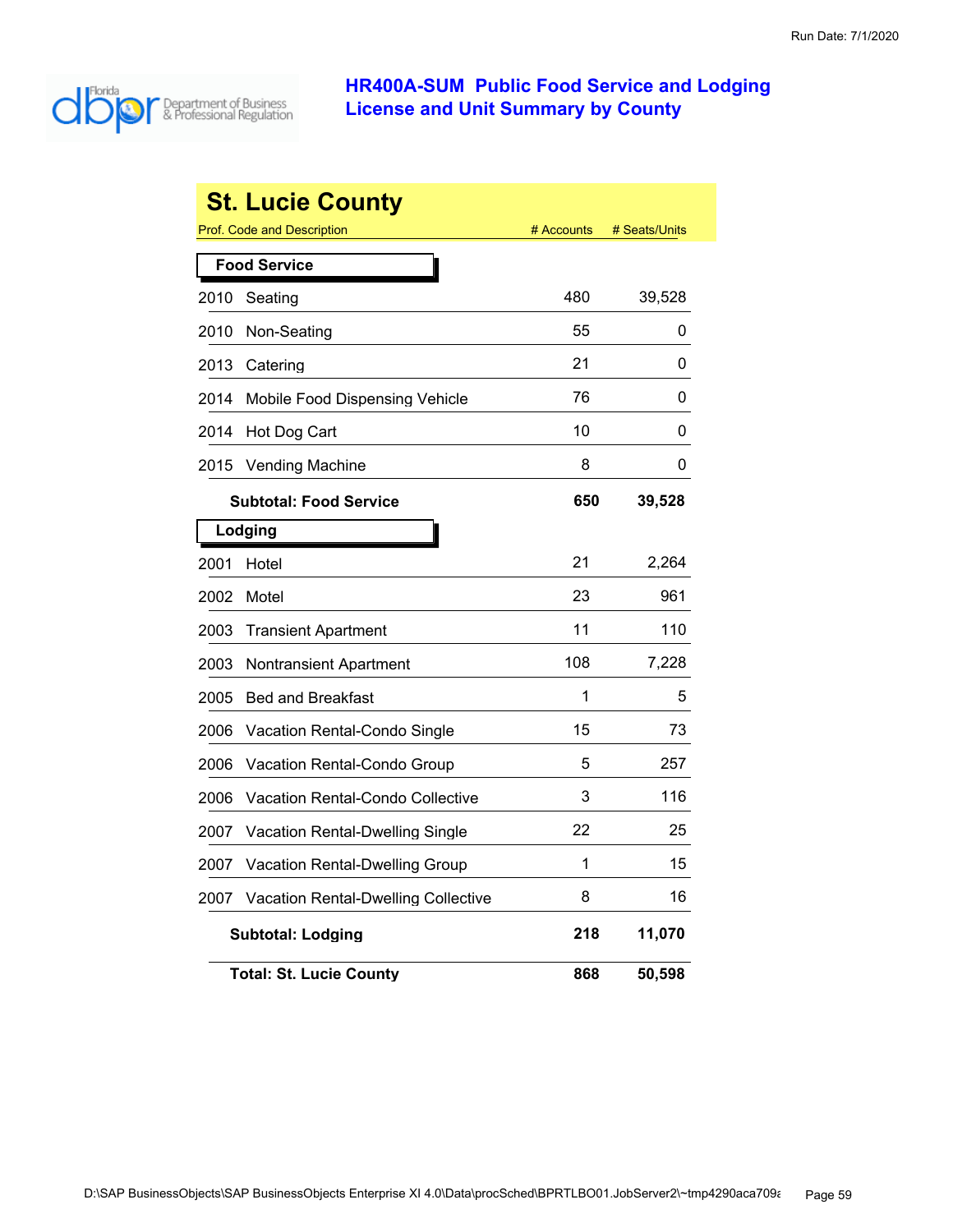

|      | <b>Sumter County</b>                       |            |               |
|------|--------------------------------------------|------------|---------------|
|      | <b>Prof. Code and Description</b>          | # Accounts | # Seats/Units |
|      | <b>Food Service</b>                        |            |               |
| 2010 | Seating                                    | 168        | 17,934        |
| 2010 | Non-Seating                                | 21         | 0             |
| 2014 | Mobile Food Dispensing Vehicle             | 21         | 0             |
| 2014 | Hot Dog Cart                               | 1          | 0             |
| 2015 | <b>Vending Machine</b>                     | 4          | 0             |
|      | <b>Subtotal: Food Service</b>              | 215        | 17,934        |
|      | Lodging                                    |            |               |
| 2001 | Hotel                                      | 4          | 422           |
| 2002 | Motel                                      | 9          | 489           |
| 2003 | <b>Transient Apartment</b>                 | 2          | 18            |
| 2003 | Nontransient Apartment                     | 19         | 1,303         |
| 2005 | <b>Bed and Breakfast</b>                   | 3          | 18            |
| 2006 | Vacation Rental-Condo Single               | 2          | 2             |
| 2006 | <b>Vacation Rental-Condo Collective</b>    | 1          | 37            |
| 2007 | Vacation Rental-Dwelling Single            | 25         | 25            |
| 2007 | <b>Vacation Rental-Dwelling Group</b>      | 1          | 14            |
| 2007 | <b>Vacation Rental-Dwelling Collective</b> | 16         | 451           |
|      | <b>Subtotal: Lodging</b>                   | 82         | 2,779         |
|      | <b>Total: Sumter County</b>                | 297        | 20,713        |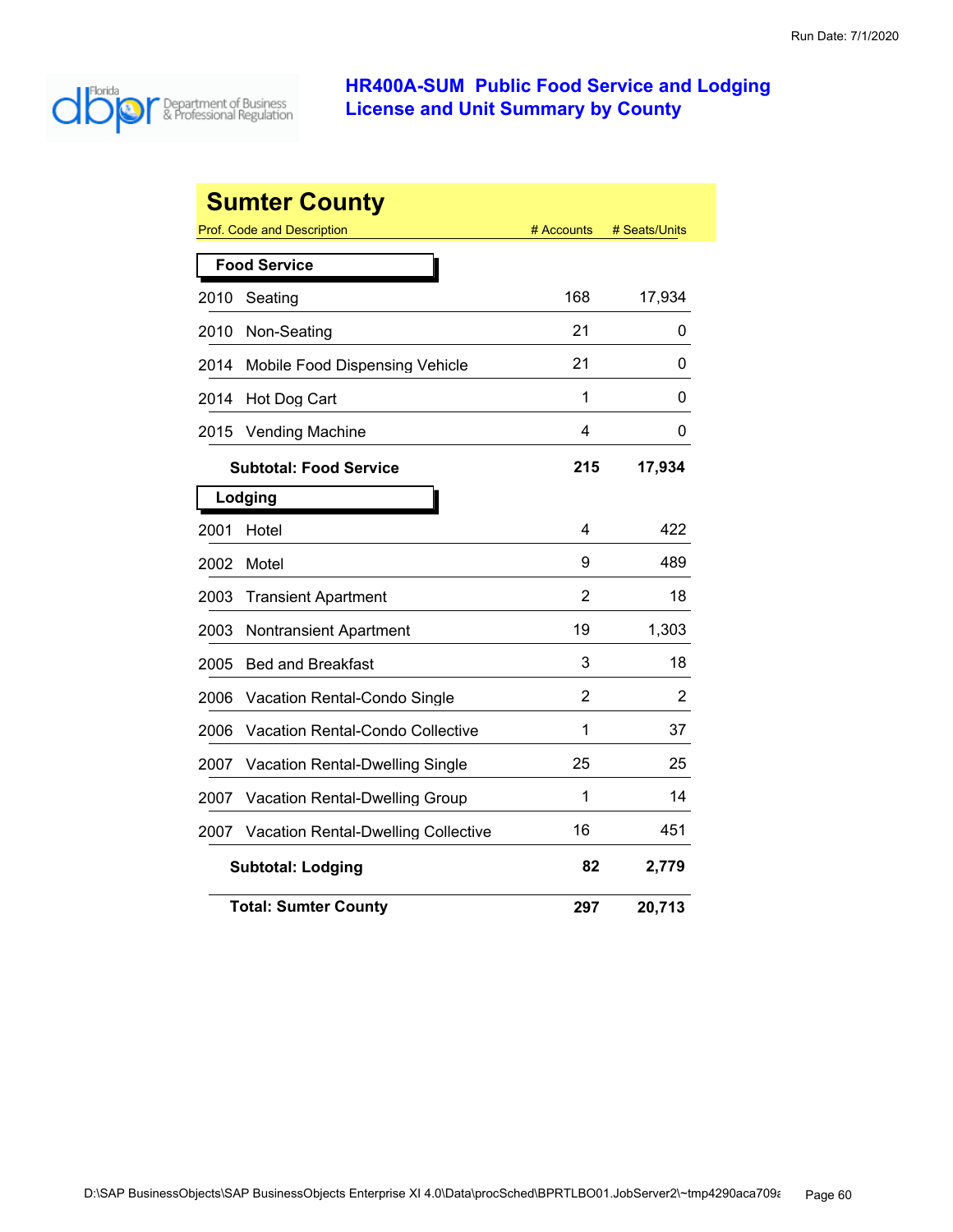

|                          | <b>Suwannee County</b>                     |            |               |  |
|--------------------------|--------------------------------------------|------------|---------------|--|
|                          | Prof. Code and Description                 | # Accounts | # Seats/Units |  |
|                          | <b>Food Service</b>                        |            |               |  |
| 2010                     | Seating                                    | 56         | 4,701         |  |
| 2010                     | Non-Seating                                | 3          | 0             |  |
| 2013                     | Catering                                   | 1          | 0             |  |
| 2014                     | Mobile Food Dispensing Vehicle             | 7          | O             |  |
| 2015                     | <b>Vending Machine</b>                     | 5          | 0             |  |
|                          | <b>Subtotal: Food Service</b>              | 72         | 4,701         |  |
|                          | Lodging                                    |            |               |  |
| 2001                     | Hotel                                      | 1          | 69            |  |
| 2002                     | Motel                                      | 10         | 276           |  |
| 2003                     | <b>Nontransient Apartment</b>              | 11         | 455           |  |
| 2007                     | <b>Vacation Rental-Dwelling Single</b>     | 2          | 5             |  |
| 2007                     | <b>Vacation Rental-Dwelling Group</b>      | 1          | 3             |  |
| 2007                     | <b>Vacation Rental-Dwelling Collective</b> | 2          | 5             |  |
| <b>Subtotal: Lodging</b> |                                            | 27         | 813           |  |
|                          | <b>Total: Suwannee County</b>              | 99         | 5,514         |  |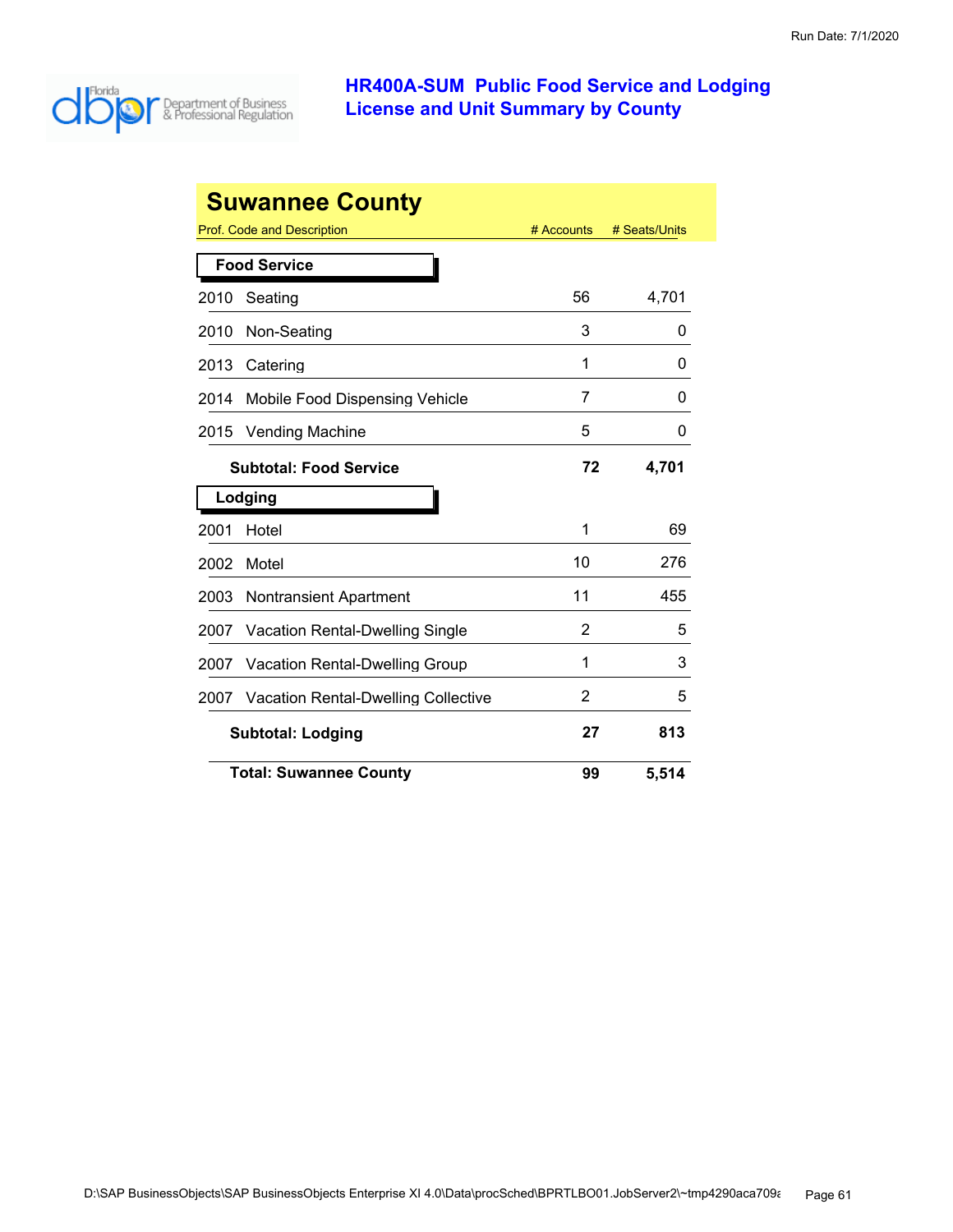

|                          | <b>Taylor County</b>                       |            |               |
|--------------------------|--------------------------------------------|------------|---------------|
|                          | Prof. Code and Description                 | # Accounts | # Seats/Units |
|                          | <b>Food Service</b>                        |            |               |
| 2010                     | Seating                                    | 41         | 3,069         |
| 2010                     | Non-Seating                                | 3          | 0             |
| 2014                     | Mobile Food Dispensing Vehicle             | 9          | O             |
|                          | <b>Subtotal: Food Service</b>              | 53         | 3,069         |
|                          | Lodging                                    |            |               |
| 2001                     | Hotel                                      | 2          | 138           |
| 2002                     | Motel                                      | 16         | 397           |
| 2003                     | <b>Transient Apartment</b>                 | 1          | 9             |
| 2003                     | <b>Nontransient Apartment</b>              | 9          | 354           |
| 2006                     | <b>Vacation Rental-Condo Single</b>        | 10         | 14            |
| 2006                     | <b>Vacation Rental-Condo Group</b>         | 1          | 8             |
| 2007                     | <b>Vacation Rental-Dwelling Single</b>     | 28         | 31            |
| 2007                     | <b>Vacation Rental-Dwelling Group</b>      | 3          | 33            |
| 2007                     | <b>Vacation Rental-Dwelling Collective</b> | 6          | 32            |
| <b>Subtotal: Lodging</b> |                                            | 76         | 1,016         |
|                          | <b>Total: Taylor County</b>                | 129        | 4,085         |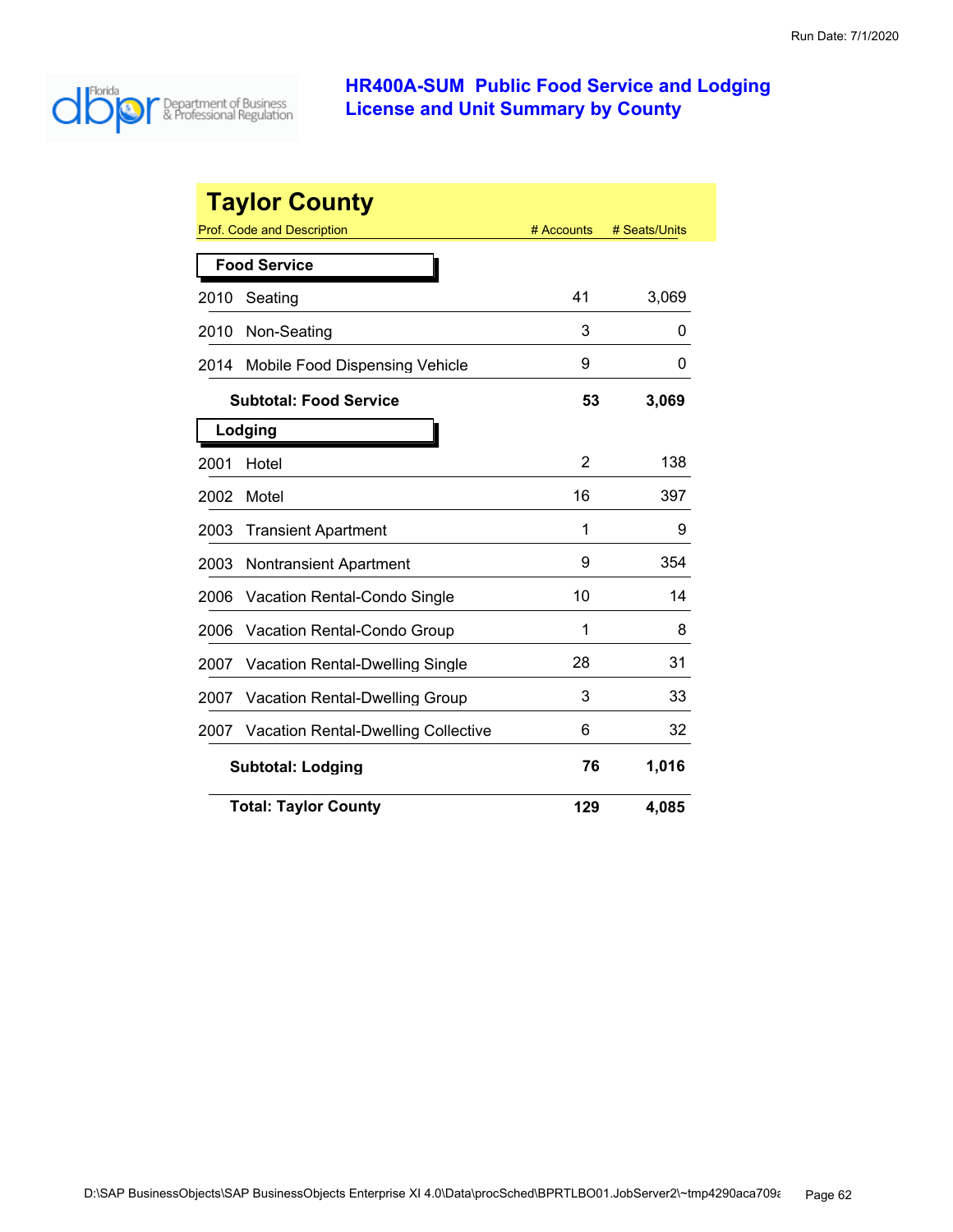

| <b>Union County</b>           |    |                          |
|-------------------------------|----|--------------------------|
| Prof. Code and Description    |    | # Accounts # Seats/Units |
| <b>Food Service</b>           |    |                          |
| 2010 Seating                  | 8  | 564                      |
| 2015 Vending Machine          | 1  |                          |
| <b>Subtotal: Food Service</b> | 9  | 564                      |
| Lodging                       |    |                          |
| 2003 Nontransient Apartment   | 2  | 80                       |
| <b>Subtotal: Lodging</b>      | 2  | 80                       |
| <b>Total: Union County</b>    | 11 | 644                      |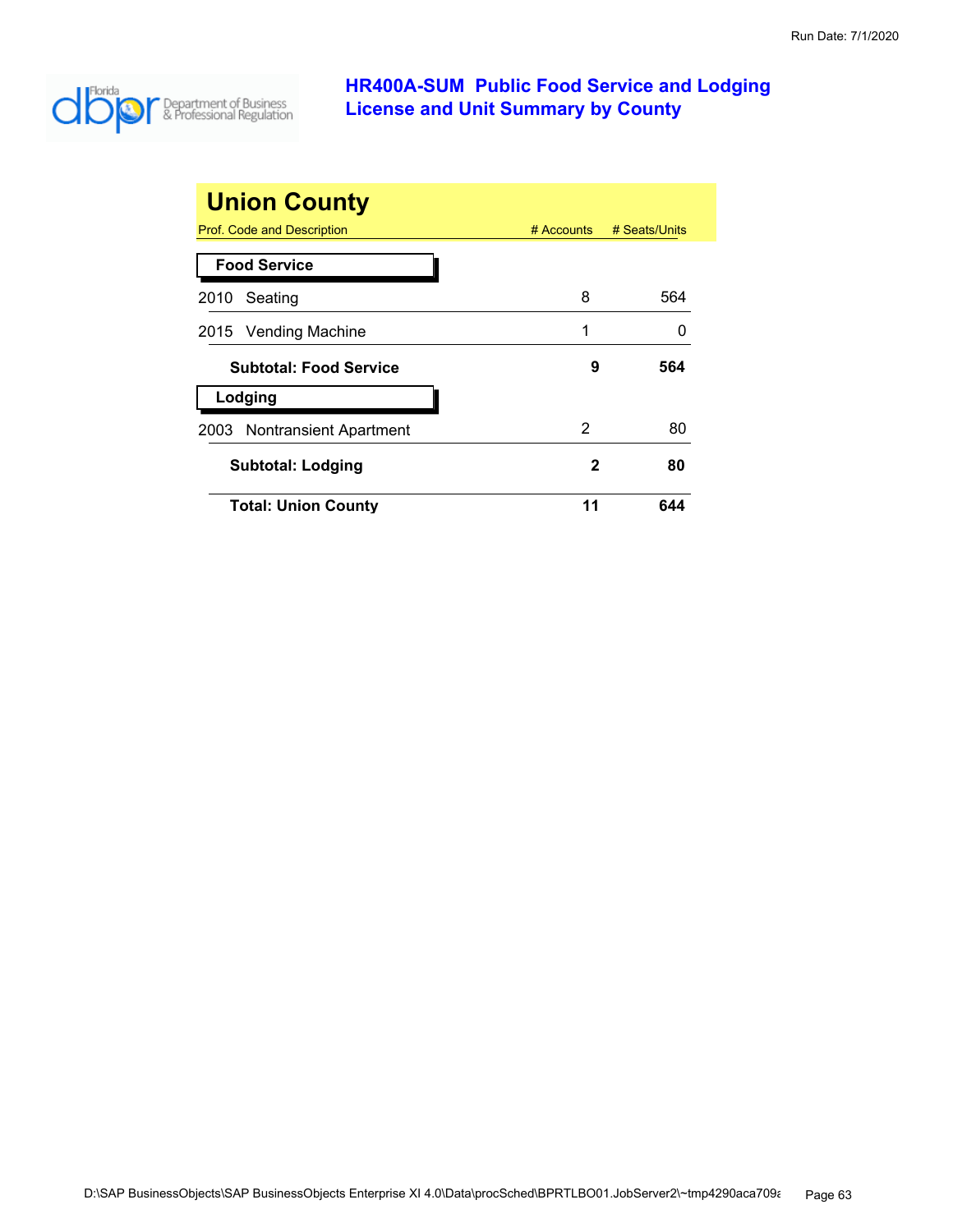

|      | <b>Volusia County</b>                      |            |               |
|------|--------------------------------------------|------------|---------------|
|      | <b>Prof. Code and Description</b>          | # Accounts | # Seats/Units |
|      | <b>Food Service</b>                        |            |               |
| 2010 | Seating                                    | 1,190      | 112,761       |
| 2010 | Non-Seating                                | 110        | 0             |
| 2013 | Catering                                   | 24         | 0             |
| 2014 | Mobile Food Dispensing Vehicle             | 109        | 0             |
| 2014 | Hot Dog Cart                               | 10         | 0             |
| 2015 | <b>Vending Machine</b>                     | 44         | 0             |
|      | <b>Subtotal: Food Service</b>              | 1,487      | 112,761       |
|      | Lodging                                    |            |               |
| 2001 | Hotel                                      | 41         | 4,716         |
| 2002 | Motel                                      | 176        | 7,403         |
| 2003 | <b>Transient Apartment</b>                 | 16         | 128           |
| 2003 | <b>Nontransient Apartment</b>              | 447        | 25,299        |
| 2005 | <b>Bed and Breakfast</b>                   | 13         | 86            |
| 2006 | Vacation Rental-Condo Single               | 149        | 715           |
| 2006 | Vacation Rental-Condo Group                | 105        | 4,980         |
| 2006 | <b>Vacation Rental-Condo Collective</b>    | 34         | 1,002         |
| 2007 | <b>Vacation Rental-Dwelling Single</b>     | 187        | 217           |
| 2007 | Vacation Rental-Dwelling Group             | 6          | 217           |
| 2007 | <b>Vacation Rental-Dwelling Collective</b> | 32         | 179           |
| 2022 | Timeshare Project-Timeshare Proj Single    | 1          | 39            |
| 2022 | Timeshare Project-Timeshare Proj Group     | 3          | 310           |
|      | <b>Subtotal: Lodging</b>                   | 1,210      | 45,291        |
|      | <b>Total: Volusia County</b>               | 2,697      | 158,052       |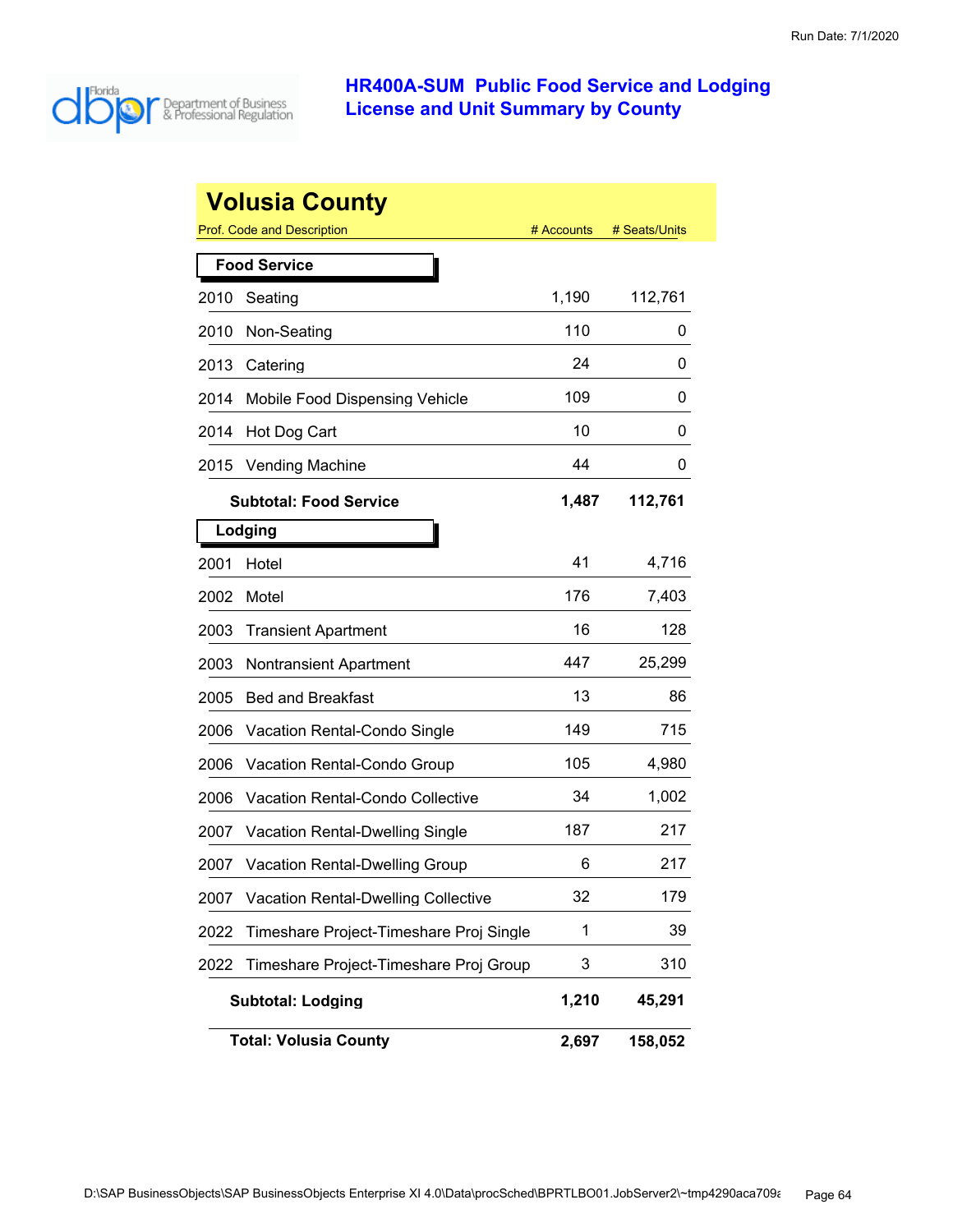

|                          | <b>Wakulla County</b>                      |                |               |
|--------------------------|--------------------------------------------|----------------|---------------|
|                          | Prof. Code and Description                 | # Accounts     | # Seats/Units |
|                          | <b>Food Service</b>                        |                |               |
| 2010                     | Seating                                    | 38             | 3,058         |
| 2010                     | Non-Seating                                | 1              | 0             |
| 2014                     | Mobile Food Dispensing Vehicle             | 15             | 0             |
| 2014                     | Hot Dog Cart                               | $\overline{2}$ | 0             |
|                          | <b>Subtotal: Food Service</b>              | 56             | 3,058         |
|                          | Lodging                                    |                |               |
| 2001                     | Hotel                                      | 3              | 155           |
| 2002                     | Motel                                      | 3              | 59            |
| 2003                     | <b>Nontransient Apartment</b>              | 2              | 125           |
| 2005                     | <b>Bed and Breakfast</b>                   | 1              | 7             |
| 2006                     | Vacation Rental-Condo Single               | 1              | 1             |
| 2007                     | Vacation Rental-Dwelling Single            | 10             | 10            |
| 2007                     | <b>Vacation Rental-Dwelling Collective</b> | 2              | 7             |
| <b>Subtotal: Lodging</b> |                                            | 22             | 364           |
|                          | <b>Total: Wakulla County</b>               | 78             | 3,422         |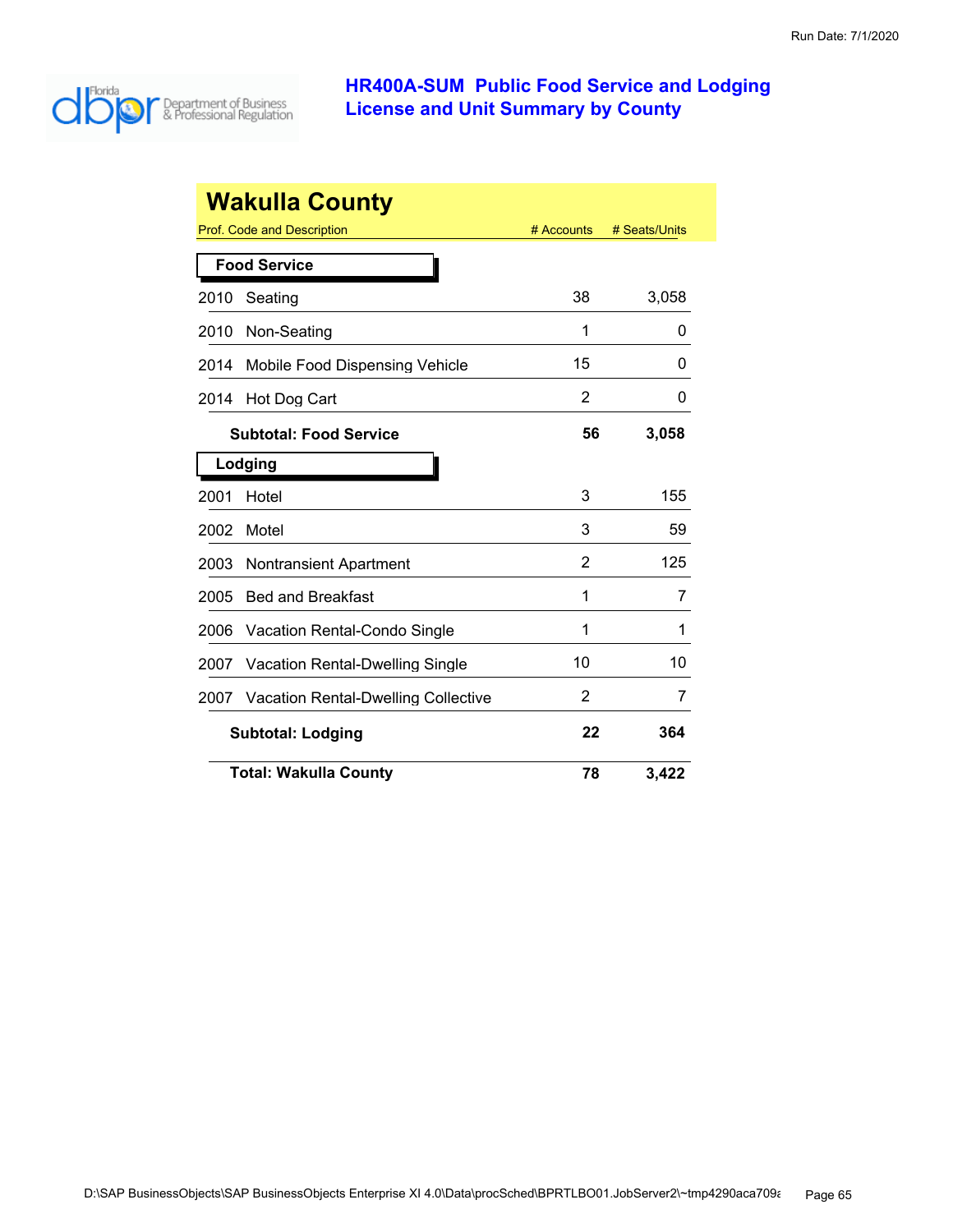

|      | <b>Walton County</b><br>Prof. Code and Description | # Accounts | # Seats/Units |
|------|----------------------------------------------------|------------|---------------|
|      |                                                    |            |               |
|      | <b>Food Service</b>                                |            |               |
| 2010 | Seating                                            | 296        | 30,537        |
| 2010 | Non-Seating                                        | 26         | 0             |
| 2013 | Catering                                           | 10         | 0             |
| 2014 | Mobile Food Dispensing Vehicle                     | 22         | 0             |
| 2014 | Hot Dog Cart                                       | 1          | 0             |
|      | <b>Subtotal: Food Service</b>                      | 355        | 30,537        |
|      | Lodging                                            |            |               |
| 2001 | Hotel                                              | 16         | 1,830         |
| 2002 | Motel                                              | 10         | 512           |
| 2003 | <b>Transient Apartment</b>                         | 2          | 12            |
| 2003 | <b>Nontransient Apartment</b>                      | 13         | 1,442         |
| 2005 | <b>Bed and Breakfast</b>                           | 2          | 16            |
| 2006 | Vacation Rental-Condo Single                       | 103        | 127           |
| 2006 | Vacation Rental-Condo Group                        | 25         | 1,611         |
| 2006 | <b>Vacation Rental-Condo Collective</b>            | 102        | 2,681         |
| 2007 | Vacation Rental-Dwelling Single                    | 276        | 744           |
| 2007 | <b>Vacation Rental-Dwelling Group</b>              | 10         | 289           |
| 2007 | <b>Vacation Rental-Dwelling Collective</b>         | 124        | 2,980         |
|      | <b>Subtotal: Lodging</b>                           | 683        | 12,244        |
|      | <b>Total: Walton County</b>                        | 1,038      | 42,781        |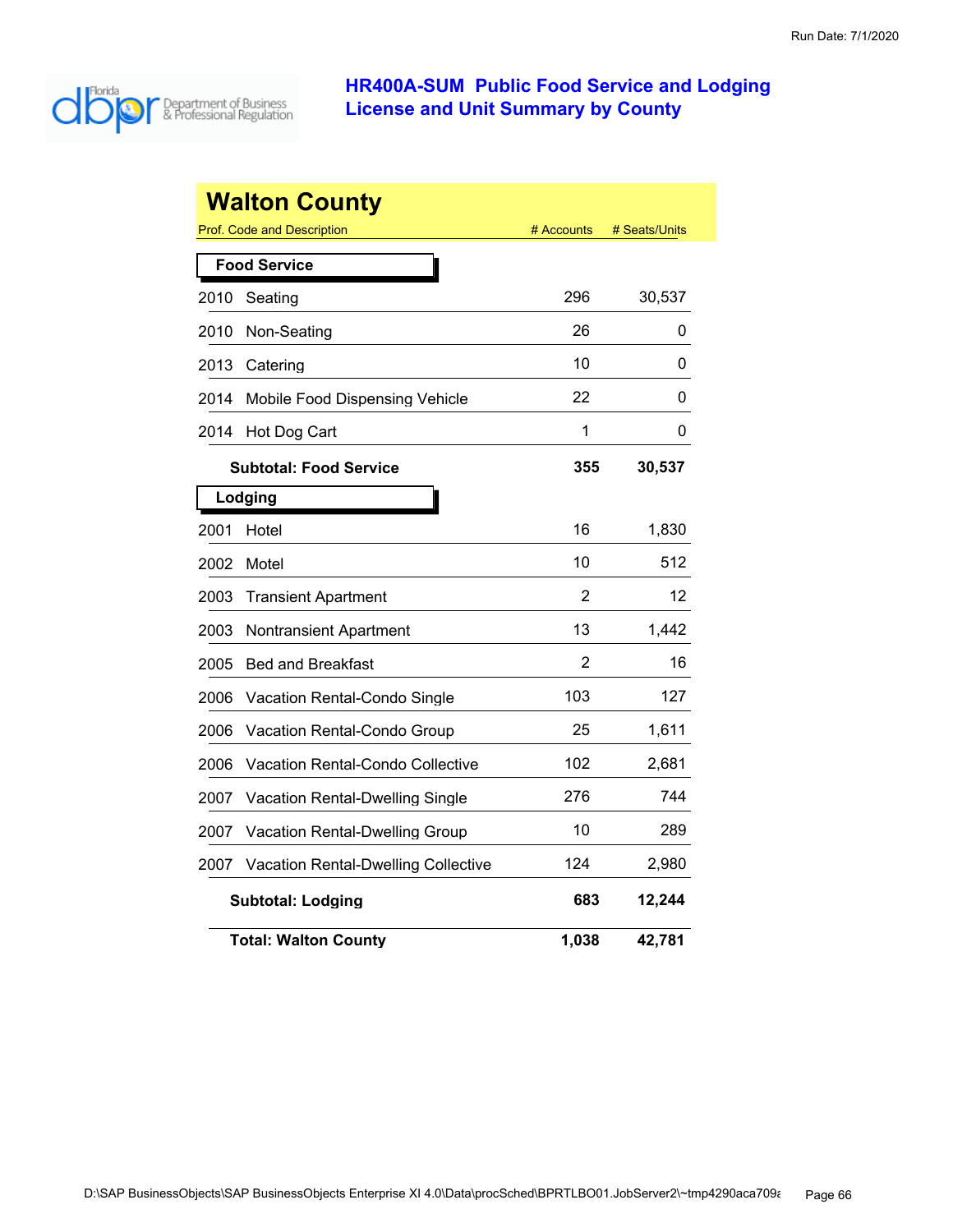

|      | <b>Washington County</b>                 |            |               |
|------|------------------------------------------|------------|---------------|
|      | Prof. Code and Description               | # Accounts | # Seats/Units |
|      | <b>Food Service</b>                      |            |               |
| 2010 | Seating                                  | 36         | 2,452         |
| 2010 | Non-Seating                              | 2          | $\mathbf{0}$  |
| 2014 | Mobile Food Dispensing Vehicle           | 4          | $\mathbf{0}$  |
|      | <b>Subtotal: Food Service</b>            | 42         | 2,452         |
|      | Lodging                                  |            |               |
| 2002 | Motel                                    | 7          | 261           |
| 2003 | <b>Nontransient Apartment</b>            | 10         | 159           |
| 2005 | <b>Bed and Breakfast</b>                 | 1          |               |
|      | 2007 Vacation Rental-Dwelling Collective | 1          | 2             |
|      | <b>Subtotal: Lodging</b>                 | 19         | 423           |
|      | <b>Total: Washington County</b>          | 61         | 2,875         |